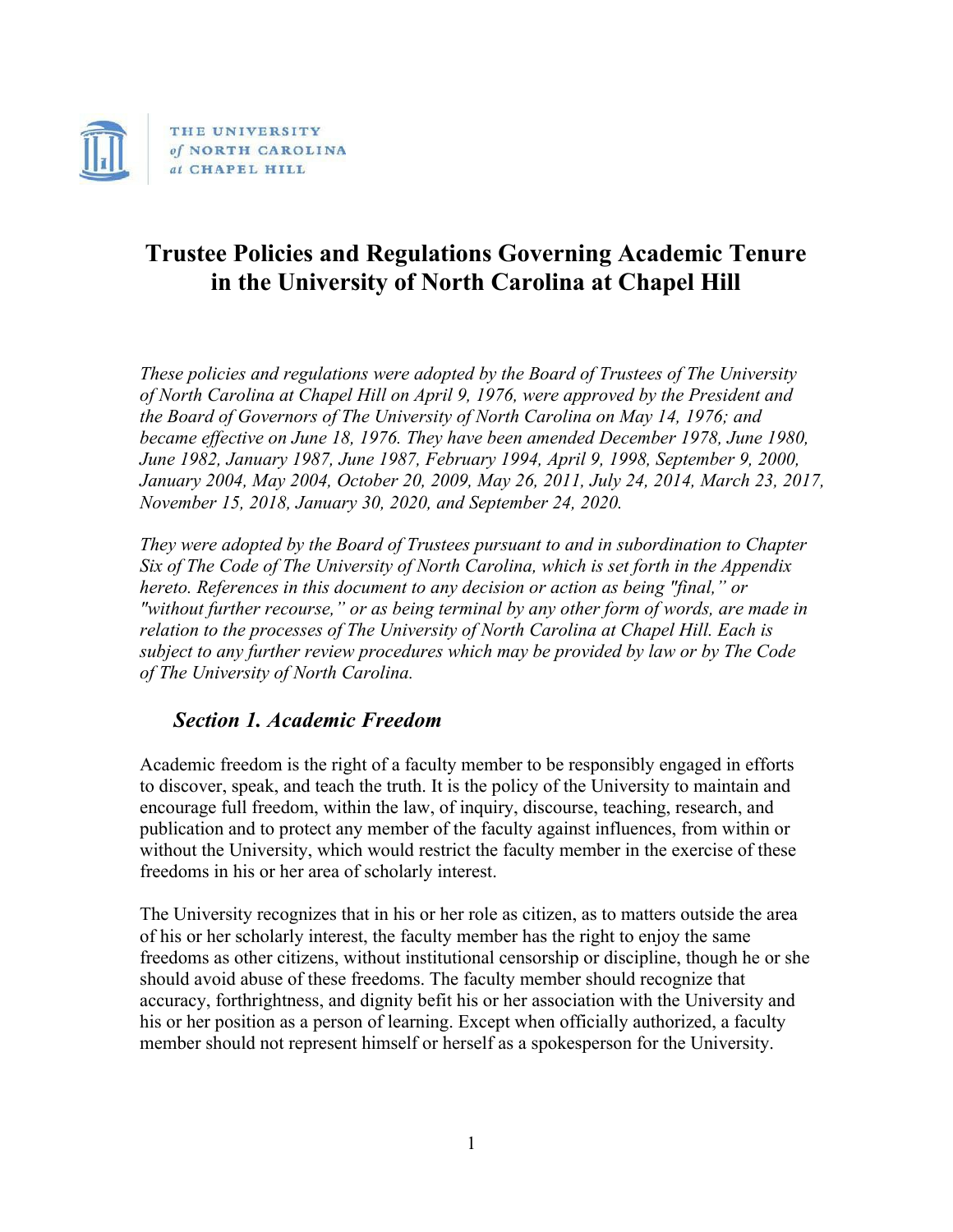## *Section 2. Academic Tenure*

#### **a. In general**

Academic tenure refers to the conditions and guarantees that apply to a faculty member's employment. More specifically, it refers to the protection of a faculty member against involuntary suspension, demotion, discharge, or termination from employment by the University except upon specified grounds and in accordance with specified procedures. Those grounds and procedures are exclusively as provided in Section 3 (suspension, demotion, and discharge) and Section 6 (termination for financial exigency or elimination or major curtailment of a program) hereof.

The purposes intended to be served by the protections of academic tenure to faculty members are to secure their freedom and to aid this University in attracting and retaining faculty members of the high quality it seeks. While academic tenure may be withheld on any grounds other than those specifically stated to be impermissible under Section 4 hereof, its conferral requires an assessment of institutional needs and resources and evidence of service to the academic community, potential for future contribution, commitment to the welfare of the University, and demonstrated professional competence, including consideration of commitment to effective teaching, research, and public service.

#### **b. In relation to faculty ranks**

Academic tenure, as herein defined, pertains exclusively to the employment of members of the faculty by appointment to specified faculty ranks. Such appointments may be for fixed terms of employment, automatically terminable upon their expirations; or they may be for renewable probationary terms ("probationary term appointment"); or they may be continuous until retirement or earlier resignation or death ("tenured appointment" or "appointment with permanent tenure").

The faculty ranks to which appointments may be made, and the incidents of academic tenure applicable to each, are as follows:

- 1. **Professor.** Either promotion or initial appointment to the rank of professor confers permanent tenure from the effective date of the promotion or appointment.
- 2. **Associate Professor.** A promotion at any time to the rank of associate professor confers permanent tenure from the effective date of the promotion.

Initial appointment to the rank of associate professor is ordinarily for a probationary term of five years. With the written approval of the immediate supervisor of the department<sup>1</sup> chair obtained in advance of the initiation of formal

<sup>&</sup>lt;sup>1</sup> "Department" is used herein as a generic term for departments, professional schools, and any other academic units to which faculty appointments are made; "chair," as a generic term for department chairs, deans of professional schools, and any other heads of academic units to which faculty appointments are made.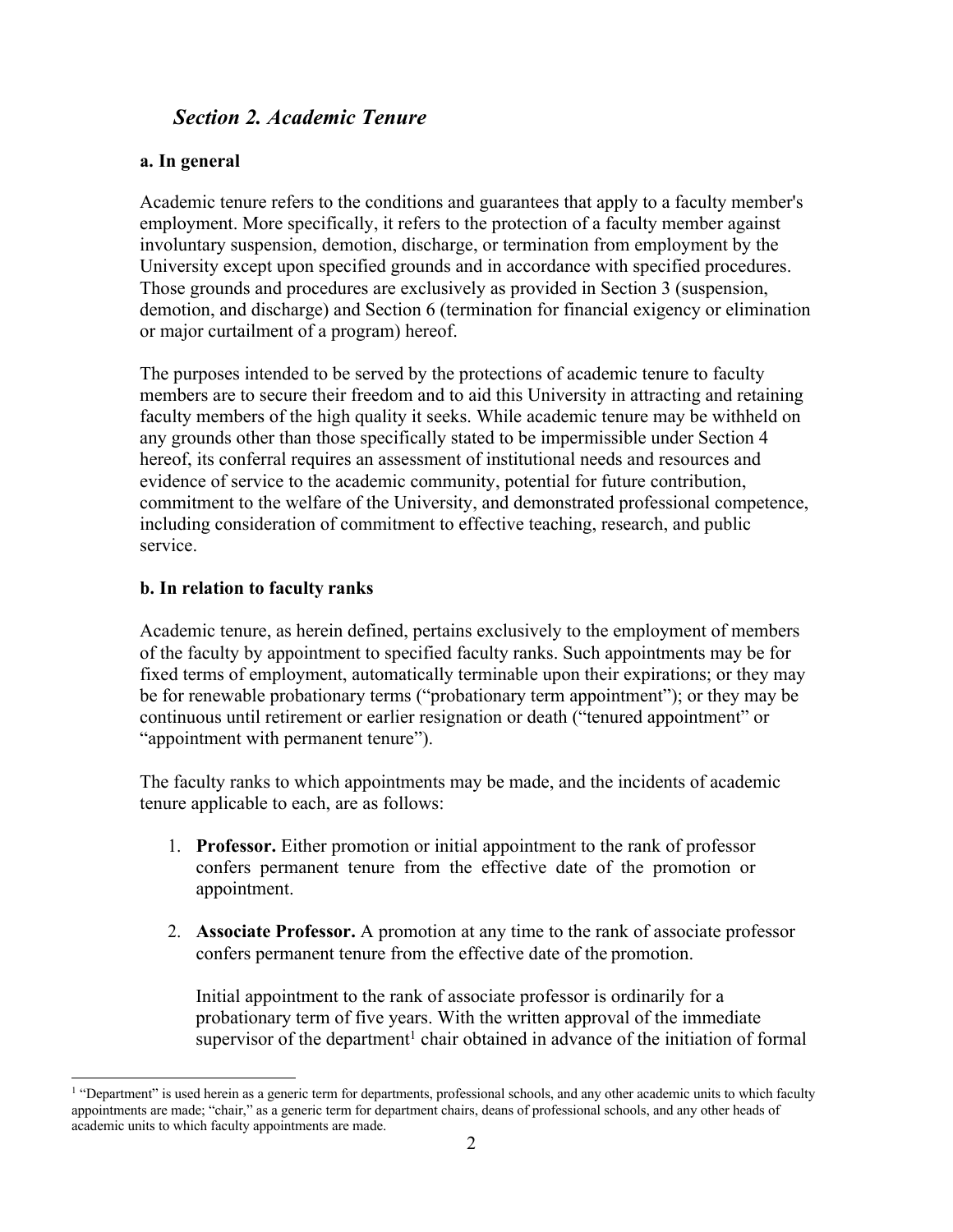appointment procedures, an initial appointment to the rank of associate professor with permanent tenure may be initiated and made effective upon subsequent approval of the appointment by the regularly prescribed procedures for initiation, review and final approval.

No less than 12 months before the end of a five year probationary term appointment as associate professor, a decision shall be made and communicated in writing to the associate professor as to whether he or she will be reappointed upon expiration of the current term. This decision shall be made and communicated as provided in Section 2.c. hereof. No decision need then be made as to the rank to be had upon reappointment. If a decision is made to reappoint and no promotion has been made prior to expiration of the five year term, the associate professor is thereupon reappointed at the rank of associate professor, with permanent tenure.

3. **Assistant Professor.** Initial appointment to the rank of assistant professor is ordinarily for a probationary term of four years. No less than 12 months before the end of this term a decision shall be made and communicated in writing to the assistant professor as to whether he or she will be reappointed upon expiration of the current term. The decision shall be made and communicated in the manner provided in Section 2.c. hereof. No decision need then be made as to the rank to be had upon reappointment. If a decision to reappoint is made and no promotion is then made prior to the expiration of the current term, the assistant professor is thereupon reappointed for a second probationary term of three years at the rank of assistant professor.

No less than 12 months before the end of such a second term, a decision shall be made and communicated in writing to the assistant professor as to whether he or she will be reappointed upon expiration of the current term. The decision shall be made and communicated as provided in Section 2.c. hereof. If the decision is to reappoint, the notice thereof shall also inform the faculty member whether reappointment will be at the same rank or with promotion to the rank of associate professor; and a faculty member given notice that reappointment will be at the same rank shall be then informed by his or her chair whether he or she will be reconsidered for promotion prior to the effective date of the reappointment. If a decision to reappoint is made and no promotion is then made prior to the expiration of the current term, the assistant professor is thereupon reappointed at the rank of assistant professor with permanent tenure. Reappointment at the rank of assistant professor following expiration of the second probationary term should be made only in clearly exceptional circumstances.

4. **Instructor.** This rank is appropriate for one appointed to the faculty with the expectation that in normal course he or she will progress to the professionalranks in this or another institution.

Initial appointment to the rank of instructor is for a probationary term of one year.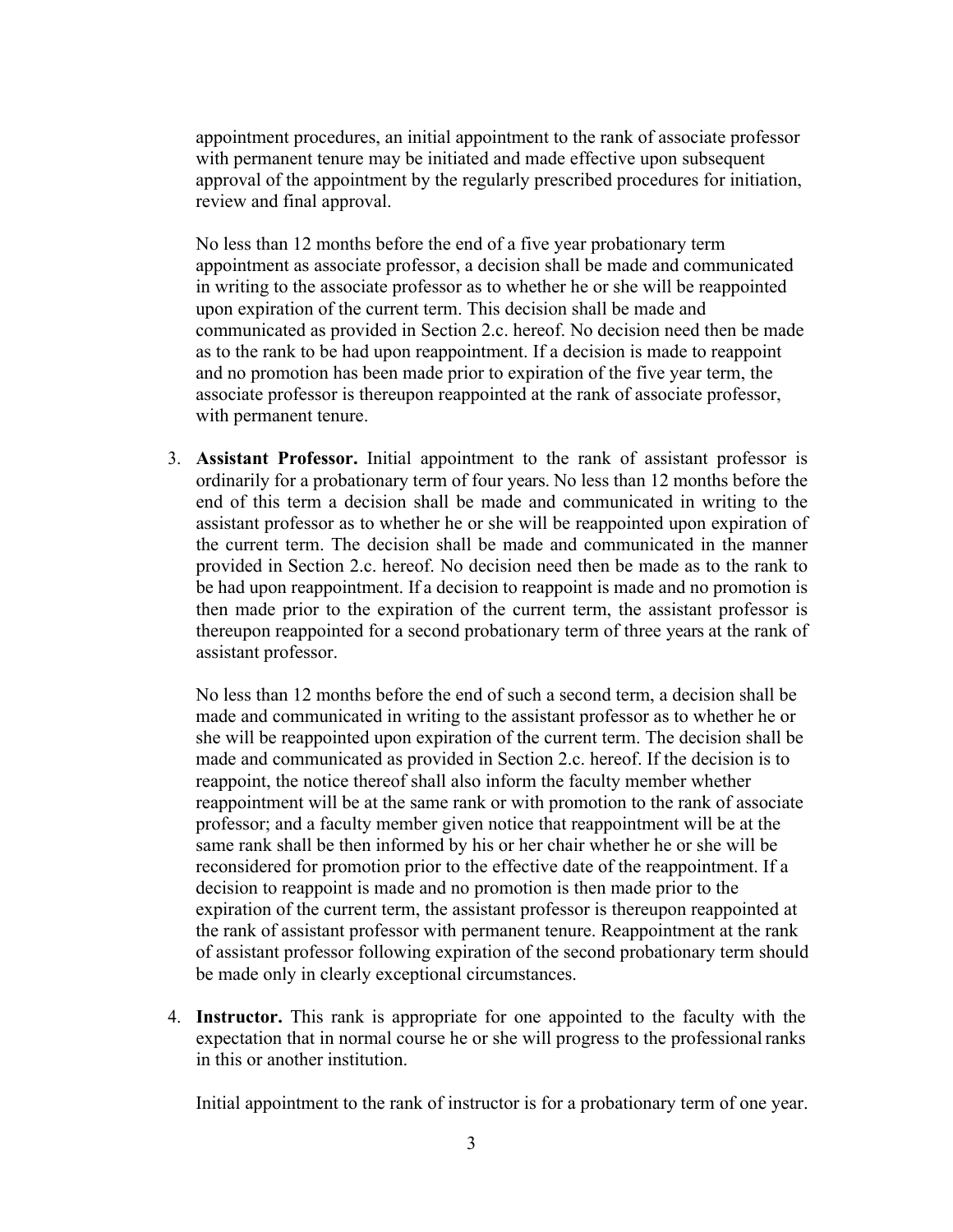The instructor may be reappointed successively for three further one year terms, a total of four such terms. At least 90 calendar days before the end of the first term, 180 calendar days before the end of the second term, and 12 months before the end of the third term, a decision shall be made and communicated in writing to the instructor as to whether upon expiration of that term he or she will be reappointed at the rank of instructor for another term, promoted to the rank of assistant professor, or not reappointed. At least 12 months before the end of a fourth successive term a decision shall be made and communicated in writing to the instructor as to whether upon expiration of that term he or she will be promoted to the rank of assistant professor, or not reappointed. No reappointment to the rank of instructor may be made after four years' employment at that rank. Thedecisions herein required and the communication thereof shall be made as provided in Section 2.c.

Promotion at any time from the rank of instructor to that of assistant professor constitutes an initial appointment at the latter rank, with the incidents described in Section 2.b.(3) hereof. An appointment or reappointment at the rank of instructor may be made on the specified condition that automatically upon the conferral of a specified academic degree the instructor shall be reappointed at the rank of assistant professor. In such cases the effective date of the appointment at the rank of assistant professor shall be retroactive to the effective date of the current appointment as instructor, or to the July 1st or January 1st immediately preceding the conferral of the specified academic degree, whichever is nearest in point of time.

- 5. **Fixed-term faculty and other special faculty ranks:** Appointments may be made to fixed-term faculty and other special faculty ranks with title designations "Professor of the Practice," "Lecturer," "Senior Lecturer," "Teaching Assistant Professor," "Teaching Associate Professor," "Teaching Professor," "Artist in Residence," "Writer in Residence," and any of the faculty rank designations provided in paragraphs (1) through (4) of this subsection with the prefix- qualifier "Adjunct," "Clinical," "Teaching," or "Research," under the conditions and with the incidents herein provided. Such an appointment, utilizing any of the foregoing title designations, is appropriate for one who possesses unusual qualifications for teaching, research, clinical service, academic administration, or public service from an academic base, but for whom none of the professorial ranks nor the instructor rank is appropriate because of the limited duration of the mission for which appointed, or because of concern for continued availability of special funding for the position, or for other valid institutional reasons.
	- (i) Fixed-term faculty: Faculty members covered by this paragraph 2.b.5. who are appointed to full-time salaried positions shall be appointed for a fixed term of not less than one nor more than five years. Subsequent appointments for fixed terms of up to five years' duration may be made either in direct succession or at intervals. Faculty members covered by this paragraph 2.b.5. who are appointed to part-time or intermittent salaried positions shall be appointed for a specified term of service, as set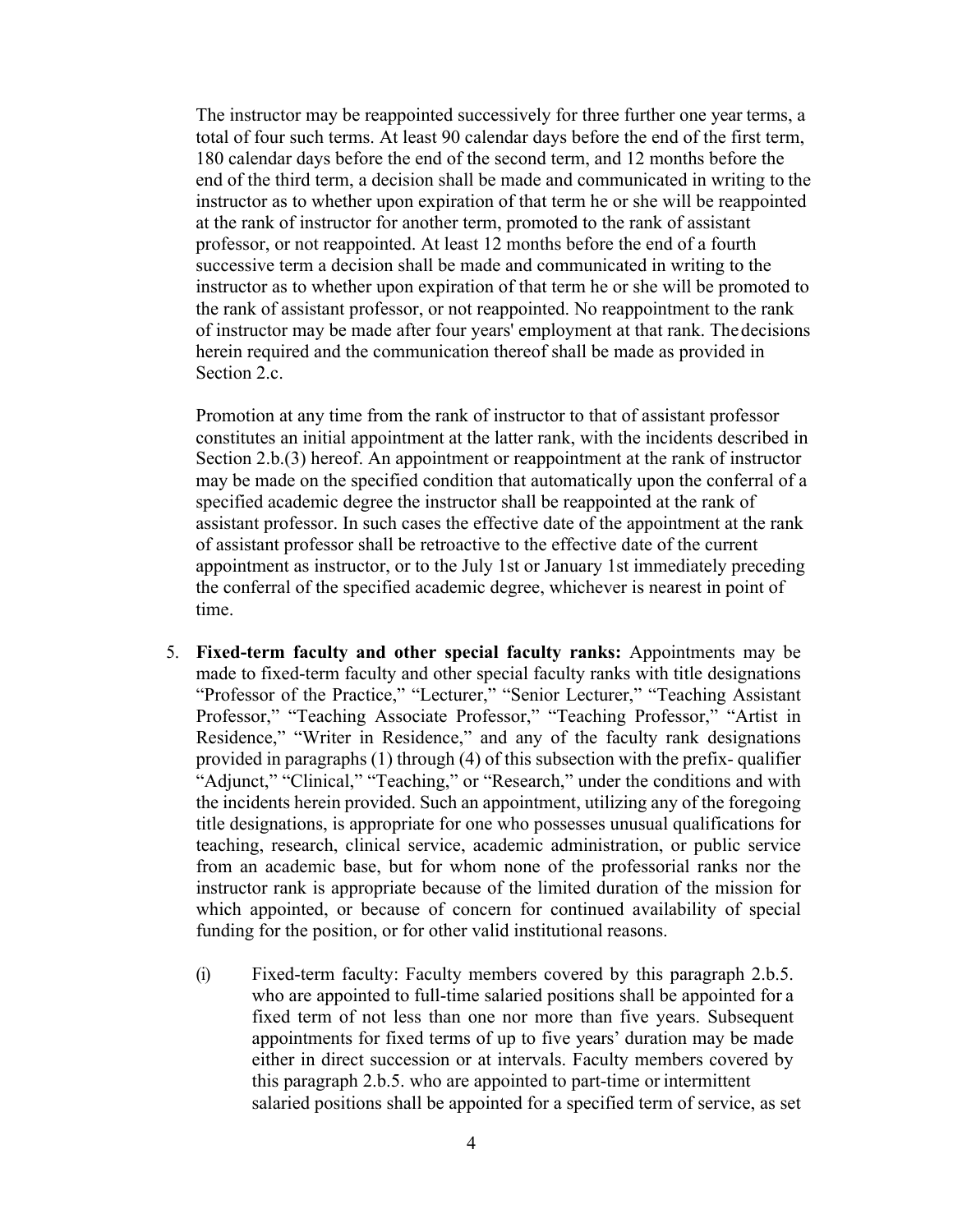out in the letter of appointment. All faculty appointed pursuant to this subparagraph 2.b.5.(i) shall be referred to as "fixed-term faculty."

(ii) Special faculty members who are unpaid may be appointed for a specified term of service or at will.

The term of appointment of any faculty member covered by this paragraph 2.b.5., who has been appointed for a specified term of service, ends when that term expires, and the appointment letter constitutes full and timely notice that a new appointment will not be offered when that term expires. The term of appointment of a faculty member covered by this paragraph 2.b.5., who has been appointed to serve at will, may be terminated at any time without prior notice and shall be reviewed no less frequently than every five years.

The pay, if any, and appointment status of a faculty member covered by this paragraph 2.b.5. shall be described in the letter of appointment.

No obligation exists on the part of the University to give any notice in advance of expiration of a current term as to whether appointment will be offered for a succeeding term. But upon request of the faculty member made in writing to the chair of the department concerned not earlier than 180 calendar days nor later than 90 calendar days before the expiration of a current term, the departmentchair shall within 20 calendar days thereafter communicate in writing to the faculty member a decision whether such an offer will be made, and if so, its terms. Failure to communicate a decision constitutes notice that no offer will be made.

Faculty members covered by this paragraph 2.b.5. may seek recourse to the Faculty Grievance Committee under Section 607 of the Code of the University of North Carolina during their term of employment. Faculty members covered by paragraph 2.b.5. who are paid may be suspended, demoted, discharged, or terminated during the term of their appointment only in compliance with Sections 3 or 6 hereof. However, such faculty members do not have any rights to review of a University decision not to grant a new appointment at the end of a specified fixed term, and they are not covered by Section 4 hereof.

Except as otherwise provided and modified hereinabove, the decisions herein required shall be made as provided in Section 2.c. hereof. [Amended 5/20/2004, 10/20/2009, 5/26/2011, 7/24/2014, 3/23/2017, 9/24/2020]

#### **c. General provisions**

### **(1) Initiation, review, and approval of appointments, promotions,and reappointments**

Each initial appointment with permanent tenure or for a fixed or probationary term longer than one year, each promotion in rank, and each reappointment of an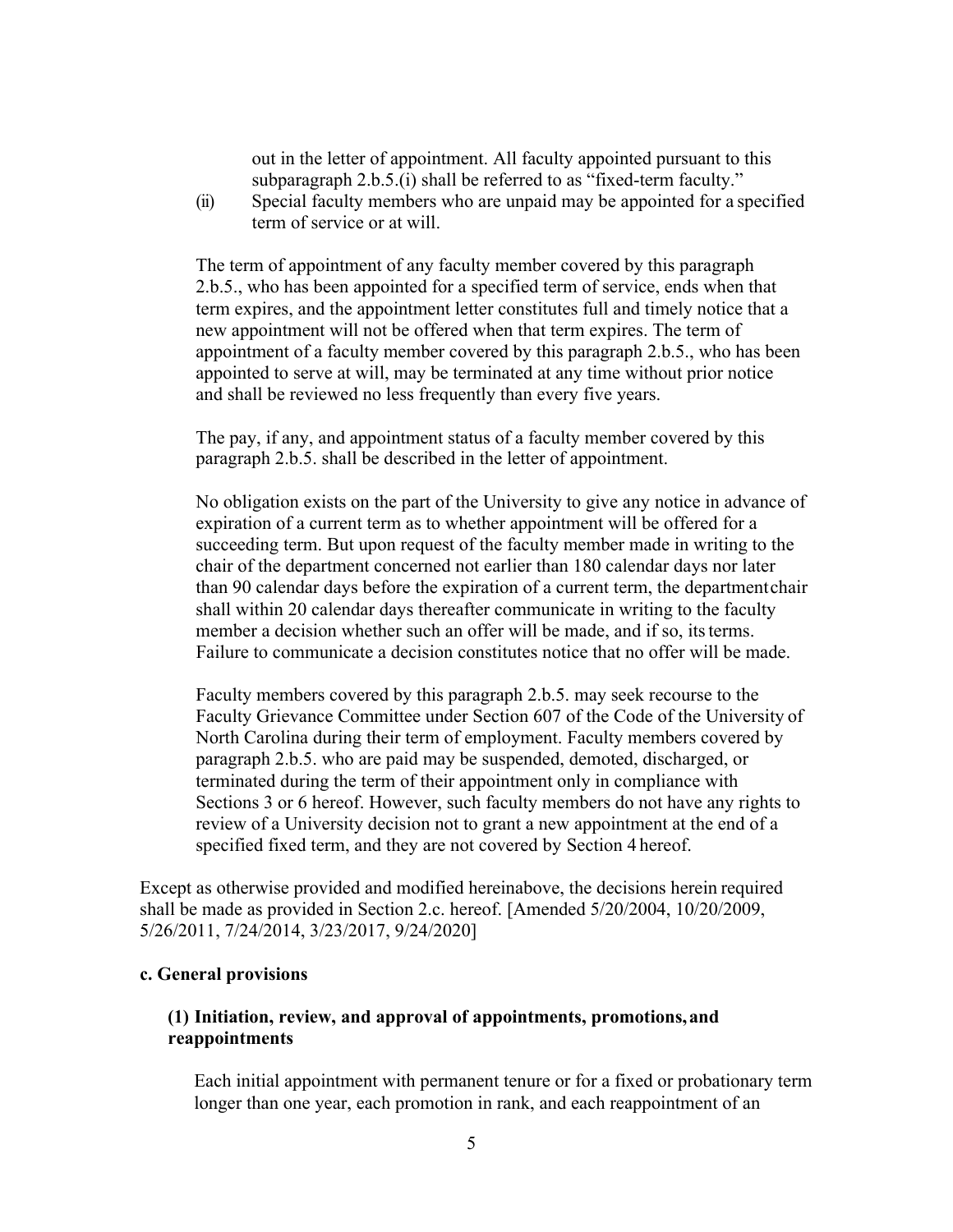instructor, assistant professor or associate professor shall be initiated by recommendation of the chair of the department concerned after consultation with the assembled full professors of that department. Each such recommendation shall be based upon considerations of the demonstrated professional competence and the potential for future contribution of the faculty member, and of the needs and resources of the institution. Initial appointments to terms not exceeding one year may be initiated by the department chair acting on his or her own initiative. Each such recommendation shall then be reviewed in accordance with prescribed procedures for the particular action, which procedures shall provide for final approval by a designated authority. Final authority for approving any action which confers permanent tenure is in the President and Board of Governors unless by that Board delegated. Final authority for approving all other actions above enumerated is in the Board of Trustees unless delegated.

#### **(2) Decisions not to reappoint upon expiration of probationary terms**

A decision not to reappoint upon expiration of a probationary term at the rank of instructor, assistant professor, or associate professor may be made in the first instance by the chair of the department after consultation with the assembled full professors of the department; or it may be made, following a recommendation to reappoint by the department chair, by any other officer of administration<sup>2</sup> charged with reviewing such a recommendation. By whatever officer of administration made, a decision not to reappoint is final except as it may subsequently be reviewed in accordance with the provisions of Sections 4 and 8. Permissible and impermissible grounds for making a decision not to reappoint are as provided in Section 4.a. hereof. Each decision not to reappoint shall be communicated for information through the administrative channels prescribed for review of a recommendation to reappoint; and notice thereof shall be communicated in writing to the faculty member by the department chair within the times prescribed by Sections 2.b.(2), (3), and (4) hereof. [Amended 6/20/80]

#### **(3) Failure to give timely notice**

- i. If a decision not to reappoint is timely made but not timely communicated as herein required, a one year terminal appointment commencing on the date of expiration of the current term of appointment shall be offered in writing. This offer shall serve as timely notice of nonreappointment upon expiration of the terminal year appointment.
- ii. If no decision whether to reappoint has been made at the time notice thereof is required, the Chancellor (or his or her delegate) shall, immediately upon discovery of the failure, direct the department chair concerned to initiate the consultation procedure required to make the decision. The decision shall be made within 60 calendar days after thedate of direction. If the decision is to recommend reappointment the department chair shall forward the recommendation through the channels

<sup>&</sup>lt;sup>2</sup> "Officer of administration," as used herein, includes department chair.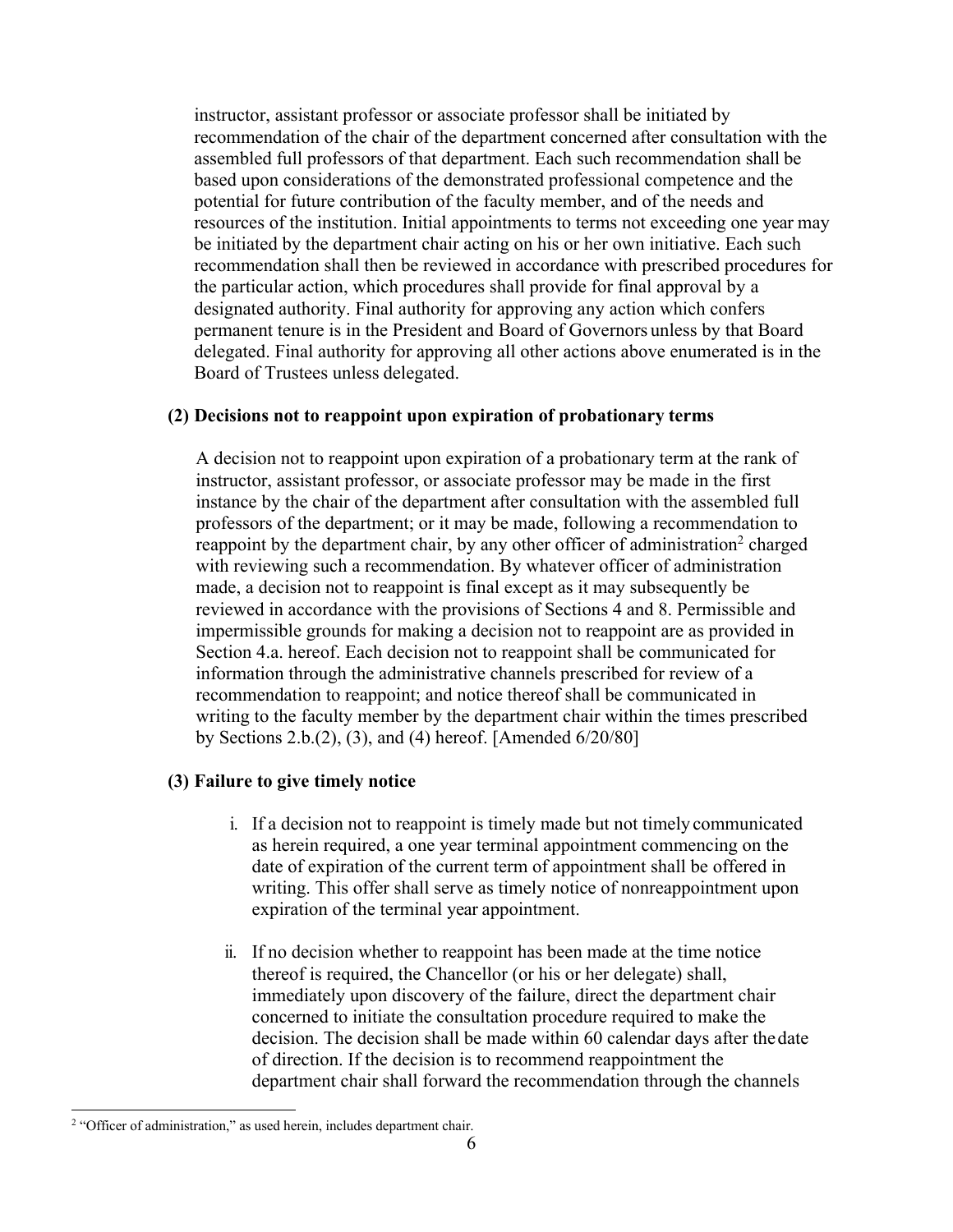provided for review of such a recommendation. If the decision is not to reappoint, the department chair shall forward notice thereof for information through the channels for review and shall forthwith give written notice of nonreappointment to the faculty member. If a recommendation to reappoint is given final approval, it operates with the same effect as would have a decision to reappoint timely made and communicated. If a final decision not to reappoint is made at any level, written notice thereof shall forthwith be given to the faculty member by the department chair. Such notice operates as an offer of a terminal appointment, commencing at the expiration of the current term of appointment and running for one year or, if the most recent term of appointment has expired, commencing with the giving of the notice and expiring one year from the beginning of the regular semester which next follows the giving of notice.

#### **(4) Timing of permanent tenure actions**

Except as expressly limited, promotions in rank may be made at any time during a faculty member's employment. [Amended 9/24/2020]

#### **(5) Visiting faculty members**

Persons other than regular members of the faculty may be appointed as visiting members of the faculty with rank designations, prefixed by the word "Visiting," appropriate to their status in their regular employment. Such appointments shall be for a term of not more than one year. One successive appointment for a term of not more than one year may be made. Appointments are made in accordance with the procedures for appointment of an instructor. During such terms of appointment the visiting faculty member may not be suspended, demoted, discharged, or terminated except upon the grounds and by the procedures provided respectively in Sections 3 and 6 hereof.

#### **(6) Terms and conditions of appointments**

The terms and conditions of each initial appointment and of each reappointment to the faculty shall be set out in writing. A copy thereof, signed by the Chancellor (or his or her delegate), shall be delivered to the faculty member and a copy shall be retained for the Chancellor. The general terms and conditions of such appointments, including those provided herein, shall either be set out in the document of appointment or incorporated therein by clear reference to specified documents which shall be readily available to the faculty member. Except as may be otherwise expressly provided in the documents of appointment, all appointments to any faculty rank are on the basis of a full-time employment obligation and confer the full incidents of academic tenure pertinent to the particular appointment. [Amended 2/18/94]

Any special terms and conditions shall be clearly stated in the written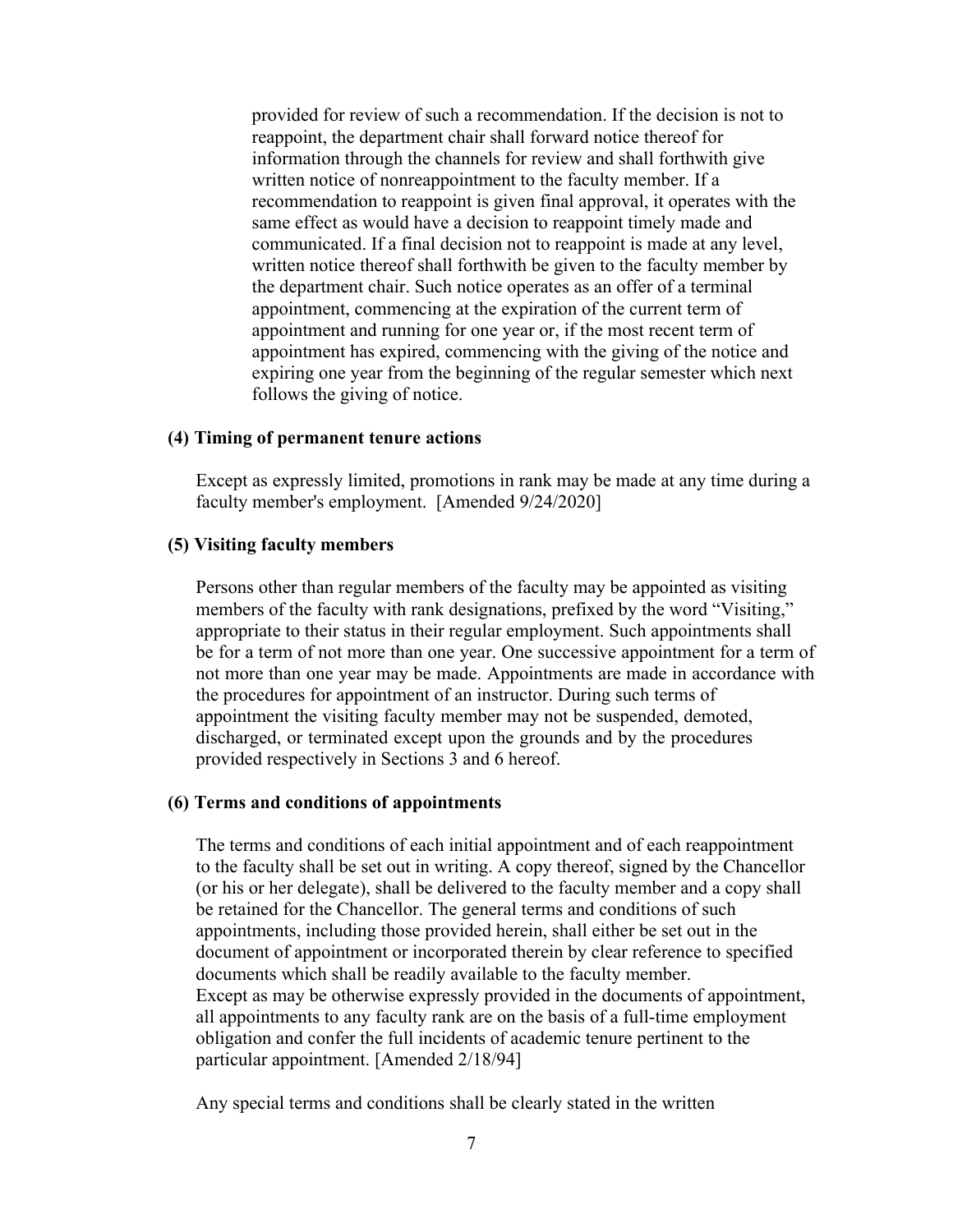appointment. Special terms and conditions added by memorandum of amendment must be approved by signature of the Chancellor (or his or her delegate) and the faculty member, with a copy to be retained by each. Except as herein provided, no special terms or conditions may be included which vary the general terms and conditions stated herein. The responsibility for initiating the inclusion of special terms and conditions in documents of appointment is with the chair or dean recommending the appointment. [Amended 2/18/94]

#### **(i) Continued availability of special funding**

The appointment, reappointment, or promotion of a faculty member to a position funded in whole or in substantial part from sources other than continuing State budget funds or permanent trust funds shall specify in writing that the continuance of the faculty member's services, whether on tenured, probationary, or fixed term appointment, shall be contingent upon the continuing availability of funds from sources other than continuing State budget funds or permanent trust funds. Such contingency shall not be included in a promotion to a higher rank if, before the effective date of the promotion, the faculty member had permanent tenure with no such condition attached to his or her tenure; nor shall such a contingency be attached to the appointment of a faculty member if he or she held permanent tenure in the institution on July 1, 1975, and his or her appointment was not then contingent upon the continuing availability of funds from sources other than continuing State budget funds or permanent trust funds.

Further exceptions to this requirement may be made with respect to faculty members in the Division of Health Affairs in accordance with the following policies and procedures. Each year there shall be established for each School in the Division of Health Affairs a maximum amount of funds from sources other than continuing State budget funds, permanent trust funds, and clinical income (treated for this purpose as though it were income from permanent trust funds) which may be used in compensating faculty members without including contingency clauses in their appointments. This maximum amount shall be established for each School in consultations among the Executive Vice Chancellor and Provost, the Vice Chancellor for Finance and Operations, and the dean of that School, with the approval of the Chancellor. The dean of each School may recommend that an individual appointment be made without inclusion of a contingency clause notwithstanding it is funded in whole or in part from sources other than continuing State budget funds, permanent trust funds, or clinical income, and though it is not covered by either of the exceptions stated in the preceding paragraph, if the amount of funding from such other sources does not cause the agreed maximum for the School to be exceeded. Approval of such recommendation may be declined on any grounds deemed appropriate by the reviewing officers of administration, but in no event shall it be given if the proposed funding of the appointment would cause the maximum applicable to the School to be exceeded.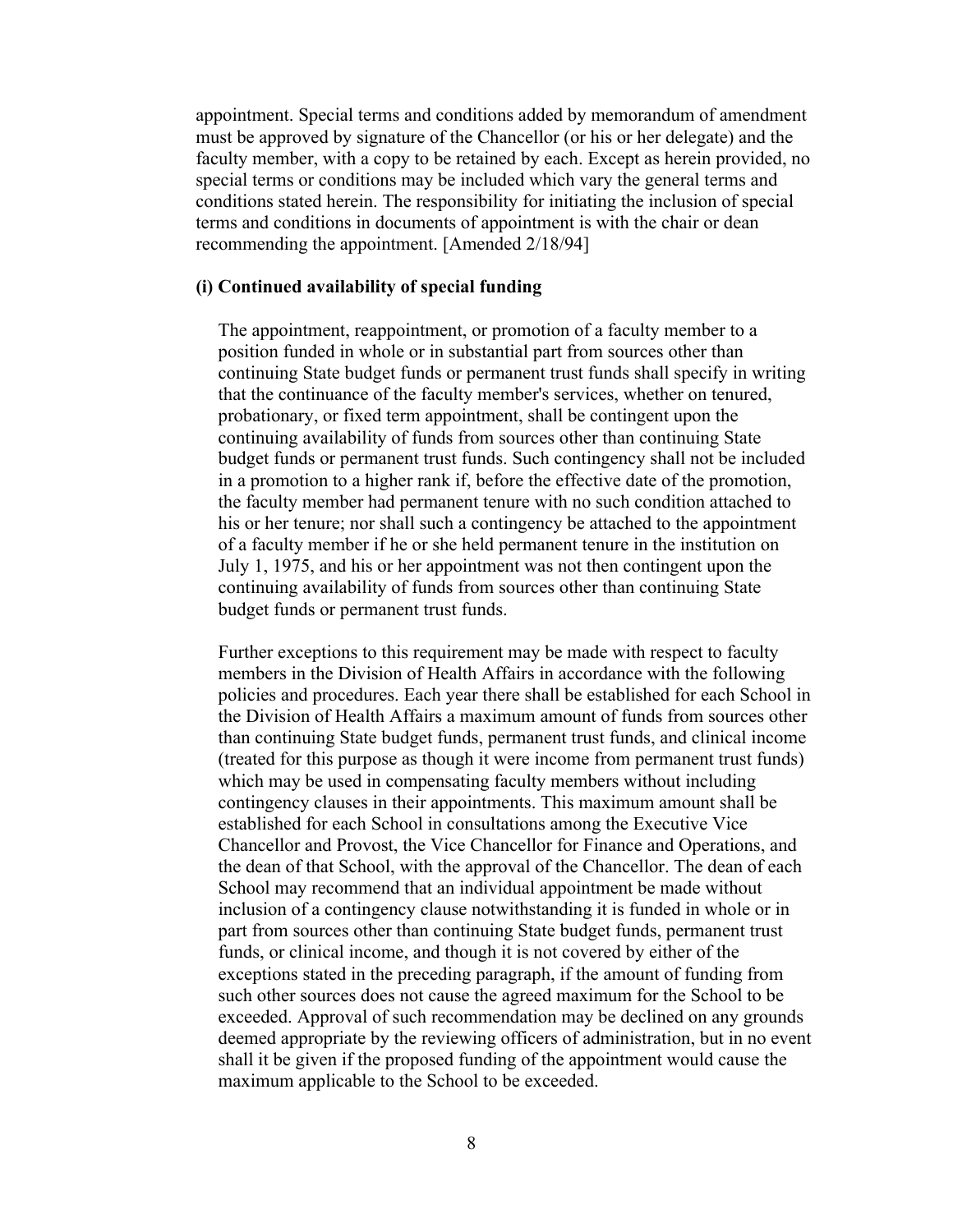#### **(ii) Provisions for less than full-time employment**

Special terms for less than full-time employment with commensurate compensation, or for relief from all employment obligations for a specified period, may be included in an appointment or reappointment to any faculty rank, or may be added by written memorandum of amendment during the term of an appointment. For reasons of health, requirements of childbirth or child care, or similar compelling circumstances, such terms may, with the concurrence of the faculty member, include extensions of the period of a current probationary term of appointment at the rank of assistant professor or associate professor, and thereby the maximum probationary period, to coincide with the extent and duration of the relief from employment obligations. Extensions under this subsection (ii) may be granted in increments not to exceed 12 months, up to a maximum of 24 months (including any extensions that may have been granted under subsection (iii), below). [Amended 5/20/2004]

#### **(iii) Special provisions for extending the maximum probationary period**

For reasons of health, requirements of childbirth or child care, or similar compelling circumstances, a faculty member holding a probationary term of appointment at the rank of assistant professor or associate professor may request a written memorandum of amendment extending the term of the current appointment and thereby the maximum probationary period with no resulting change in normal employment obligations, in order to provide the faculty member additional time to demonstrate fully his or her professional qualifications for reappointment or permanent tenure. Extensions under this subsection (iii) may be granted in increments not to exceed 12 months, up to a maximum of 24 months (including any extensions that may have been granted under subsection (ii), above). [Amended 5/20/2004]

#### **(iv) Extensions and special assignment**

If possible under the circumstances, any request made pursuant to subsection (ii) or (iii) above should be initiated not later than 24 months before the end of the term to which it is to apply and must be initiated before the process for evaluating the faculty member for reappointment has begun. All such extensions must be approved by the Chancellor (or his or her delegate) before becoming effective. The total of all extensions granted under subsection (ii) and subsection (iii) above cannot exceed 24 months. [Amended 5/20/2004]

The provisions of subsections (ii) and (iii) above do not apply to informal temporary adjustments of the regularly assigned duties of faculty members by the department chair who is responsible for their direct supervision; nor to the granting by the University of extended leaves of absence with or without compensation. [Amended 2/18/94]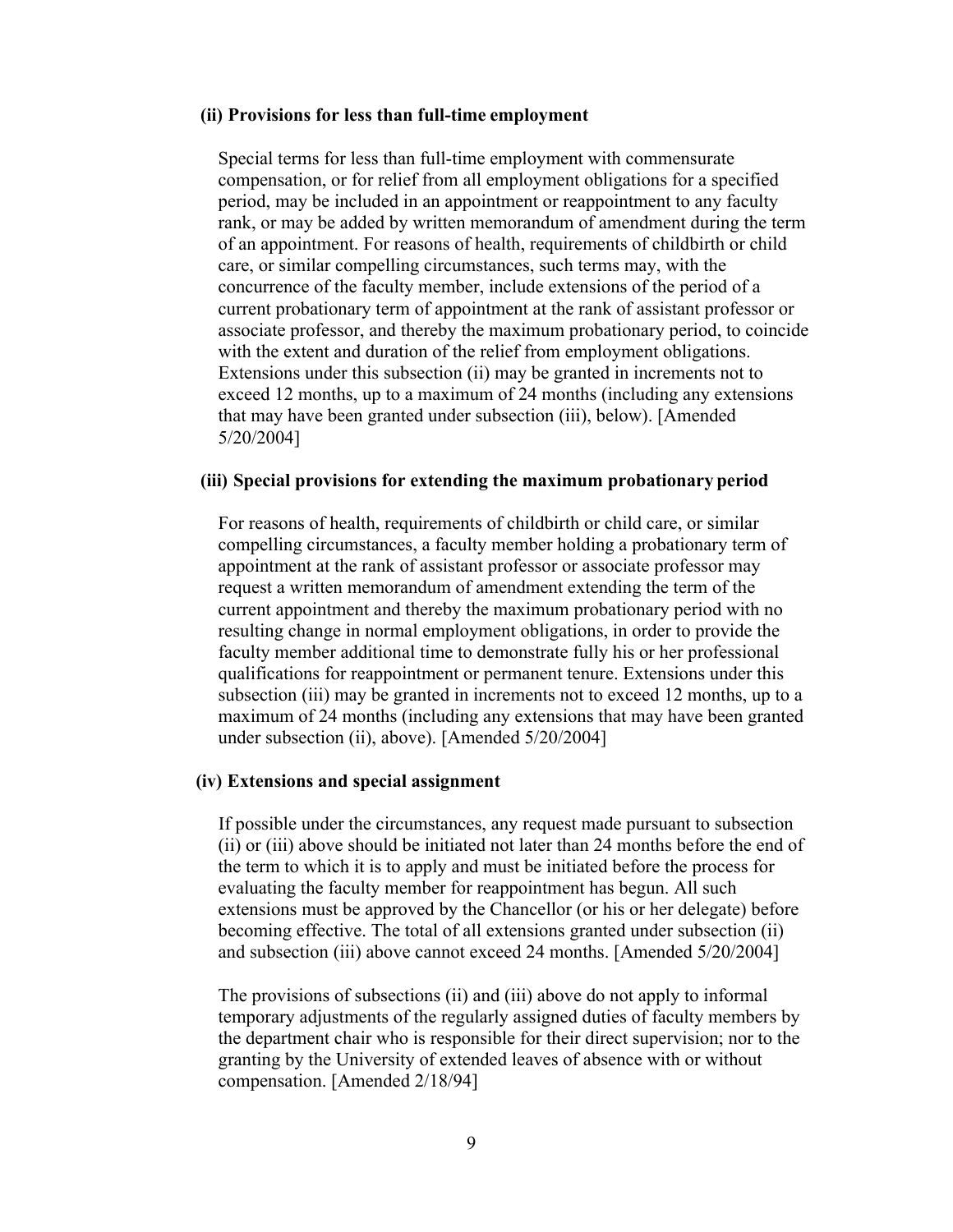#### **(7) Joint appointments**

A faculty member may at one time hold but one faculty appointment at the rank of professor, associate professor, or assistant professor. This appointment may be held in a single department, or, by joint appointment, in more than one department.

Joint appointments may be made in which the appointee holds in addition to a professorial rank in one department a fixed-term rank in another department, or different fixed-term ranks in different departments. A joint appointment to the faculties of more than one department may be made in accordance with the provisions of this subsection. When an initial joint appointment is to be made, the regular procedures prescribed herein for initial appointment to the rank proposed shall be followed simultaneously by the departments involved in making a joint recommendation for appointment. The joint recommendation shall designate one of the departments as the unit of base appointment, and shall set forth as special terms and conditions for inclusion in the appointing document: the basis of initial funding of the appointment; the procedures agreed to be followed by the departments in making joint decisions respecting promotion, reappointment, and tenure of the joint appointee; and the procedures to be followed by the chairs in respect of salary adjustments for the joint appointee. If the joint appointment is approved, thereafter the base department is responsible for processing personnel actions affecting the joint appointee, but in respect of each such action the recommendation put forward shall be one jointly concurred in by the departments concerned as required by their agreed procedures for joint consultation and decision.

An appointment to a single department may be converted into a joint appointment. The department chairs concerned shall jointly put forward through the regular channels for review of initial appointments a recommendation that the existing appointment be converted into a joint appointment. The joint recommendation shall include the same elements required in respect of a recommendation for initial joint appointment. Upon approval of such a recommendation, the joint appointee retains the single rank with the same incidents of academic tenure already possessed. Thereafter, all personnel actions affecting his or her academic tenure shall be processed as provided in the case of an initial joint appointment.

#### **(8) Post-tenure review**

The chair of the department shall conduct periodic reviews of each tenured faculty member's performance in accordance with the requirements of the University's Post-Tenure Review Policy. Reviews must involve faculty peers, examine all aspects of the faculty member's academic performance, and be conducted no less often than every five years. The goal of the review is to promote faculty development, ensure faculty productivity, and provide accountability. Comprehensive reviews conducted for other purposes, such as consideration for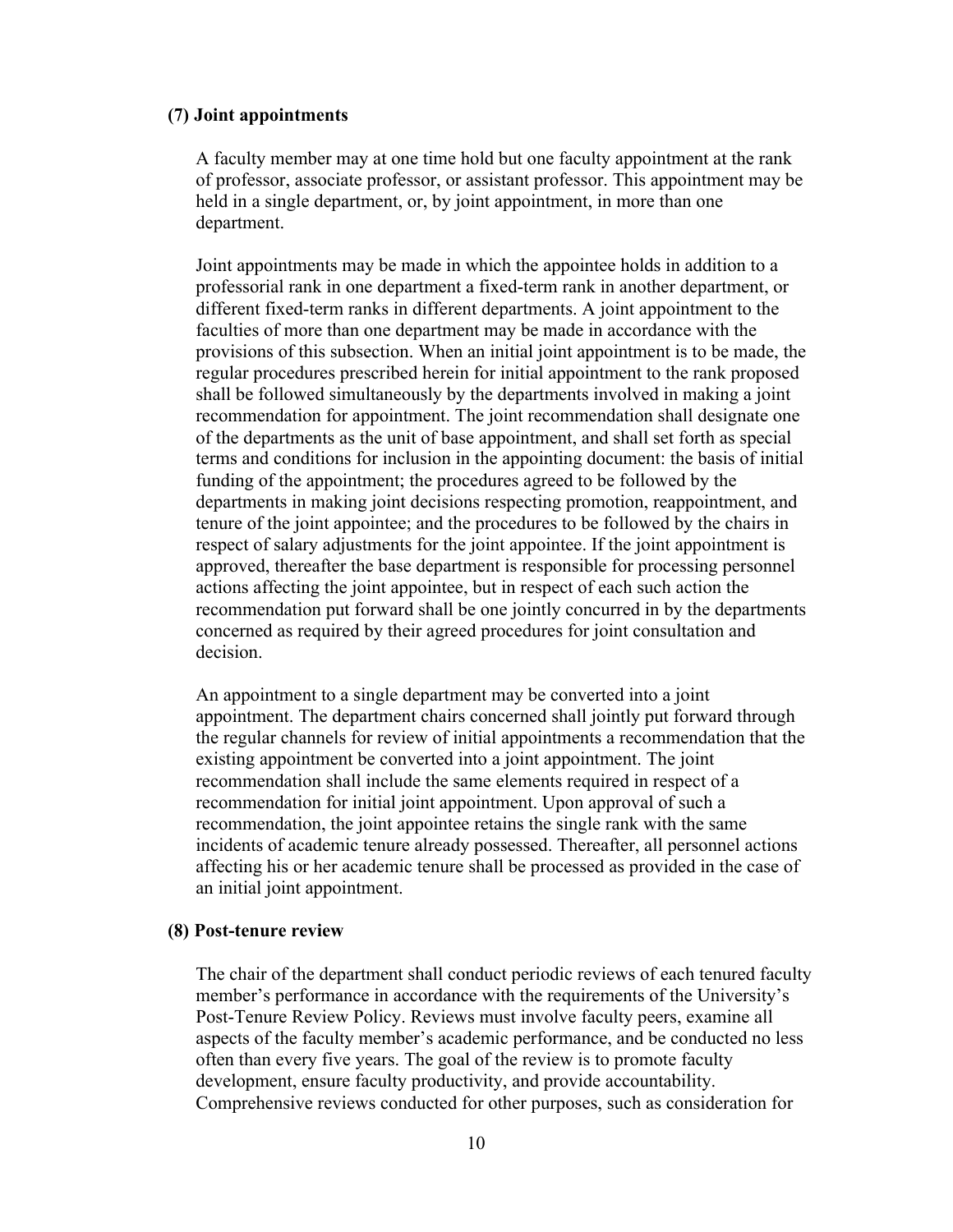promotion, may constitute a review under this Section. On petition of the chair, the Provost may grant permission to delay a review if the number of reviews to be conducted by a department during a given year would create a burden that would impair the department's educational mission, or for other compelling cause. Faculty members may grieve matters related to post-tenure review to the Faculty Grievance Committee under Section 607 of the Code of the University of North Carolina during their term of employment. [Amended 9/29/00; 10/20/2009]

## **(9) Resignations**

A faculty member shall give prompt written notice of his or her resignation, with its effective date, to the chair of his or her department.

## *Section 3. Suspension, Demotion, and Discharge of Faculty Members*

During any fixed or probationary term appointment and while on permanent tenure, a faculty member may be suspended, demoted, or discharged from employment only on the grounds and in accordance with the procedures herein provided.

## **a. Grounds for suspension, demotion, or discharge**

As specified in Section 603 of the Code of the University of North Carolina, the permissible grounds for suspension, demotion, or discharge are:

- 1. misconduct of such a nature as to indicate that the faculty member is unfit to continue as a member of the faculty, including, but not limited to, violations of professional ethics, mistreatment of students or other employees, research misconduct, financial fraud, criminal, or other illegal, inappropriate or unethical conduct. To justify serious disciplinary action, such misconduct should be either (i) sufficiently related to a faculty member's academic responsibilities as to disqualify the individual from effective performance of university duties, or (ii) sufficiently serious as to adversely reflect on the individual's honesty, trustworthiness, or fitness to be a faculty member;
- 2. incompetence, including, but not limited to, significant, sustained unsatisfactory performance after the faculty member has been given an opportunity to remedy such performance and fails to do so within a reasonable time; and
- 3. neglect of duty, including, but not limited to, sustained failure to meet assigned classes or to perform other significant faculty professional obligations.

#### **b. Procedures for suspension, demotion or discharge**

1. The Provost or his or her delegate shall send the faculty member a written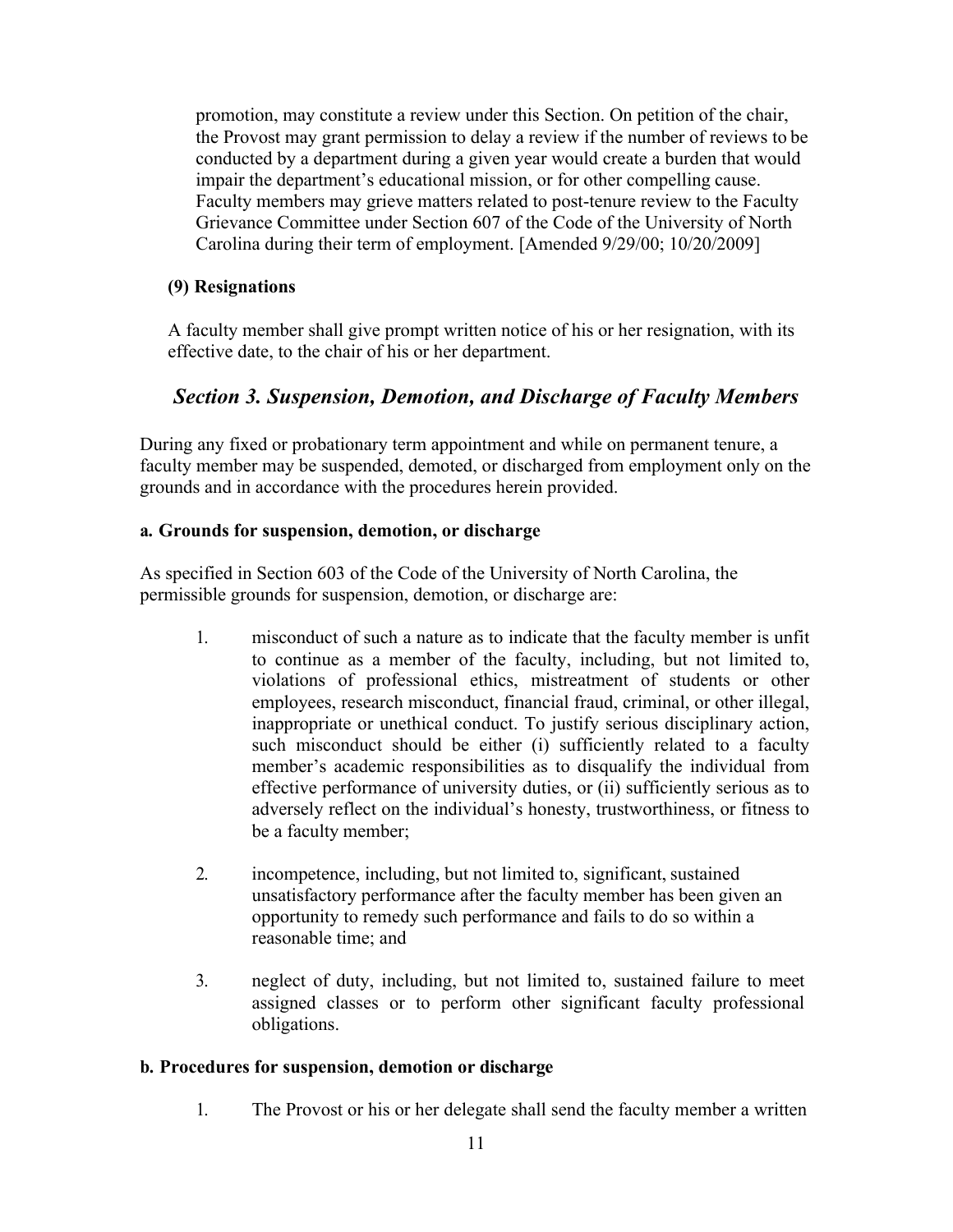notice of intention to suspend, demote, or discharge the faculty member together with a written specification of the reasons. The notice and specification of reasons shall be sent by a method of mail or delivery that requires signature of delivery. <sup>3</sup> The statement shall include notice of the faculty member's right, upon request, to a hearing by an elected standing faculty committee on hearings. When the faculty member has been notified of the intention to discharge the faculty member, the chancellor shall have the sole discretion to either reassign the faculty member to other duties or to place the faculty member on administrative leave with pay. Placement of a faculty member on administrative leave with pay shall be in exceptional circumstances, such as to avoid disruption in the work place or protect the safety of members of the campus community.

- 2. If, within 14 calendar days<sup>4</sup> after receiving the notice and specifications referred to in paragraph (1) above, the faculty member makes no written request for a hearing, the faculty member may be suspended, demoted, or discharged without recourse to any further institutional procedure by a written letter from the Provost.
- 3. If the faculty member makes a timely written request for a hearing, the Chancellor or the Chancellor's delegate shall insure a process is in place so that the hearing is accorded before a standing committee of the faculty composed of at least five faculty members who had permanent tenure when elected by the voting members of the general faculty. The hearing shall be on the written specification of reasons for the intended discharge, suspension, or demotion. If a faculty member alleges that the University's decision resulted from conduct prohibited by the University's Policy on Prohibited Discrimination, Harassment and Related Misconduct, the hearing committee will immediately forward the faculty member's allegation to the Equal Opportunity and Compliance Office for assessment and, as necessary, investigation. The hearing committee will suspend any further action on the faculty member's hearing request until the Equal Opportunity and Compliance Office has completed its review. The hearing committee shall accord the faculty member 30 calendar days from the time it receives his or her written request for a hearing to prepare his or her defense. The hearing committee may, upon the faculty member's written request and for good cause, extend this time by written notice to the faculty member. The hearing committee will ordinarily endeavor to complete the hearing within 90 calendar days from the receipt of the request or, as applicable, the report or other

<sup>&</sup>lt;sup>3</sup> As used in Sections 3 and 6, a "method of delivery that requires a signature for delivery" shall refer to a method of delivery that requires the deliverer to obtain the signature of the affected employee upon delivery, including but not limited to the following means: certified mail, Federal Express, or another commercial delivery service that obtains a signature. It is not necessary that the signature actually be obtained as long as a delivery method that requires signature is used and a signature is requested or sought. If the signature cannot be obtained, a notation of this fact, the reason therefore if known, and the date of the attempted delivery shall be made and retained in institutional records.

<sup>4</sup> As used in Sections 3, 4, and 6, except when calendar day is specified, the word "day" shall mean any day except Saturday, Sunday, or an institutional holiday. In computing any period of time, the day in which notice is received is not counted but the last day of the period being computed is to be counted.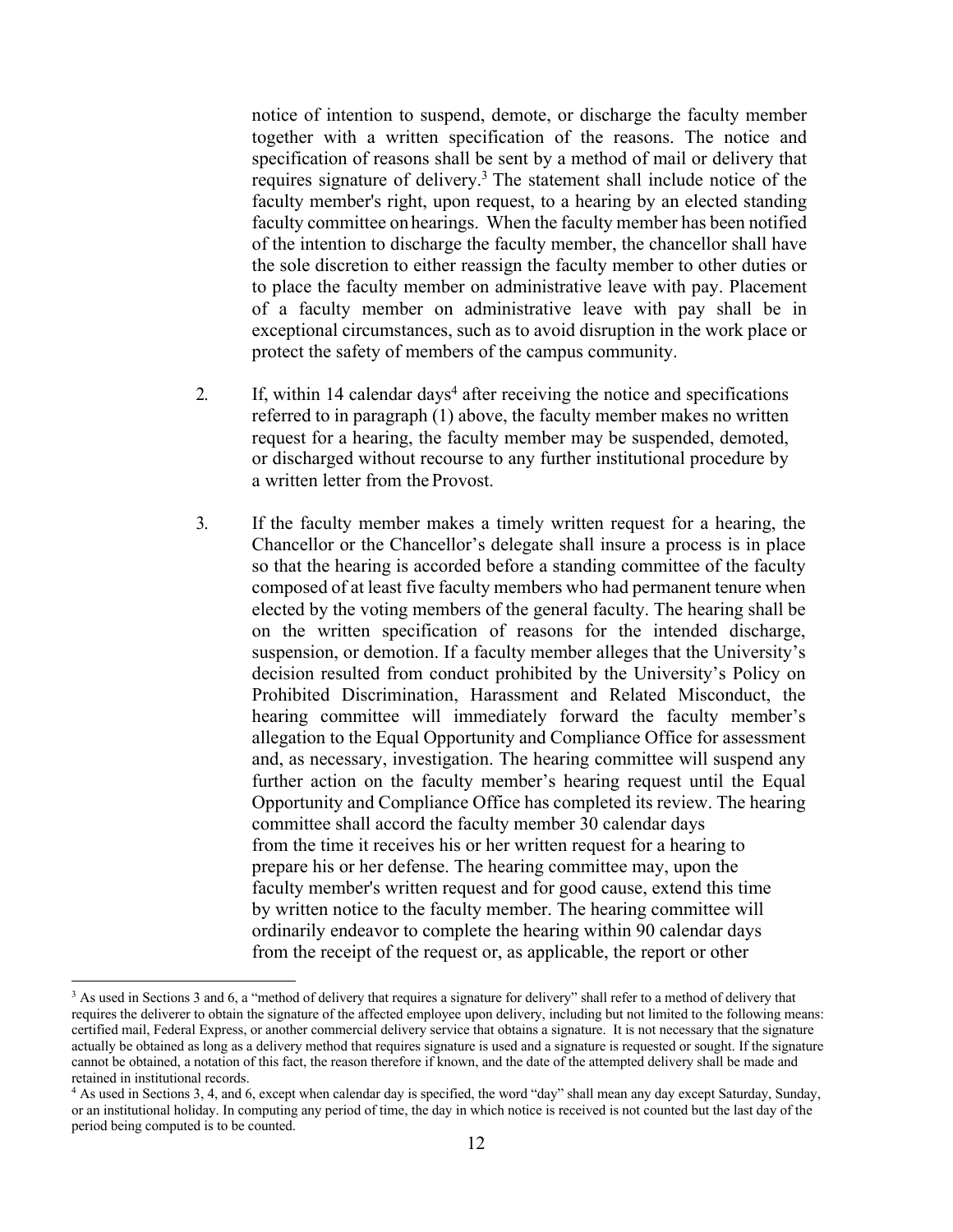final documentation from the Equal Opportunity and Compliance Office, except under unusual circumstances such as when a hearing request is received during official university breaks and holidays and despite reasonable efforts the hearing committee cannot be assembled.<sup>5</sup> [Amended 6/20/80; 10/20/09; 11/15/18]

- 4. The hearing shall be closed to the public unless the faculty member and the hearing committee agree that it may be open. The faculty member shall have the right to counsel, to present the testimony of witnesses and other evidence, to confront and cross-examine adverse witnesses, to examine all documents and other adverse demonstrative evidence, and to make argument. A written transcript of all proceedings shall be kept; upon request, a copy thereof shall be furnished to the faculty member at the University's expense.
- 5. The Provost, or the Provost's delegate and/or counsel, may participate in the hearing to present evidence, cross-examine witnesses, to examine all documents and other evidence, and to make argument.
- 6. The committee shall make its written recommendations to the Chancellor within 14 calendar days after its hearing concludes or after the full transcript is received, whichever is later. In reaching its written recommendations to the Chancellor, the committee shall consider only the evidence presented at the hearing and such written and oral arguments as the committee, in its discretion, may allow. The University has the burden of proof. In evaluating the evidence, the committee shall use the standard of "clear and convincing" evidence in determining whether the University has met its burden of showing that permissible grounds for serious sanction exist and are the basis for the recommended action.
- 7. In reaching a decision, the Chancellor shall consider only the written transcript of the hearing and the report of the hearing committee. If the Chancellor intends to reject the recommendation of the hearing committee, the Chancellor shall communicate that intention to the affected faculty member and to the committee along with the Chancellor's reasons and provide an opportunity for committee response before taking final action. In such a case the committee shall reconsider its recommendation, taking account of the Chancellor's stated objections and receiving new evidence if the committee deems it necessary. The committee shall transmit its response to the Chancellor within 10 days of the committee's receipt of the Chancellor's communication. After considering the committee response, the Chancellor shall issue a decision either concurring in or declining to accept the committee's recommendation. The Chancellor's decision shall be conveyed in writing to the affected faculty member and to the hearing committee. If the

<sup>&</sup>lt;sup>5</sup> To meet this deadline, faculty are encouraged to consider scheduling hearings during the evening, weekend, or other non-class time. It is strongly recommended that several days be established for the hearing when scheduling the first day, for the eventuality that the hearing may take two or more sessions.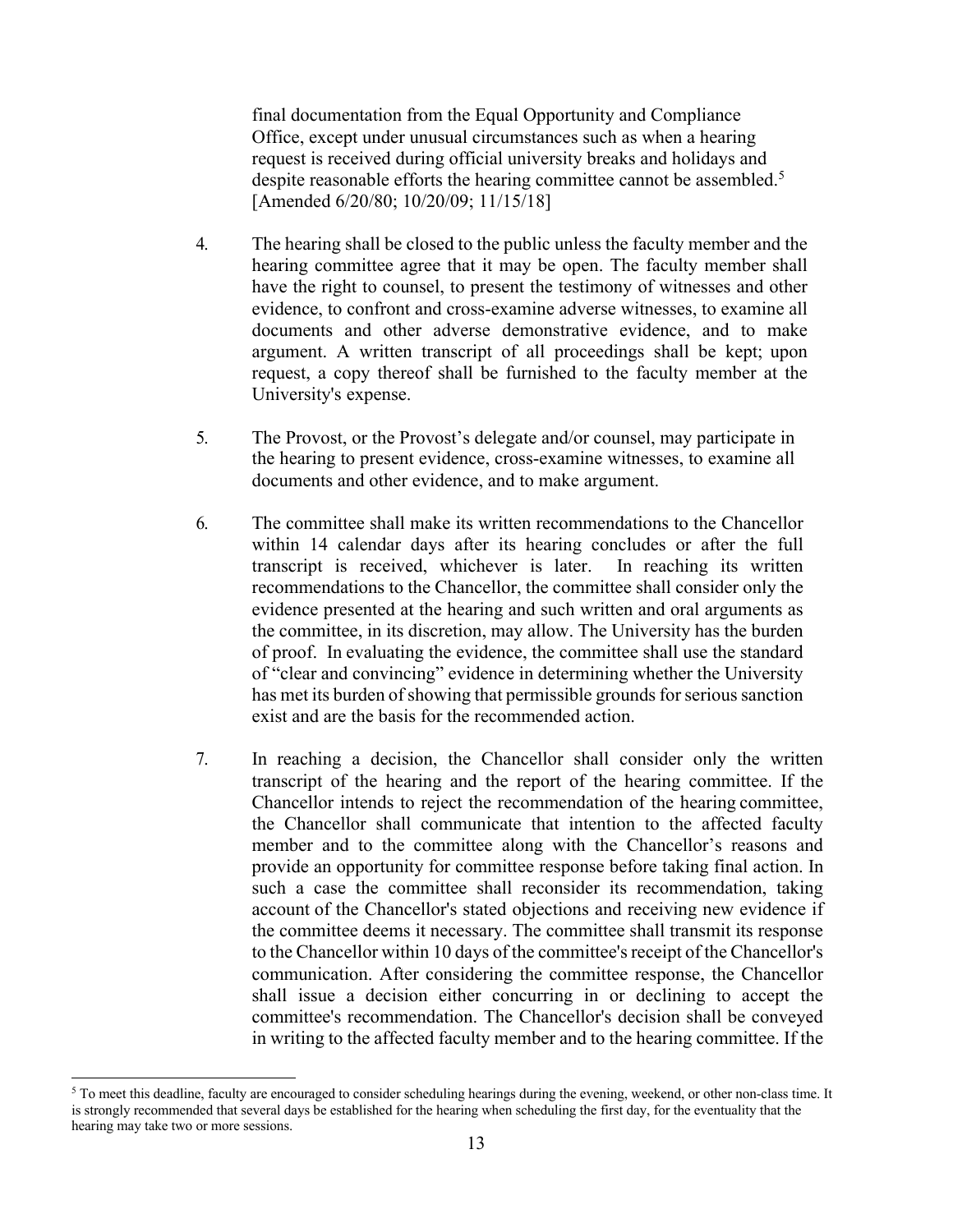Chancellor decides to discharge the faculty member, the institution's obligation to continue paying the faculty member's salary shall cease upon issuance of the Chancellor's decision. If the Chancellor decides to impose one or more serious sanctions upon the faculty member, the institution may impose such sanctions upon issuance of the Chancellor's decision. If the Chancellor concurs in a recommendation of the hearing committee that is favorable to the faculty member, the Chancellor's decision shall be final with no appeal available. If the Chancellor either declines to accept a hearing committee recommendation that is favorable to the faculty member or concurs in a hearing committee recommendation that is unfavorable to the faculty member, the faculty member may seek review of the Chancellor's decision by the Board of Trustees, as provided in Section 8. [Amended 6/20/80; 1/9/87; 4/9/98; 10/20/2009; 1/20/2020]

## *Section 4. Nonreappointment of Tenure Track Faculty Members*

## **a. Permissible and impermissible grounds for nonreappointment**

Except as herein provided, the decision not to reappoint a tenure track faculty member upon expiration of a probationary term of appointment is committed, without further recourse, to the judgment of the officers of administration authorized to make it, acting in accordance with prescribed procedures. In exercise of their judgment, whether in the first instance or in review of a recommendation to reappoint, such officers may take into account and use as the basis of decision, in whole or in part, any factors deemed relevant to total institutional interests; except that the decision may not be based upon: (1) exercise by the faculty member of rights guaranteed by the First Amendment to the Constitution of the United States or by Article I of the Constitution of North Carolina; or (2) discrimination based upon the age, color, disability, gender, gender expression, gender identity, genetic information, race, national origin, religion, sex, sexual orientation, creed, or veteran status of the faculty member, or upon other forms of discrimination prohibited under policies adopted by the Board of Trustees;or (3) personal malice. For purposes of this section, the term "personal malice" means dislike, animosity, ill-will, or hatred based on personal characteristics, traits, or circumstances of an individual that are not relevant to valid University decision making. <sup>6</sup> [Amended 7/1/2004; 10/20/2009.]

#### **b. Administrative conferences following decision not to reappoint**

Within 14 calendar days after receiving written notice of nonreappointment, a faculty member may in writing request a private conference with the officer of administration who made the decision, to discuss the reasons for nonreappointment. If the identity of the officer is not known to the faculty member, the department chair shall provide the information forthwith upon request of the faculty member. The request for conference shall be granted and the conference held forthwith, within 7 calendar days after receipt of the request if possible. Within 7 calendar days after completion of the conference the

<sup>6</sup> See section 101.3.1.2[R].II.B of the UNC Policy Manual for details.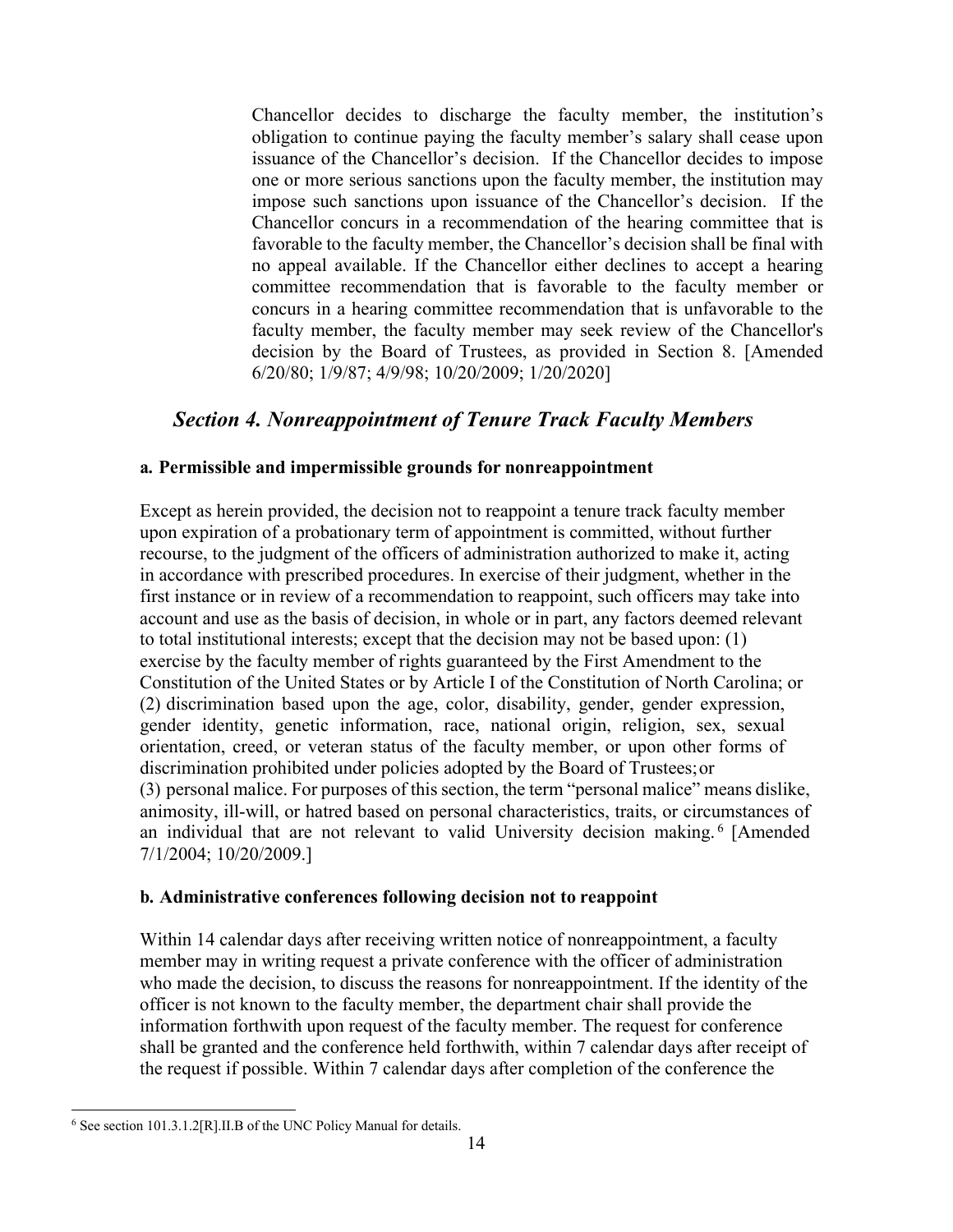officer of administration shall give a simple unelaborated written notice to the faculty member as to whether the original decision remains in effect.

If the notice is that the original decision remains in effect, the faculty member may proceed as follows. When the decision not to reappoint was made by an officer of administration in review of the recommendation of a department chair to reappoint, the faculty member may thereupon proceed, in accordance with succeeding subsections, to request review by the standing committee of the faculty charged with reviewing discharges under Section 3 hereof.

When the decision was made in the first instance by the department chair, the faculty member may, within 7 calendar days after receipt of the notice, in writing request a conference with the officer of administration in immediate supervision of the department chair. This request shall be granted and the conference held forthwith, within 7 calendar days after receipt of the request if possible. Within 14 calendar days after completion of the conference, the reviewing officer of administration shall in writing communicate his or her evaluation of the matter to the faculty member and to the department chair.

The evaluation may be in the form of an unelaborated concurrence with the decision; an expression of disagreement with the decision, with or without supporting reasons; or a recommendation for reconsideration of the decision, with or without suggestions for specific procedures to be followed upon reconsideration. Whatever form the evaluation may take, it is merely recommendatory and not binding upon the department chair, nor final as to the faculty member.

Within 7 calendar days after receipt of an evaluation which involves disagreement with the decision or recommendation for its reconsideration, the department chair shall in writing notify the faculty member and his or her immediate supervisor of his or her response.

A faculty member's failure to abide by the timelines specified herein shall finalize the reappointment decision and terminate the faculty member's otherwise available recourse to further review by the hearing committee, the Chancellor, and/or the Board of Trustees. [Amended 1/20/20]

#### **c. Request for review by hearing committee; scope of review**

If the faculty member has timely requested and participated in the administrative conferences provided in subsection b. and has received notice of unfavorable action resulting therefrom, the faculty member may within 14 calendar days after receipt of such notice request a review of the decision by the standing committee of the faculty charged (under Section 3 hereof) with conducting hearings on faculty discharges. Such review may be had solely to determine whether the decision not to reappoint was (1) based upon any of the grounds stated to be impermissible in subsection a. of this Section 4, or (2) affected by material procedural irregularities. Whether procedural irregularities occurred shall be determined by reference to those procedures which were in effect when the initial decision not to reappoint was made and communicated. The hearing committee shall ask the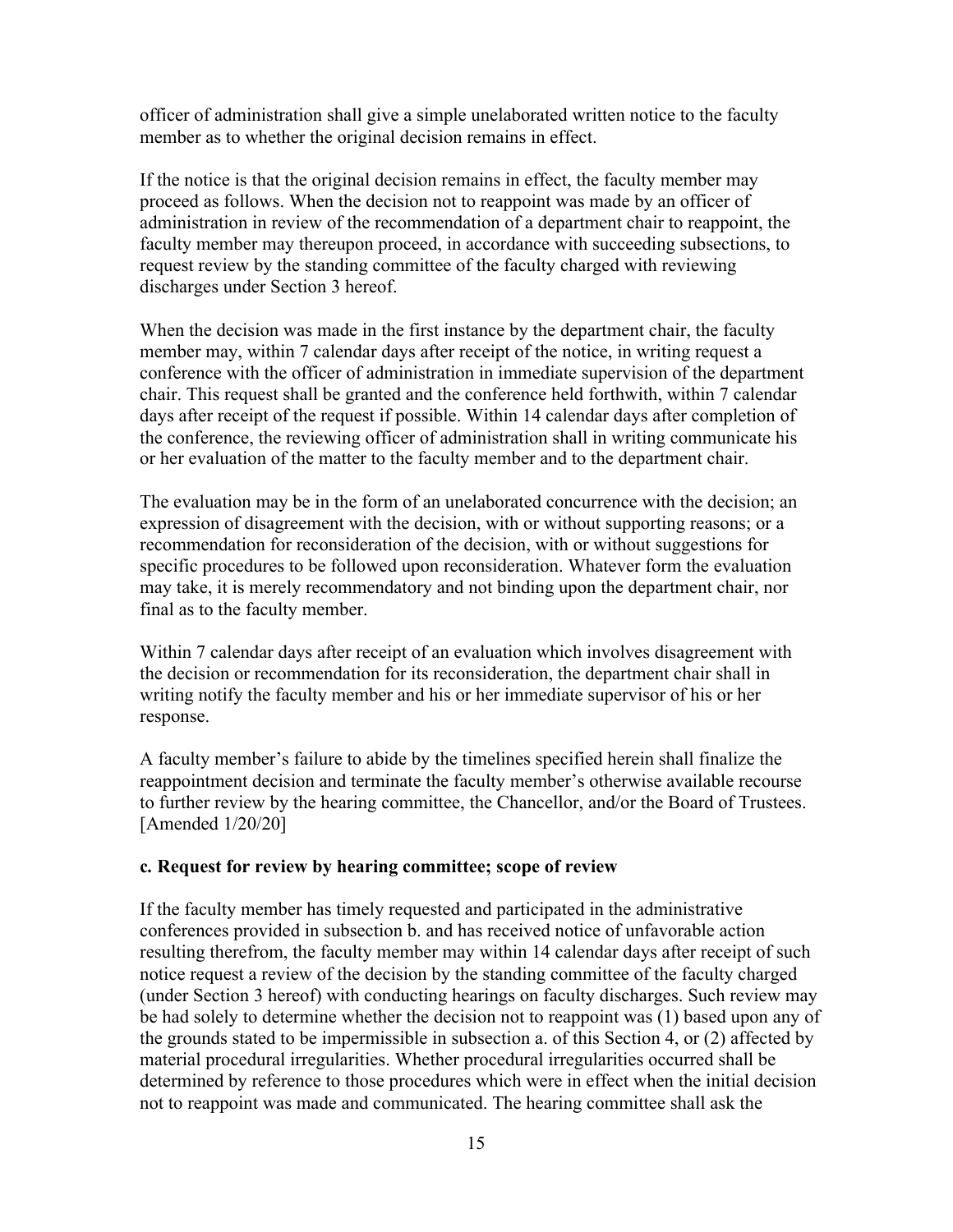Chancellor to certify what procedures were then in effect if that is a matter of dispute. For purposes of this Section 4, "material procedural irregularities" means departures from prescribed procedures governing reappointment that cast doubt upon the integrity of the original decision not to reappoint.

The request for review shall be in writing and addressed to the chair of the hearing committee. It shall specify the grounds upon which it is contended that the decision was impermissibly based or affected by material procedural irregularities, and shall include a short and plain statement of facts which the faculty member believes support the contention.

Submission of such a request constitutes on the part of the faculty member: (1) a representation that he or she can support his or her contention by factual proof, and (2) an agreement that the institution may offer in rebuttal of his or her contention any relevant data within its possession.

The hearing committee shall consider the request and shall grant a hearing if it determines after a preliminary review that the request contains a contention that the decision was impermissibly based or affected by material procedural irregularities and that the facts suggested, if established, might support the contention. If the faculty member alleges that the decision not to reappoint was based on conduct prohibited by the University's Policy on Prohibited Discrimination, Harassment and Related Misconduct, the hearing committee will immediately refer the faculty member's allegation to the Equal Opportunity and Compliance Office for assessment and, as necessary, investigation. During the Equal Opportunity and Compliance Office's review of the faculty member's allegation, the hearing committee will suspend any action on the faculty member's request for a hearing until the Equal Opportunity and Compliance Office has completed its review. If the request is not granted, the committee shall make a recommendation to the Chancellor to uphold the decision not to reappoint. If the request is granted, a hearing shall be held within 28 calendar days after receipt of the request or, as applicable, the report or other final documentation from the Equal Opportunity and Compliance Office, provided that the faculty member shall be given at least 7 calendar days' notice of the hearing. [Amended 6/20/80; 1/9/87; 10/20/09; 11/15/18]

#### **d. Conduct of hearing**

The question before the committee shall be decided by the committee. However, the committee may delegate the duty of conducting a hearing to a panel of at least three members. The hearing shall be conducted informally and in private; only the members of the committee, the faculty member, the officer of administration who made the decision, and such witnesses as may be called shall attend except that the faculty member and the officer of administration may each be assisted or, in their absence, represented by a spokesperson designated in writing so to act. Committee members who hold appointments in the faculty member's department or school or who will testify as witnesses, or who have any other conflict of interest are disqualified. A professional court reporter, or similarly reliable means, shall be used to enable the production of a verbatim written transcript of the hearing and to maintain a record of the documents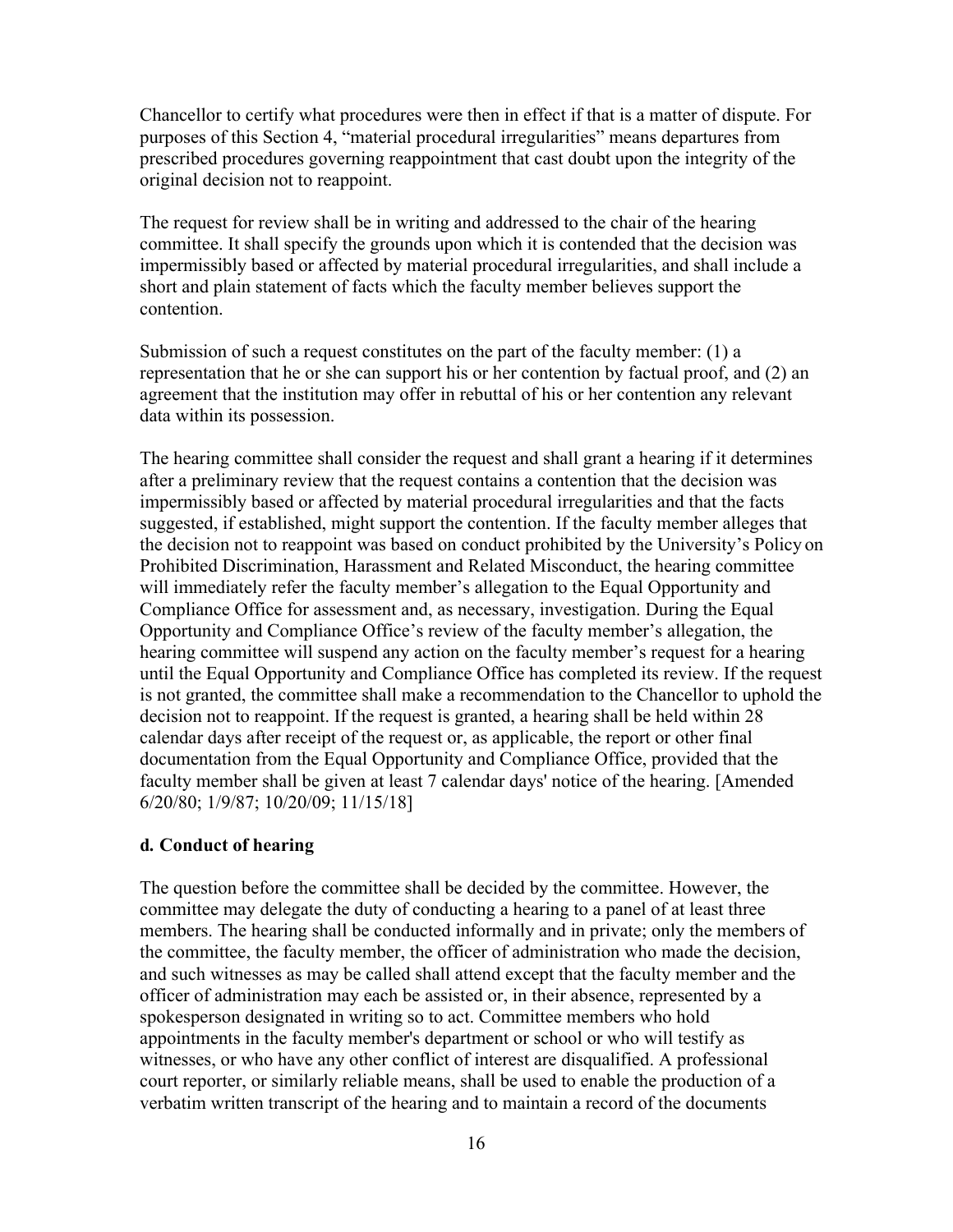received by the committee. Upon the request of the faculty member, a transcript of the proceedings shall be made and provided to the faculty member at the University's expense. The committee may consider only such evidence and such written and oral arguments as is presented at the hearing, and need consider only such evidence or argument offered which it considers fair and reliable. All witnesses may be questioned by members of the committee, the faculty member, and the officer of administration or the respective spokespersons of the faculty member and the officer of administration. Except as herein provided, the conduct of the hearing is under the control of the committee chair or the member designated by the chair for this purpose. [Amended 6/20/80, 10/20/2009, 1/20/2020]

#### **e. Hearing procedure**

The hearing shall begin with the faculty member's presentation of contentions, limited to those grounds specified in the request for hearing and supported by such proof as he or she desires to offer. When he or she has concluded this presentation, the hearing committee shall recess to consider whether the proof offered in support of the contention establishes the contention unless it be now rebutted or unless the decision not to reappoint be now otherwise explained. If it determines that the contention has not been so established, it shall so notify the parties to the hearing, terminate the proceedings, and make a recommendation to the Chancellor to uphold the decision not to reappoint. If it determines that rebuttal or explanation is desirable, it shall so notify the parties and the hearing shall proceed. The officer of administration may then present in rebuttal of the faculty member's contentions, or in general support of the decision not to reappoint, such testimonial or documentary proofs as he or she desires to offer, including his or her own testimony.

At the end of such presentation, the hearing committee shall consider the matter in executive session. The burden of proof is upon the aggrieved faculty member to satisfy the committee by the preponderance of the evidence (which is the same as the greater weight of the evidence) that the faculty member's contention is true. [Amended 6/20/80, 10/20/2009]

#### **f. Procedure after the committee reaches its recommendations.**

If the hearing committee determines not to grant the faculty member a hearing or determines, following a hearing, that the contention of the faculty member has not been established, it shall make a recommendation to the Chancellor to uphold the decision not to reappoint.

If the hearing committee finds that the contention of the faculty member has been satisfactorily established, it shall so notify him or her and the officer of administration by a written notice that shall also include a recommendation for corrective action by the officer of administration.

Within 7 calendar days after receiving the recommendation, the officer of administration shall notify the faculty member and the chair of the hearing committee what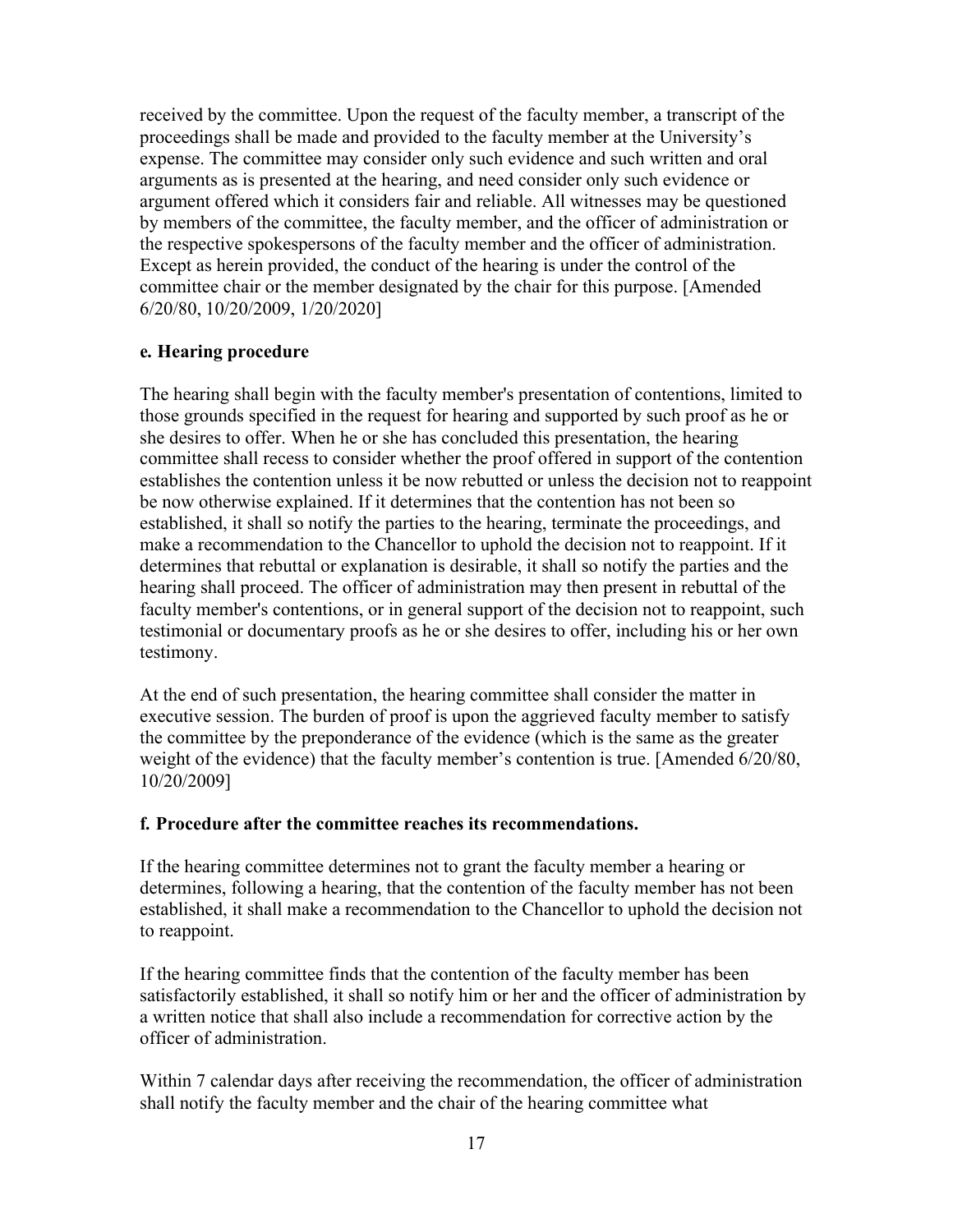modification, if any, he or she will make with respect to the original decision not to reappoint.

If the officer of administration fails to make a recommended modification in the original decision, the hearing committee shall submit a report to the Chancellor containing the committee's findings and recommendation and what it considers to be appropriate action by the Chancellor to resolve the matter satisfactorily.

The Chancellor shall make a determination based on a thorough review of (1) the record evidence from the hearing, if a hearing was held, and (2) the report of the hearing committee. The Chancellor shall notify the faculty member and the officer of administration of the decision by a method that produces adequate evidence of delivery. If the Chancellor concurs in a recommendation of the hearing committee that is favorable to the faculty member, the Chancellor's decision shall be final. If the decision is adverse to the faculty member, the Chancellor shall inform the faculty member of the faculty member's right to request review of the decision by the Board of Trustees, as provided in Section 8. [Amended 6/20/80; 1/1/04; 10/20/09; 1/20/20]

## *Section 5. Retirement Policy for Members of the Faculty*

Each member of the faculty may retire in accordance with the provisions of Chapter 135 of the General Statutes of North Carolina.

## *Section 6. Termination of Faculty Employment for Reasons of Financial Exigency or Program Change*

## **a. Definitions**

Within this Section 6 the following terms have the meanings indicated:

- **1.** "Termination" means the termination of employment of a faculty member during the course of a tenured, probationary, or fixed term appointment for reasons of financial exigency or program change.
- **2.** "Financial exigency" means a significant decline in the financial resources of the University that is brought about by decline in institutional enrollment or by other action or events that compel a reduction in its current operations budget.
- **3.** "Program change" means elimination or major curtailment of a teaching, research, or public service program.
- **4.** "Faculty committee" or "committee" means a committee to be constituted by the faculty of the University which shall consist of not fewer than twelve members of the faculty holding tenured or probationary appointments when elected by the faculty on a basis broadly representative of the various divisions and sub-units of the University, and which is empowered hereby to discharge the functions prescribed for it in this Section 6. [Amended 9/9/00]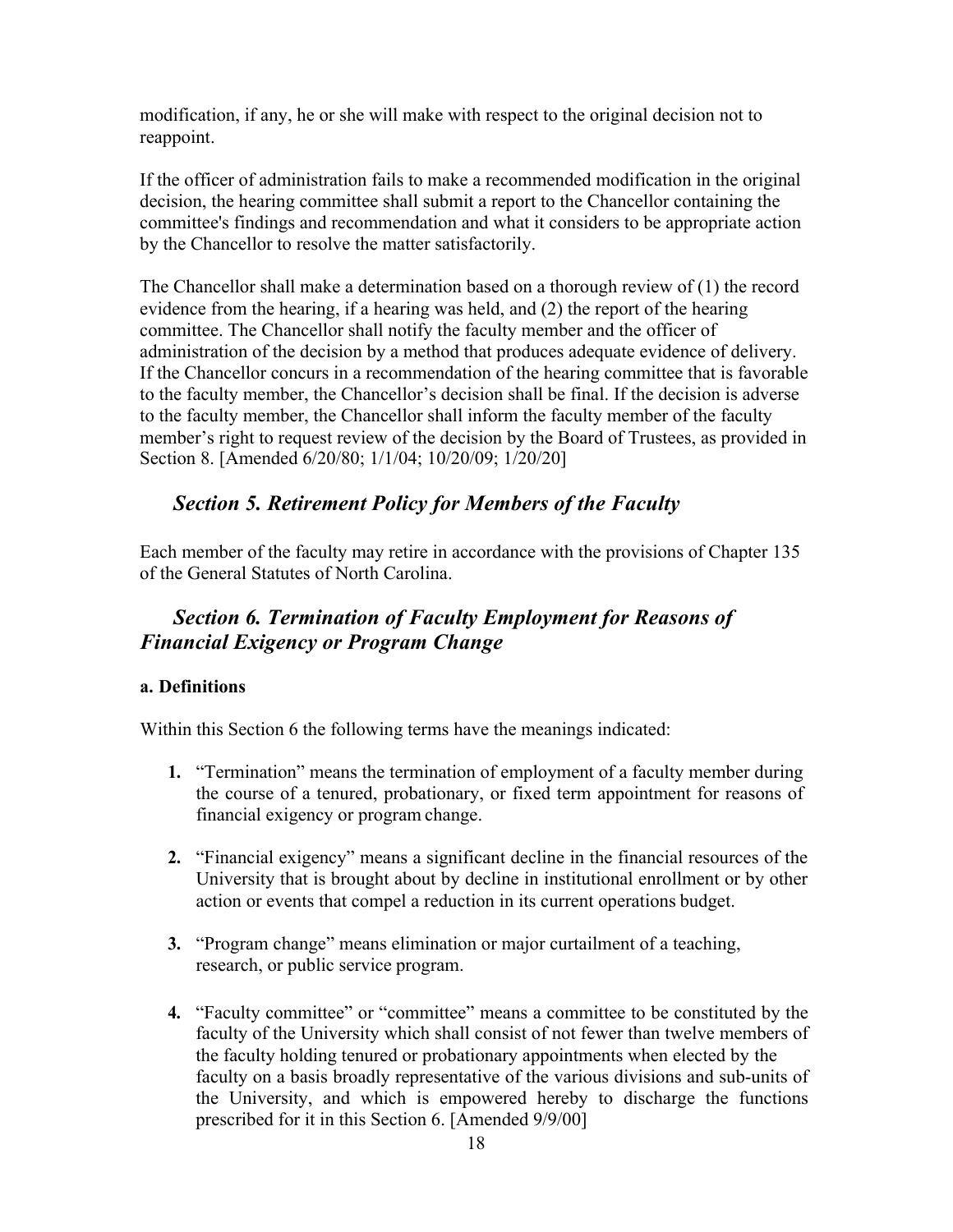#### **b. General grounds for termination**

Termination of faculty employment may be effected because of (i) demonstrable, bona fide financial exigency, or (ii) program change for demonstrable, bona fide institutional reasons, on the basis of a decision by the Chancellor, concurred in by the President and approved by the Board of Governors, that for either cause the University's contractual obligation to one or more faculty members cannot be further met. Such a decision by the Chancellor may be made, and any resulting termination effected, only in accordance with the procedure provided in this Section 6.

#### **c. Chancellor's preliminary determination andstatement**

If it should appear to the Chancellor that a state of financial exigency exists or is imminent, or a program change has occurred or should seriously be considered, and that termination of the employment of one or more faculty members may be a required consequence of either circumstance, he or she shall forthwith prepare a statement which identifies with reasonable particularity the state of financial exigency or the program change, and which outlines in terms as specific as the circumstances permit the options for institutional response readily apparent to the Chancellor at the time, including any options which would or might involve terminations of faculty employment. This statement shall be transmitted forthwith to the faculty committee, with request for its action in accordance with the provisions of subsection d. hereof. Simultaneously, a summary of the statement shall be published by any means reasonably calculated tobring it to the attention of all members of the faculty in residence, together with a statement that the subject has been referred to the faculty committee for action. Pending committee action, the Chancellor shall undertake, either directly or by delegate, to obtain advice and recommendations in respect of the matters addressed in the statement from all those officers of administration and faculty whose units might reasonably be expected to be affected by the adoption of any identified option involving terminations.

#### **d. Committee action**

Acting in accordance with procedures which may be prescribed for it by the faculty, the committee shall address the matters identified in the Chancellor's statement with a view to giving its advice and recommendations thereon to the Chancellor. In this function the committee acts as representative of the interests of the faculty at large in both its individual concerns and its concerns for the educational program of the University. The committee may obtain further information reasonably available to the Chancellor and any clarifications of the situation by the Chancellor which are reasonably possible in the light of information then available. Not later than 30 calendar days after receipt of the statement, the committee shall submit to the Chancellor its written report. The report shall contain advice and recommendations addressed to the precise circumstance and optional responses identified in the Chancellor's statement and may suggest other responses or courses of action for consideration or adoption by the Chancellor. The report may be accompanied by any communications and other data considered by the committee.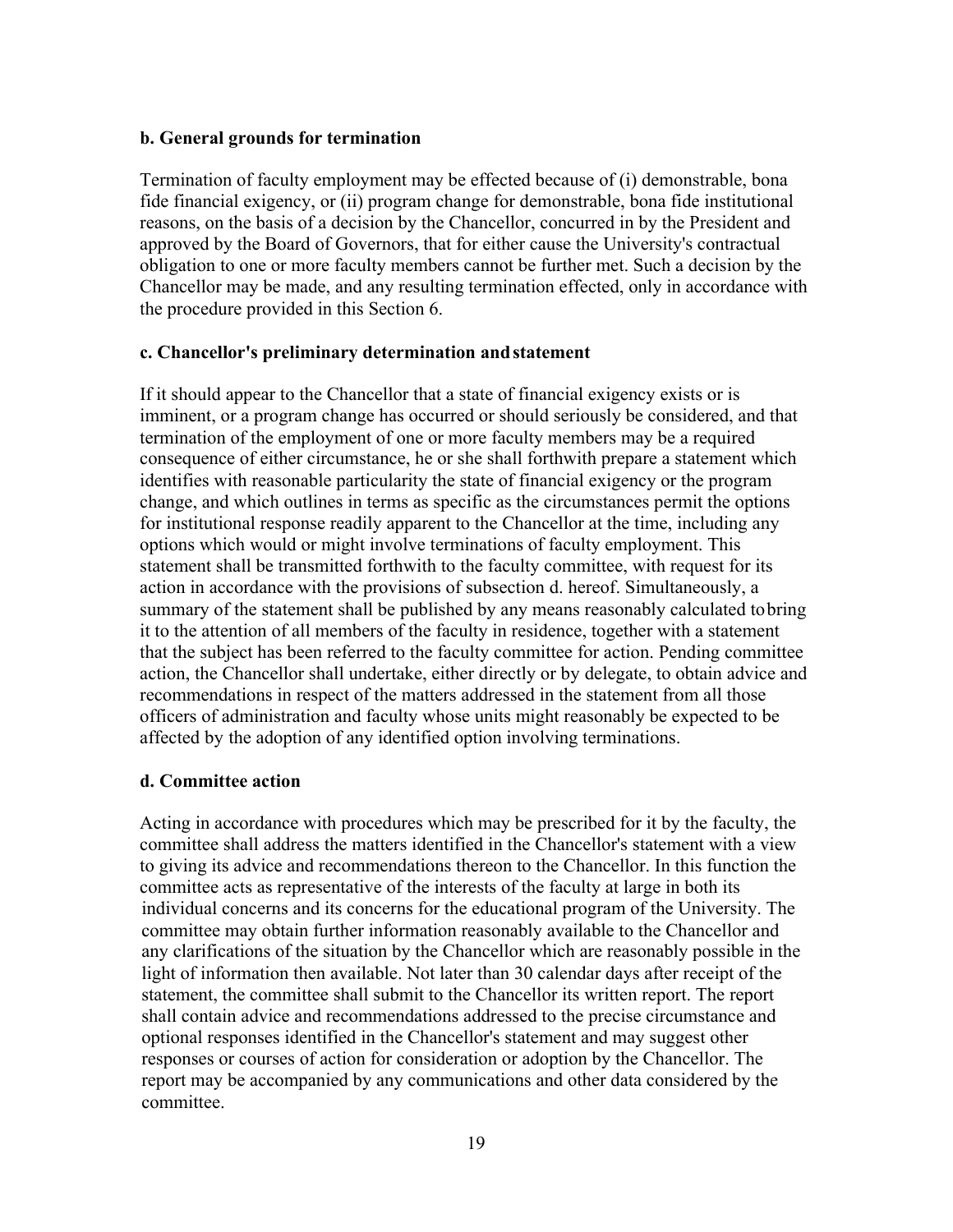#### **e. Chancellor's decision**

Within 30 calendar days after receipt of the report, and having due regard for the advice and recommendations received from the committee and from the officers of administration, the Chancellor shall determine whether any option involving terminations must be retained as a possible institutional response. If he or she determines that it is not necessary, in view of other available options, to give further consideration to any option involving terminations, he or she shall so notify the committee and the faculty. If he or she determines that, on the basis of all information then available, it will be necessary to take action which will or reasonably might involve terminations, he or she shall request concurrence in that decision by the President and approval by the Board of Governors to take such action, and shall notify the committee and the faculty of this decision.

## **f. Chancellor's proposal for action following Board of Governors' approvalof terminations**

Within 30 calendar days after receipt of notice of approval of his or her request by the Board of Governors, if the Chancellor still considers that action involving terminations is or may be required, he or she shall transmit to the faculty committee a statement which (i) designates the particular departments in which terminations are to be effected and the factors which are to be used by each of the designated departments in determining the number, and (ii) suggests the criteria to be used by the designated departments in selecting individual faculty members for termination of employment. Simultaneously, the Chancellor shall publish by any means reasonably calculated to bring it to the attention of all members of the faculty in residence a notice that a proposed course of action involving terminations of faculty employment has been referred to the faculty committee for action.

#### **g. Committee action**

Acting in accordance with procedures which may be prescribed for it by the faculty, the committee shall address the proposal contained in the Chancellor's statement with a view to giving its advice and recommendations thereon. Not later than 30 calendar days after receipt of the statement, the committee shall submit to the Chancellor its written report containing advice and recommendations addressed to the proposed course of action and to the criteria for determining individual faculty members for terminations of employment. It may concur in whole or in part, suggest other courses of action for consideration, or advise modifications in the proposed course of action or in the criteria for individual faculty member selection.

#### **h. Chancellor's action following committee report**

If following receipt of the committee's report, and having due regard for its contents, the Chancellor still considers that action involving termination is required, he or she shall not later than 30 calendar days after receipt of the report so notify the committee, the chief officers of administration in the affected departments, and, by general notice, the faculty of the University. The notice to the committee and to the officers of administration shall prescribe the specific action required of each department and the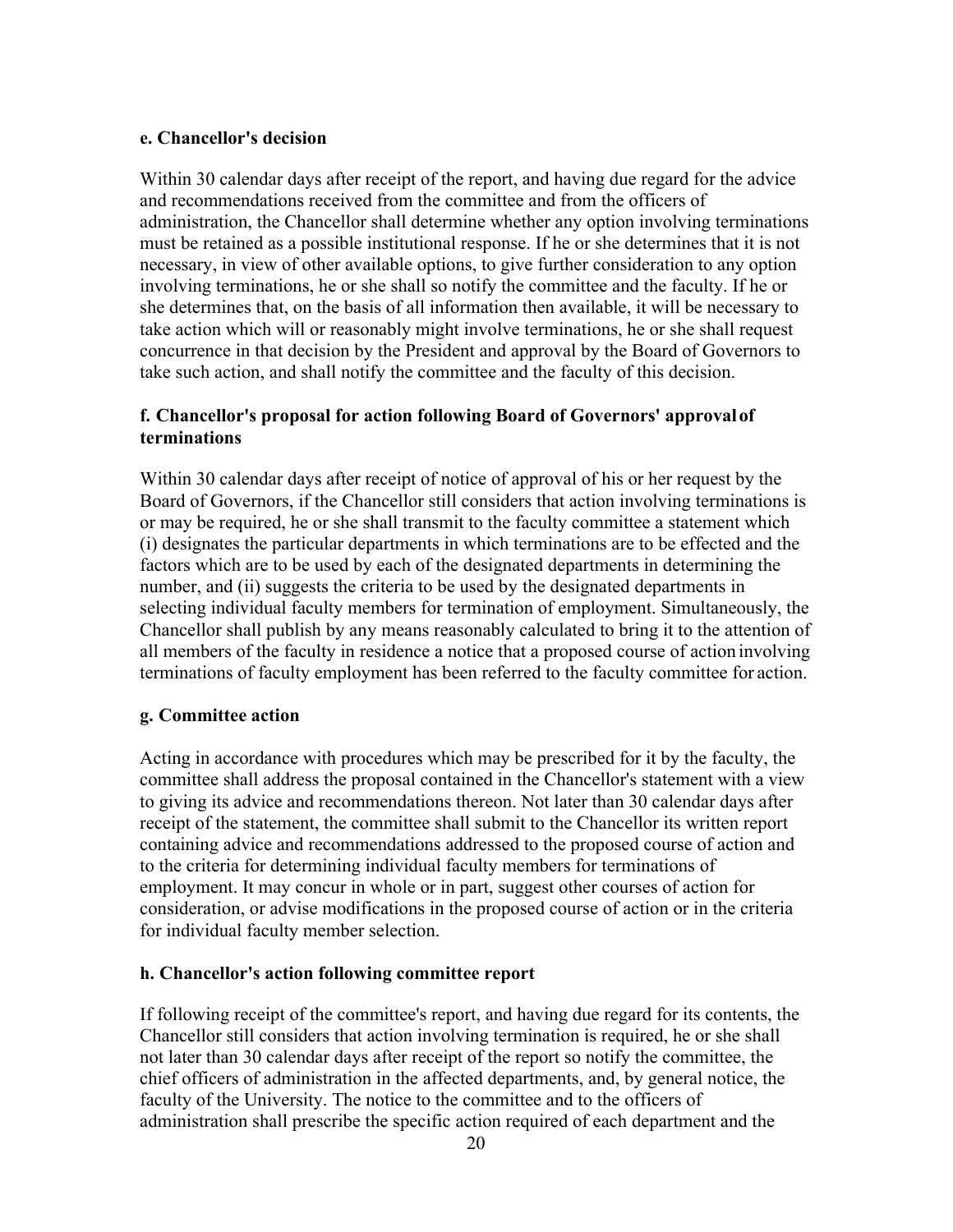criteria to be used by each in initiating termination procedures for individual faculty members. The criteria specified by the Chancellor shall include as the primary consideration the maintenance of a sound and balanced educational program that is consistent with the functions and responsibilities of the University, and shall also include tenure status, length of service in the University, and any other factors deemed relevant by the Chancellor. No final action affecting departments not previously designated for terminations shall be directed until the modified proposal shall have been re-referred to the faculty committee for its response as in the case of the original referral.

## **i. Individual terminations**

Within 60 calendar days after receipt of notice from the Chancellor that terminations are to be effected within a department, the chair of the department, after consultation withthe assembled full professors of the department and after taking such other procedures as may have been provided by the faculty of the University, shall initiate the required terminations by recommendations with respect to particular faculty members. These recommendations shall then be reviewed in accordance with the administrative procedures within the institution for reviewing appointments to the respective ranks held by the particular faculty members.

## **j. Notice to individual faculty members**

- **1. Contents.** Upon approval by the Chancellor of a recommendation for termination of employment, the faculty member shall be notified in writing of the termination. The notice shall include a statement of the conditions requiring termination of employment, a general description of the procedures followed in making the decision, and a disclosure of pertinent financial or other data upon which the decision was based.
- **2. Timeliness.** When termination is based upon program change unrelated to financial exigency, a faculty member on tenured appointment shall be given not less than twelve months notice in advance of its effective date, and a faculty member on probationary or fixed term appointment shall be given not less than 90 calendar days notice during the first year of service, not less than 180 calendar days notice during the second year of service, and not less than twelve months notice after two or more years of continuous service.

When termination is based upon financial exigency, the University shall make every reasonable effort, consistent with the need to maintain sound educational programs and within the limit of available resources, to give the same advance notice as is required for terminations based upon program change alone.

#### **k. Obligations with respect to reemployment or other employment**

For a period of two years after the effective date of a termination pursuant to the provisions of this Section 6, the University shall not replace the faculty member without first offering the position to the person whose employment was terminated. The offer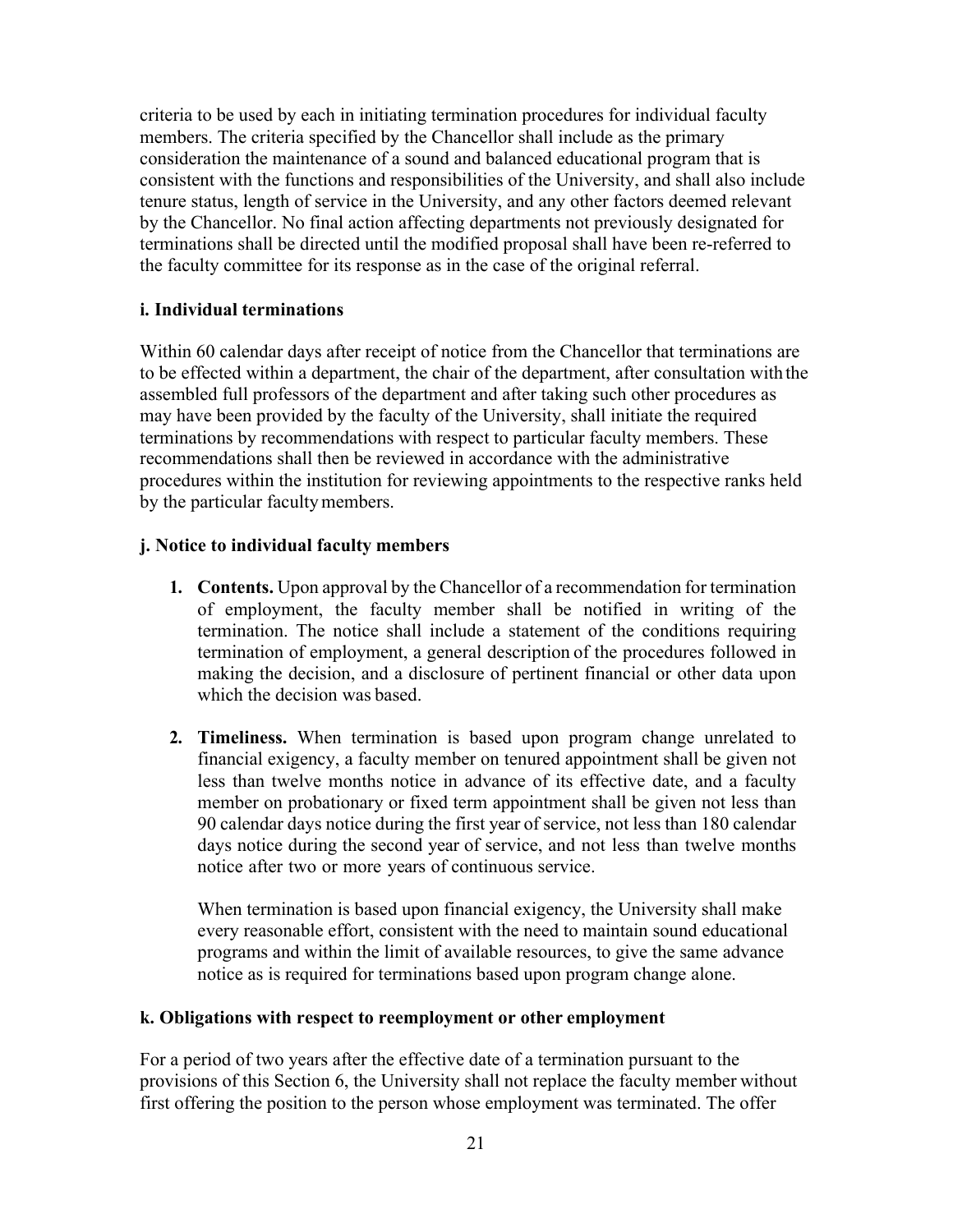shall be made by registered mail, return receipt requested, and shall provide a period for acceptance of 30 calendar days following attempted delivery. When requested by the person whose employment has been terminated, the University shall give reasonable assistance in finding other employment for him or her.

#### **1. Review of individual terminations**

#### **1. Request for hearing**

Within 30 calendar days after receipt of a notice of termination, a faculty member may request a review of the action by the standing committee of the faculty charged with conducting hearings on discharges of faculty members (under Section 3 hereof). Review may be had solely to determine whether the decision to terminate was arbitrary or capricious.

The request for review shall be in writing, addressed to the chair of the hearing committee. It shall specify the grounds upon which it is contended that the decision was arbitrary or capricious, and shall include a short and plain statement of facts which the faculty member believes support the contention.

Submission of such a request constitutes on the part of the faculty member (i) a representation that he or she can support his or her contention by factual proof, and (ii) an agreement that the University may offer in rebuttal of his or her contention any relevant data within its possession.

The hearing committee shall consider the request and shall grant a hearing if it determines that the request contains a bona fide contention that the decision to terminate was arbitrary or capricious, and that the facts suggested, if established, might support the contention. A decision not to grant the request is not subject to review, except as provided in Section 8. If the request is granted, a hearing shall be held within 14 calendar days after receipt of the request, provided that the faculty member shall be given at least 7 calendar days' notice of the hearing. [Amended 6/20/80]

#### **2. Conduct of hearing**

The question before the committee shall be decided by the committee. However, the committee may delegate the duty of conducting a hearing to a panel of at least three members. The hearing shall be conducted informally and in private; only the members of the committee, the faculty member, an officer of administration designated by the Chancellor, and such witnesses as may be called shall attend, except that the faculty member and the Chancellor's delegate may each be assisted or, in their absence, represented by a spokesman designated in writing so to act.

Hearing committee members who hold appointment in the department of the faculty member, or who will testify as witnesses or who have any other conflict of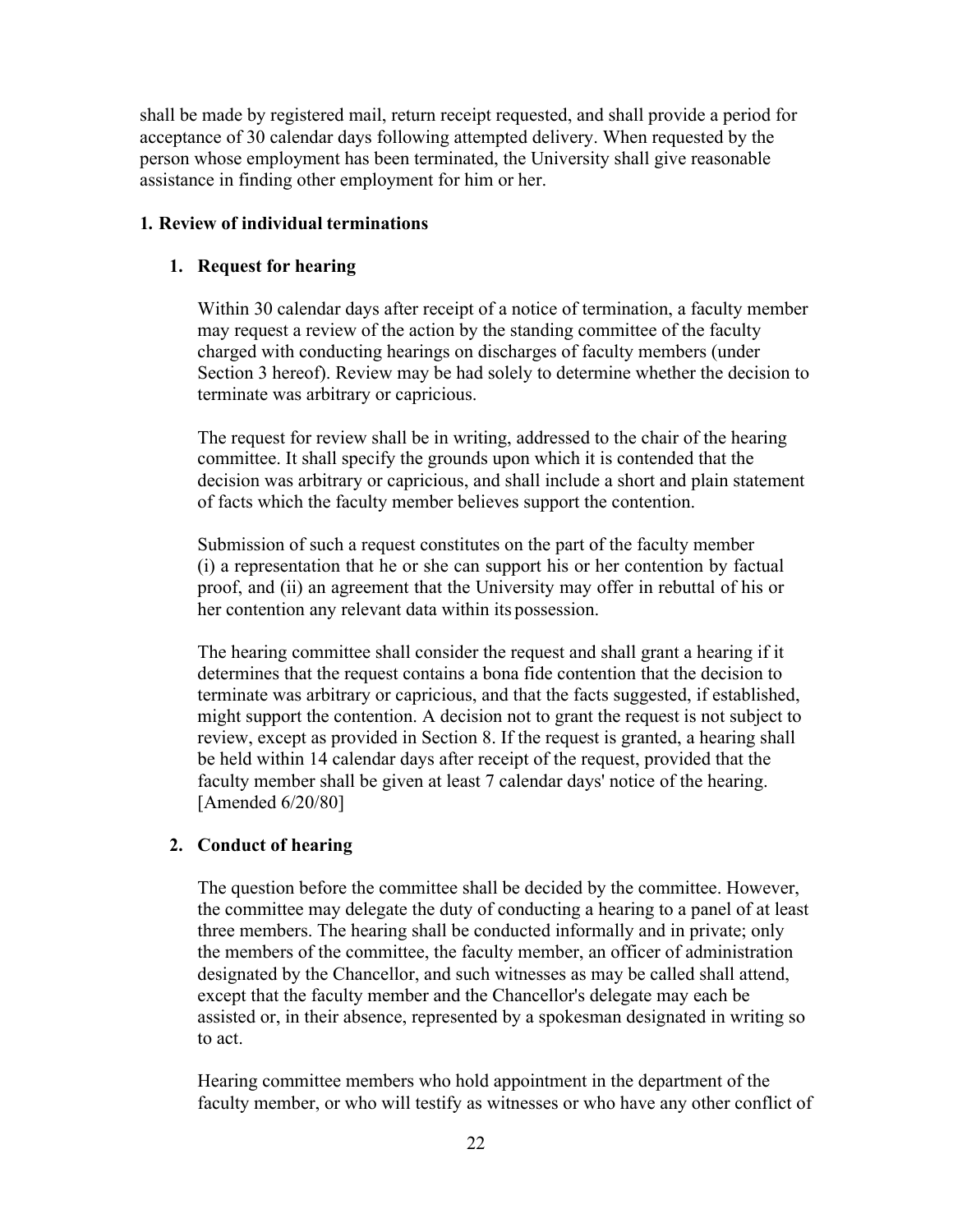interest are disqualified. Upon request of the faculty member, a transcript of the proceeding shall be made and provided to the faculty member at University expense. The hearing committee may consider only such evidence as is presented at the hearing, and need consider only that offered which it considers fair and reliable. All witnesses may be questioned by the members of the committee, the faculty member, and the Chancellor's delegate, or the respective spokesmen of the faculty member and the Chancellor's delegate. Except as herein provided, the conduct of the hearing is under the control of the chair of the hearings committee or the member designated by the chair for this purpose. [Amended 6/20/80]

The hearing shall begin with the faculty member's presentation of contentions, limited to those grounds specified in the request for hearing and supported by such proof as he or she desires to offer. When this presentation is concluded, the hearing committee shall recess to consider whether the proof offered in support of the contention establishes the contention unless it be now rebutted. If it determines that the contention has not been so established, it shall so notify the parties and conclude the proceedings, which action is not subject to review except as provided in Section 8. If it determines that rebuttal is desirable, it shall so notify the parties and the hearing shall proceed. The Chancellor's delegate maythen present, in rebuttal of the faculty member's contention or in general support of the decision to terminate, such testimonial or documentary proofs as he or she desires to offer, including his or her own testimony. [Amended 6/20/80]

At the conclusion of the presentation by the Chancellor's delegate the hearing committee shall consider the matter in executive session.The burden is upon the faculty member to satisfy the committee by clear, cogent, and convincing evidence that his or her contention is true. [Amended 6/20/80]

#### **3. Procedure after hearing**

If the hearing committee determines that the contention of the faculty member has not been established, it shall, by a simple unelaborated statement, so notify the faculty member and the Chancellor. Such a determination is not subject to review, except as provided in Section 8. If the hearing committee determines that the contention of the faculty member has been established, it shall so notify the faculty member and the Chancellor by a written notice which shall also include a recommendation for corrective action to be taken by the Chancellor. [Amended 6/20/80]

### *Section 7. Effectiveness*

Except as otherwise provided below, all provisions of these policies and regulations shall become operative (with respect to all existing as well as future faculty appointments) on the effective date, which shall be the date 35 calendar days after the day on which these policies and regulations shall have been approved by the President of The University of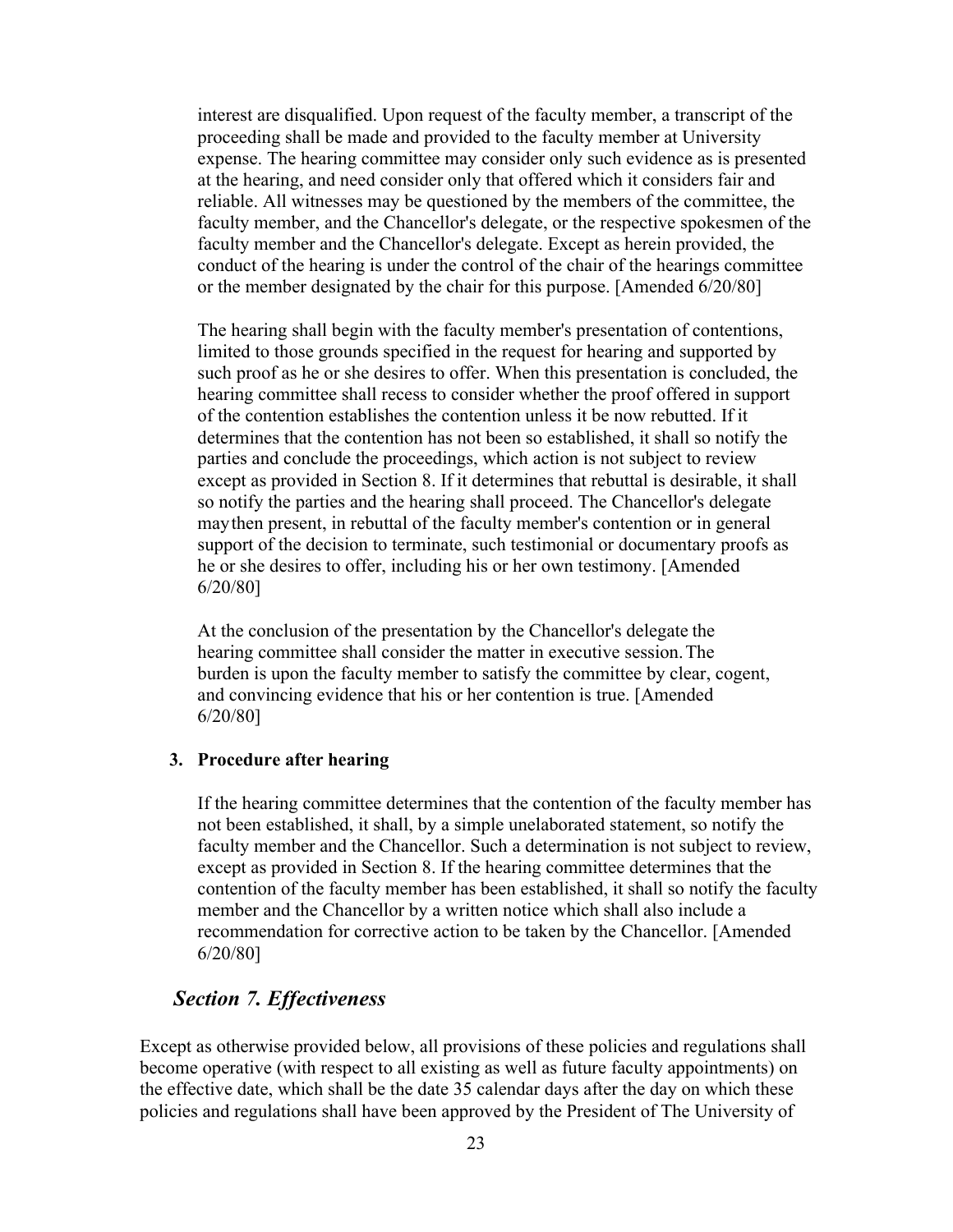### North Carolina:

The policies and regulations herein set forth shall not be applied to alter existing incidents of academic tenure<sup>7</sup> to the disadvantage of any person who shall have been a member of the faculty immediately prior to the effective date.

## *Section 8. Review by the Board of Trustees*

## **a. Appeals for Nonreappointment, Suspension, Demotion, Discharge, and Termination**

Requests for appeal to the Board of Trustees of the decisions enumerated below shall be transmitted through the Chancellor and addressed to the Chair of the Board of Trustees. The request must be sent by certified mail, return receipt requested, or by another means that provides proof of delivery within 14 calendar days after the faculty member receives<sup>8</sup> the notice of the decision sought to be reviewed.

- 1. A decision by the Chancellor under §3,b.7. or 4.f declining to accept a recommendation of the hearings committee favorable to the faculty member.
- 2. A decision by the Chancellor under §3.b.7. or 4.f concurring in a hearings committee recommendation unfavorable to the facultymember.
- 3. A decision by the hearings committee under §6.l.1. rejecting a request for a hearing.
- 4. A decision by the hearings committee under §6.l.2. terminating a hearing at the conclusion of the faculty member's proof.
- 5. A decision by the hearings committee under  $\S6.1.3$ . determining that the faculty member has not established his or her contention.
- 6. A decision by the Chancellor under  $\S6.1.3$ . declining to take corrective action recommended by the hearings committee in connection with a decision favorable to the faculty member.

For the decisions listed above in items 1. and 2., the request must contain a brief statement that alleges one or more of the following as the basis for the appeal: (1) that the process for making or reviewing the decision was materially flawed, so as to raise questions about whether the faculty member's contentions were fairly and reliably considered, (2) that the result reached by the chancellor was clearly erroneous, or (3) that the decision was contrary to controlling law or policy.

The question under review shall be decided by the full Board of Trustees. However, the Board may delegate the duty of conducting a hearing to a committee of at least three members. The Board of Trustees, or its committee, will conduct its review on the written transcript of the hearing, the report of the hearing

<sup>&</sup>lt;sup>7</sup> As used here, the phrase "existing incidents of academic tenure" means those characteristics of academic ranks set out in Section 4-2(b) of the "Code Provisions Governing The University of North Carolina, Bylaws of the Board of Trustees, and Duties of the University Officers—1970." EDITOR'S NOTE: This footnote references a document that appears to have been revoked or substantially revised between the restructuring of The University of North Carolina in 1972 and adoption of the current edition of The Code of the Board of Governors of The University of North Carolina in 1988. A currently effective counterpart has not been identified.

<sup>8</sup> Failure or refusal of an individual to sign or confirm delivery does not invalidate receipt of the notice or communication.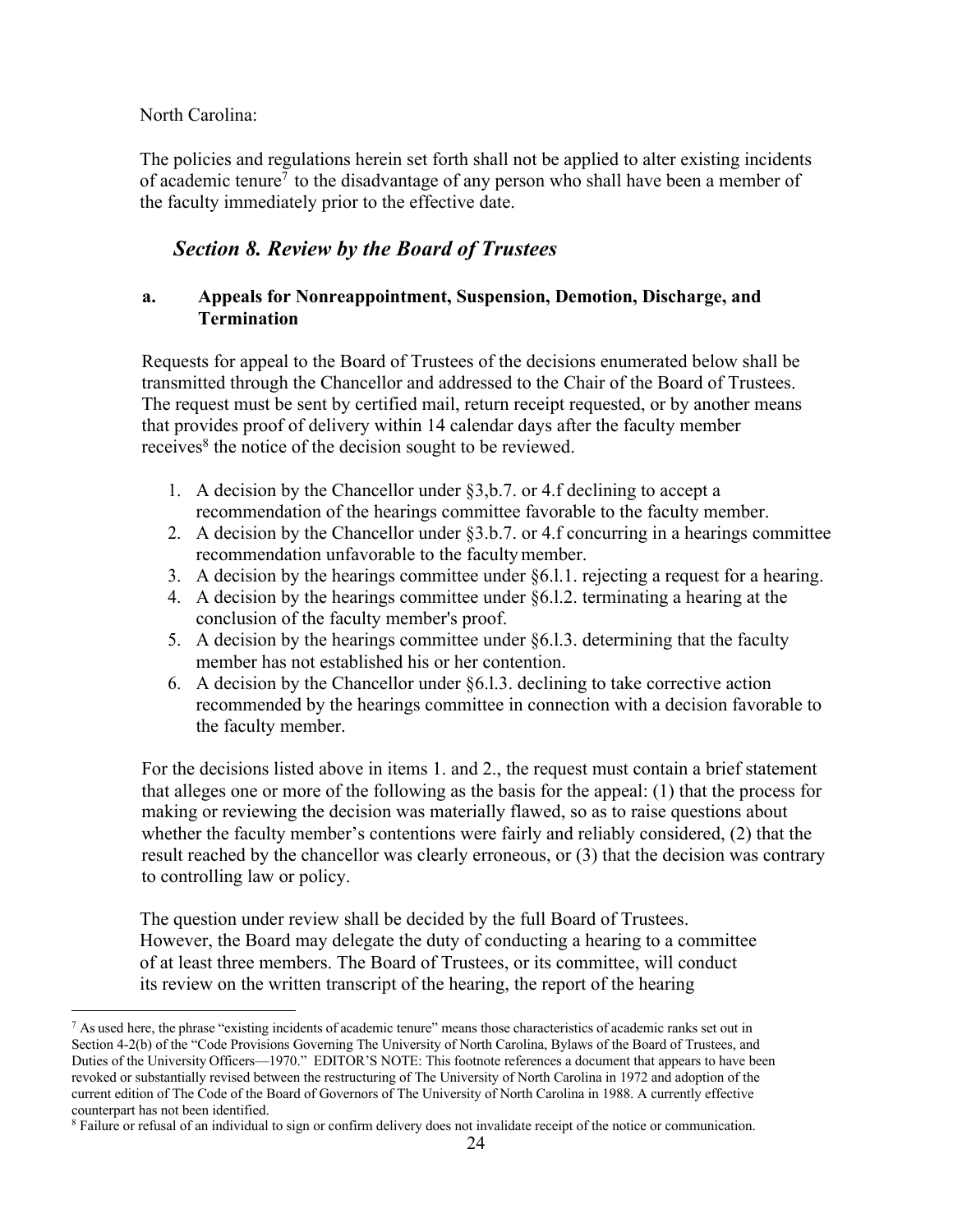committee, and the decision of the Chancellor, but it may, in its discretion, hear such other evidence as it deems necessary, subject to any policies, regulations, or guidelines as may be adopted by the Board of Governors, the President, or the Board of Trustees. The Board of Trustees shall make its decision as soon as reasonably possible after receipt of the request for review by the Chair of the Board. This decision shall be the end of the University's appeals process.

## **b. Appeals for Faculty Grievances**

If the faculty grievance committee does not advise that an adjustment in favor of the grievant is appropriate, then the decision of the Chancellor is final and may not be appealed. A grievant may appeal to the Board of Trustees only if neither the relevant administrative official nor the Chancellor makes an adjustment that is advised by the faculty grievance committee in favor of the aggrieved faculty member. The grievant must file notice of written appeal with the Board of Trustees, by submitting such notice to the Chancellor with adequate evidence of delivery, within 10 calendar days after the grievant's receipt of the Chancellor's decision. The notice shall contain a brief statement of the basis for the appeal. If the Board of Trustees agrees to consider the appeal, it will do so on a schedule established by the Chancellor, subject to any instructions received from the Board of Trustees or from a committee of the Board of Trustees which has jurisdiction of the subject matter of the grievance. The Board of Trustees will issue its decision as expeditiously as is practical. The decision of the Board of Trustees is final.

[Amended 6/20/80; 1/9/87; 1/1/04; 10/20/09; 1/20/20]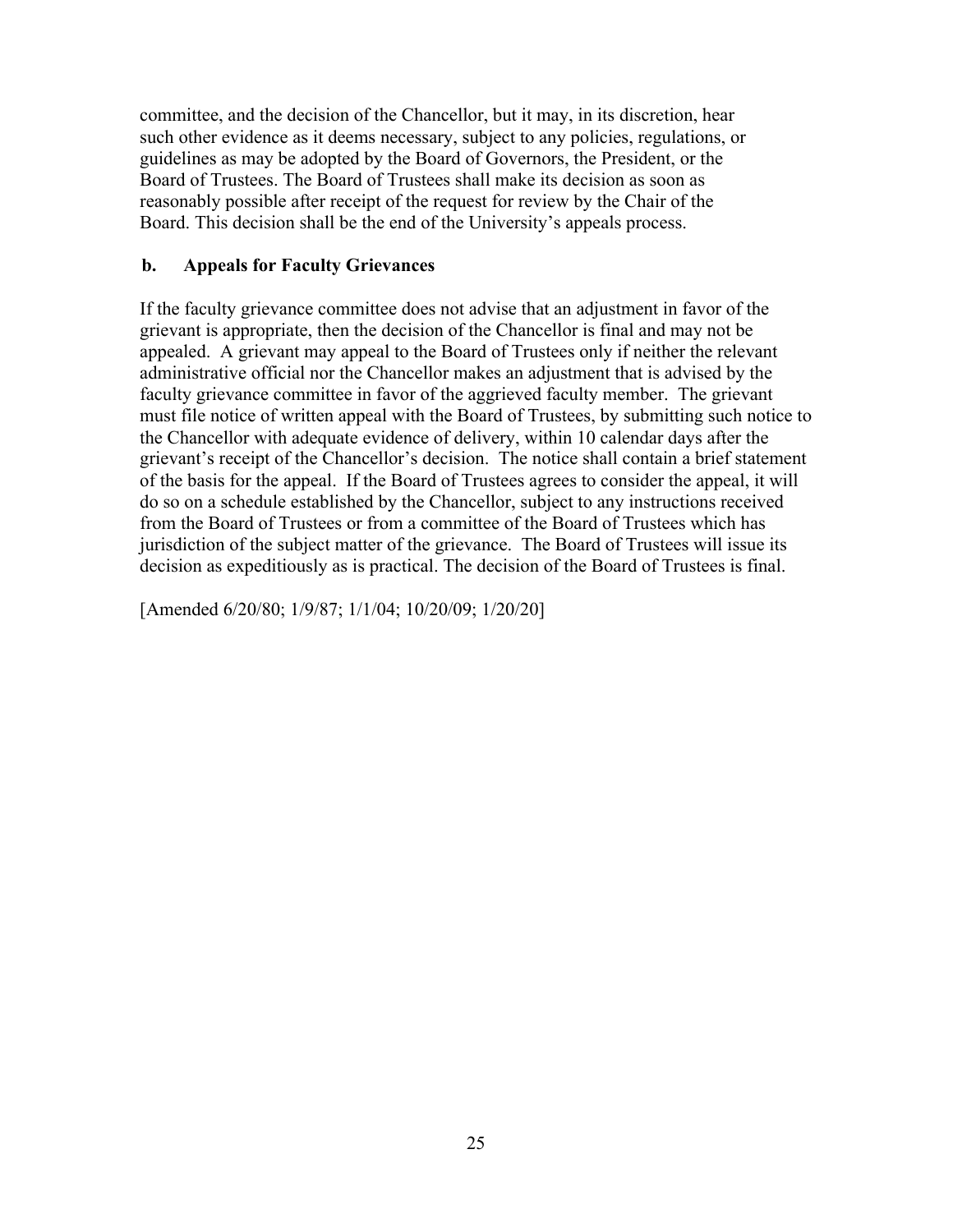# **Appendix**

*Provisions of The Code of the Board of Governors of The University of North Carolina Pertaining to Academic Tenure*

# **CHAPTER VI ACADEMIC FREEDOM ANDTENURE**

## **SECTION 600 FREEDOM AND RESPONSIBILITY IN THE UNIVERSITY COMMUNITY.**

(1) The University of North Carolina is dedicated to the transmission and advancement of knowledge and understanding. Academic freedom is essential to the achievement of these purposes. The University therefore supports and encourages freedom of inquiry for faculty members and students, to the end that they may responsibly pursue these goals through teaching, learning, research, discussion, and publication, free from internal or external restraints that would unreasonably restrict their academic endeavors.

(2) The University and each constituent institution shall protect faculty and students in their responsible exercise of the freedom to teach, to learn, and otherwise to seek and speak the truth.

(3) Faculty and students of the University of North Carolina shall share in the responsibility for maintaining an environment in which academic freedom flourishes and in which the rights of each member of the academic community are respected.

## **SECTION 601 ACADEMIC FREEDOM AND RESPONSIBILITY OF FACULTY.**

(1) It is the policy of the University of North Carolina to support and encourage full freedom, within the law, of inquiry, discourse, teaching, research, and publication for all members of the academic staffs of the constituent institutions. Members of the faculty are expected to recognize that accuracy, forthrightness, and dignity befit their association with the University and their position as men and women of learning. They should not represent themselves, without authorization, as spokespersons for the University of North Carolina or any of its constituent institutions.

(2) The University and its constituent institutions shall not penalize or discipline members of its faculties because of the exercise of academic freedom in the lawful pursuit of their respective areas of scholarly and professional interest and responsibility.

## **SECTION 602 ACADEMIC TENURE.9**

(1) To promote and protect the academic freedom of its faculty, the board of trustees of each constituent institution shall adopt policies and regulations governing academic tenure. Policies adopted by a board of trustees regarding academic tenure and promotion shall be

<sup>9</sup> Pursuant to NCGS § 116-11(13), and notwithstanding *The Code* or any other Board of Governors policy, the Board of Governors delegates certain authorities to the President of the University. See Policy 200.6, *Delegation Authority to the President of the University*, adopted 11/13/06, amended 06/08/07.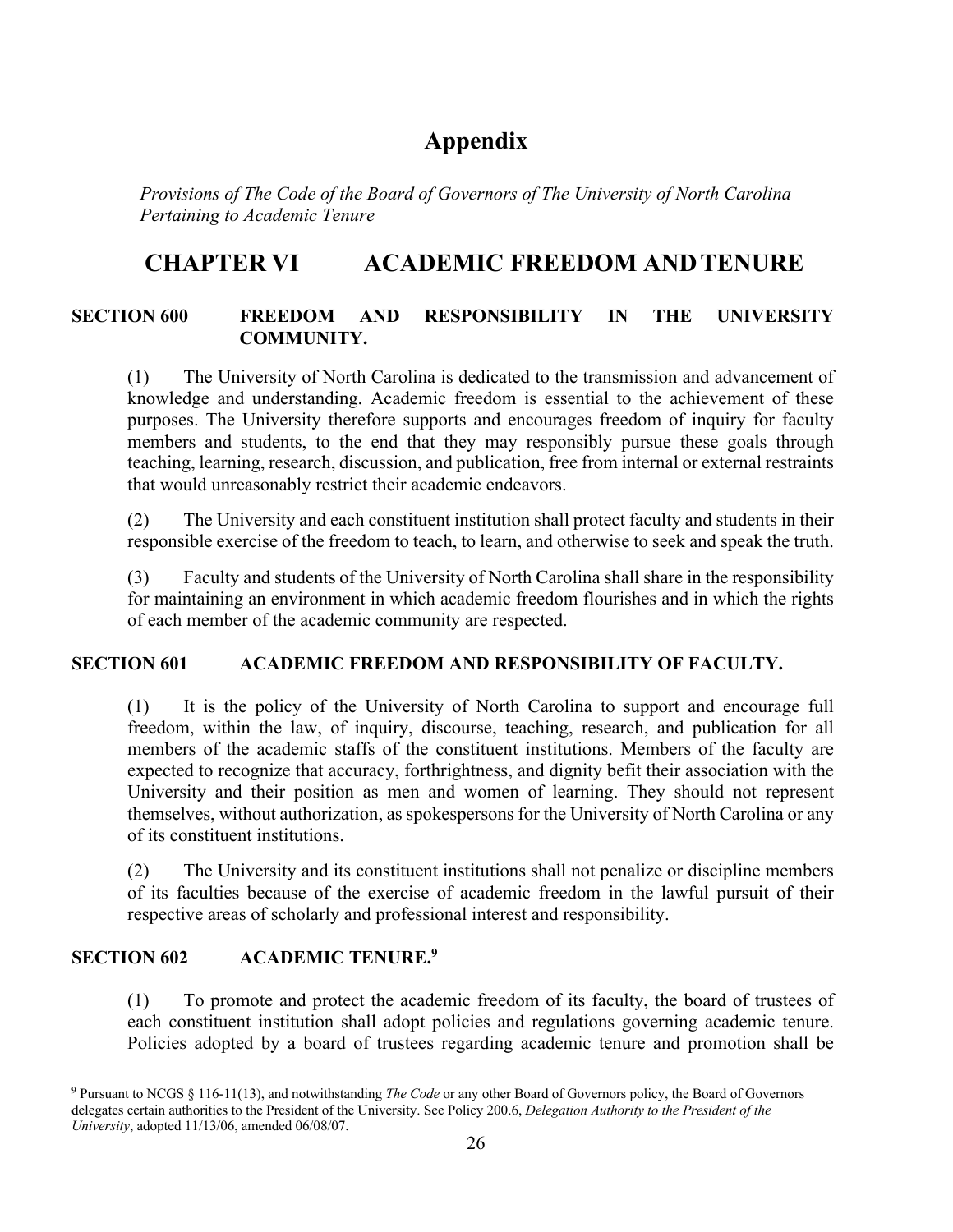effective upon review by the senior vice president for academic affairs and the vice president and general counsel, and approved by the president. The chancellor shall review the constituent institution's tenure policies periodically, but at least every five years, and shall report to the president whether or not amendments or revisions are appropriate. The chancellor shall involve the faculty in this review.

(2) In all instances, the tenure conferred on a faculty member is held with reference to employment by a constituent institution, rather than to employment by the University of North Carolina.

(3) The tenure policies and regulations of each constituent institution<sup>10</sup> shall prescribe the procedures by which decisions concerning appointment, reappointment, promotion, and the conferral of permanent tenure shall be made. The length of terms of appointment that do not carry permanent tenure and those faculty ranks or titles whose holders shall be eligible for permanent tenure shall be prescribed. The institutional policies and regulations also shall prescribe the intervals at which the review of candidates for reappointment and promotion, including the conferral of permanent tenure, shall occur. The tenure policies and regulations of each institution, which shall include the complete text of Chapter VI of *The Code*, shall be published by the institution and distributed to its faculty members.

(4) The tenure policies and regulations of each institution shall set forth the general considerations upon which appointment, reappointment, promotion, and permanent tenure are to be recommended. The institutional regulations shall provide that these considerations shall include an assessment of at least the following: the faculty member's demonstrated professional competence, the faculty member's potential for future contribution, and institutional needs and resources.

(5) The institutional policies and regulations shall specify that permanent tenure may be conferred only by action of the president and the Board of Governors, or by such other agencies or officers as may be delegated such authority by the Board of Governors.<sup>11</sup>

- (6) Institutional tenure policies and regulations shall distinguish among the following:
	- (a) the nonreappointment (or nonrenewal) of a faculty member at the expiration of a specified term of service;
	- (b) the discharge from employment of a faculty member with permanent tenure or of a faculty member appointed to a specified term of service before that term expires only for reasons of (i) incompetence, (ii) neglect of duty, or (iii) misconduct of such a nature as to indicate that the individual is unfit to continue as a member of the faculty, as specified in Code Section 603;

<sup>&</sup>lt;sup>10</sup> Because of the unique character and mission of the University of North Carolina School of the Arts and of the North Carolina School of Science and Mathematics, the requirement that the institution adopt tenure policies will be satisfied at those institutions by an employment system based on renewable contracts, which system need not provide for the traditional faculty ranks. Wherever the phrase "tenure policies and regulations" is used in this chapter, it shall mean, for the School of the Arts and for the School of Science and Mathematics, the faculty employment policies of those schools. Wherever the phrase "tenured faculty" is used in this chapter and in the Policies of the Board of Governors, it shall mean, for those schools, a faculty member holding a fixed-term contract.

 $11$  See Footnote 8 on previous page.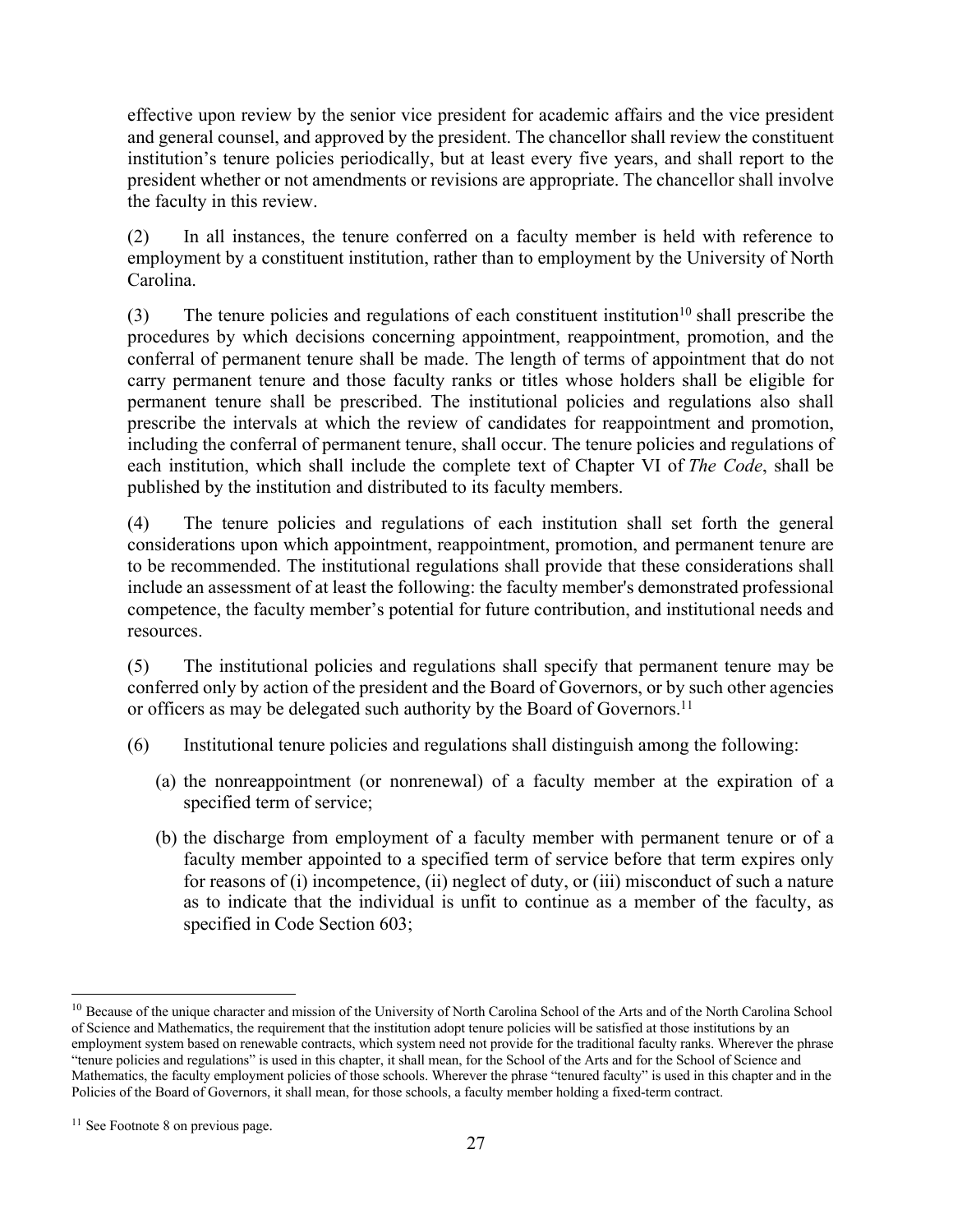- (c) the termination of employment for reasons of institutional financial exigency or major curtailment or elimination of a teaching, research, or public-service program of a faculty member who has permanent tenure, or of a faculty member who has been appointed to a specified term of service before that term expires; and
- (d) retirement.

(7) Institutional tenure policies and regulations shall provide that the appointment, reappointment, or promotion of a faculty member to a position funded in whole or in substantial part from sources other than continuing state budget funds or permanent trust funds shall specify in writing that the continuance of the faculty member's services, whether for a specified term or for permanent tenure, shall be contingent upon the continuing availability of such funds. The institutional tenure policies and regulations may make one or more of the following exceptions to the foregoing contingency requirement:

- (a) That such a contingency shall not be included in a promotion to a higher rank if, before the effective date of that promotion, the faculty member had permanent tenure and no such condition is attached to the tenure.
- (b) That such a contingency shall not be attached to the faculty member's contract if the faculty member held permanent tenure in that institution on July 1, 1975, and the contract was not contingent upon the continuing availability of sources other than continuing state budget or permanent trust funds.
- (c) That such a contingency may be waived for health affairs faculties because of the unusual dependence of programs in the health professions on income from sources such as clinical receipts.

If a faculty member's appointment is terminated because of the nonavailability of these funds, the institution will make every reasonable effort to give the same notice as set forth in Section 605 B(1).This notice shall include the pertinent data upon which the termination is based.

(8) The tenure policies and regulations of each institution shall be subject to approval by the president. The president periodically shall review and re-evaluate these policies and regulations and report findings and recommendations, if any, to the Committee on Personnel and Tenure and through the committee to the Board of Governors.

### **SECTION 603 DUE PROCESS BEFORE DISCHARGE OR THE IMPOSITION OF SERIOUS SANCTIONS.**

(1) A faculty member who is the beneficiary of institutional guarantees of tenure shall enjoy protection against unjust and arbitrary application of disciplinary penalties. During the period of such guarantees the faculty member may be discharged from employment, suspended without pay, or demoted in rank for reasons of:

(a) Incompetence, including significant, sustained unsatisfactory performance after the faculty member has been given an opportunity to remedy such performance and fails to do so within a reasonable time;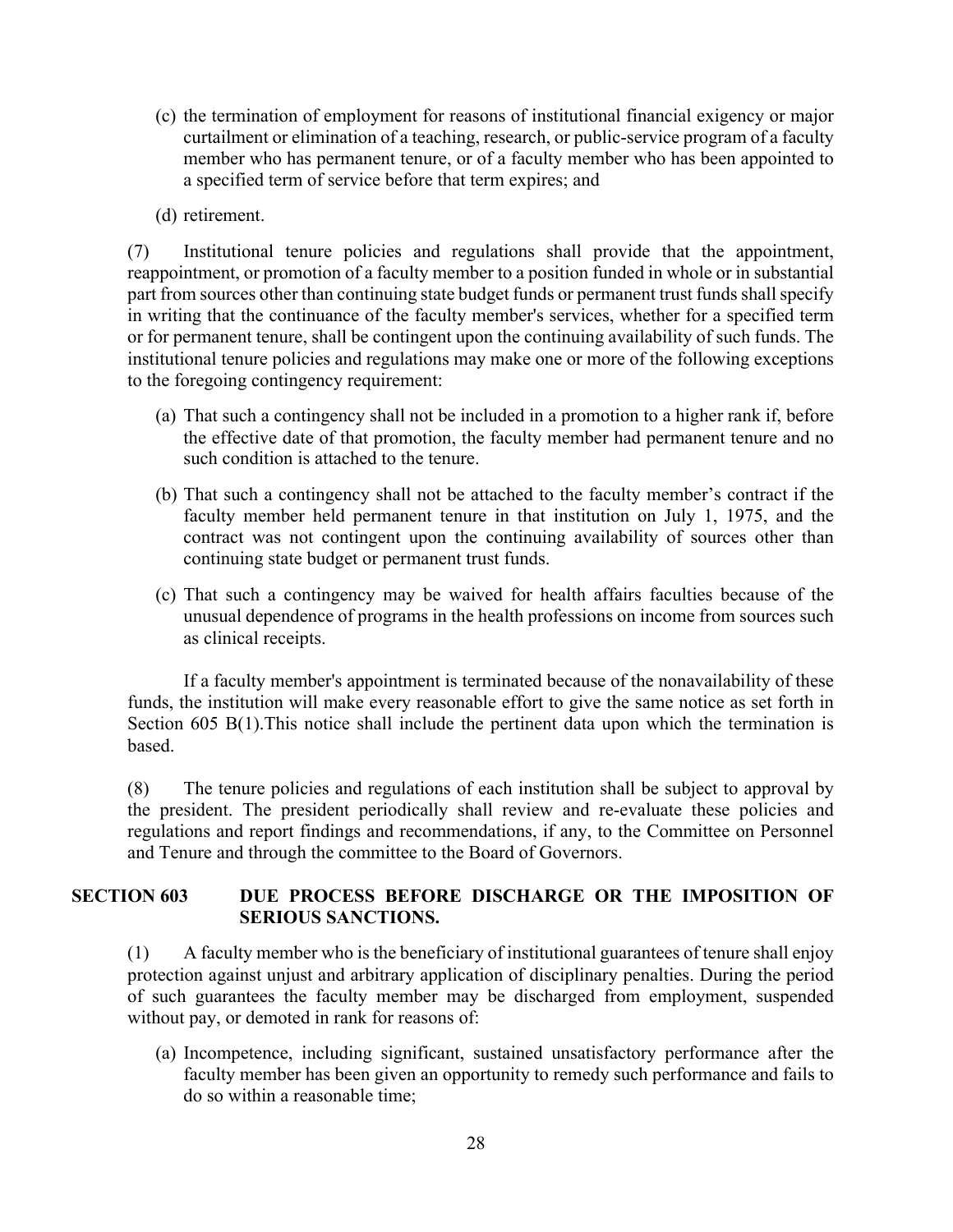- (b) Neglect of duty, including sustained failure to meet assigned classes or to perform other significant faculty professional obligations; or
- (c) Misconduct of such a nature as to indicate that the individual is unfit to continue as a member of the faculty, including violations of professional ethics, mistreatment of students or other employees, research misconduct, financial fraud, criminal, or other illegal, inappropriate or unethical conduct. To justify serious disciplinary action, such misconduct should be either (i) sufficiently related to a faculty member's academic responsibilities as to disqualify the individual from effective performance of university duties, or (ii) sufficiently serious as to adversely reflect on the individual's honesty, trustworthiness or fitness to be a faculty member.

These sanctions may be imposed only in accordance with the procedures prescribed in this section. For purposes of this *Code*, a faculty member serving a stated term shall be regarded as having tenure until the end of that term. These procedures shall not apply to nonreappointment (Section 604) or termination of employment (Section 605).

- (2) Procedures for the Imposition of Discharge or Serious Sanction.
	- (a) The chief academic officer of the institution, however titled, shall send the faculty member a written notice of intention to discharge the faculty member or impose a serious sanction together with a written specification of the reasons. The notice and specification of reasons shall be sent by a method of mail or delivery that requires a signature for delivery. The statement shall include notice of the faculty member's right, upon request, to a hearing by an elected standing faculty committee on hearings. When the faculty member has been notified of the institution's intention to discharge the faculty member, the chancellor shall have the sole discretion to either reassign the faculty member to other duties or to place the faculty member on administrative leave with pay. Placement of a faculty member on administrative leave with pay shall be in exceptional circumstances, such as to avoid disruption in the work place or protect the safety of members of the campus community.
	- (b) If, within 14 calendar days after receiving the notice and written specifications referred to in paragraph (a) above, the faculty member makes no written request for a hearing, the faculty member may be discharged or serious sanction imposed without recourse to any institutional grievance or appellate procedure.<sup>12</sup>
	- (c) If the faculty member makes a timely written request for a hearing, the chancellor shall ensure a process is in place so that the hearing is timely accorded before an elected standing committee of the institution's faculty. The hearing shall be on the written specification of reasons for the intended discharge or imposition of a serious sanction. The hearing committee shall accord the faculty member 30 calendar days from the time it receives the faculty member's written request for a hearing to prepare a defense. The hearing committee may, upon the faculty member's written request and for good cause, extend this time by written notice to the faculty member. The hearing committee will ordinarily endeavor to complete the hearing within 90 calendar days except under

<sup>&</sup>lt;sup>12</sup> In computing any period of time, the day in which notice is received is not counted but the last day of the period being computed is to be counted.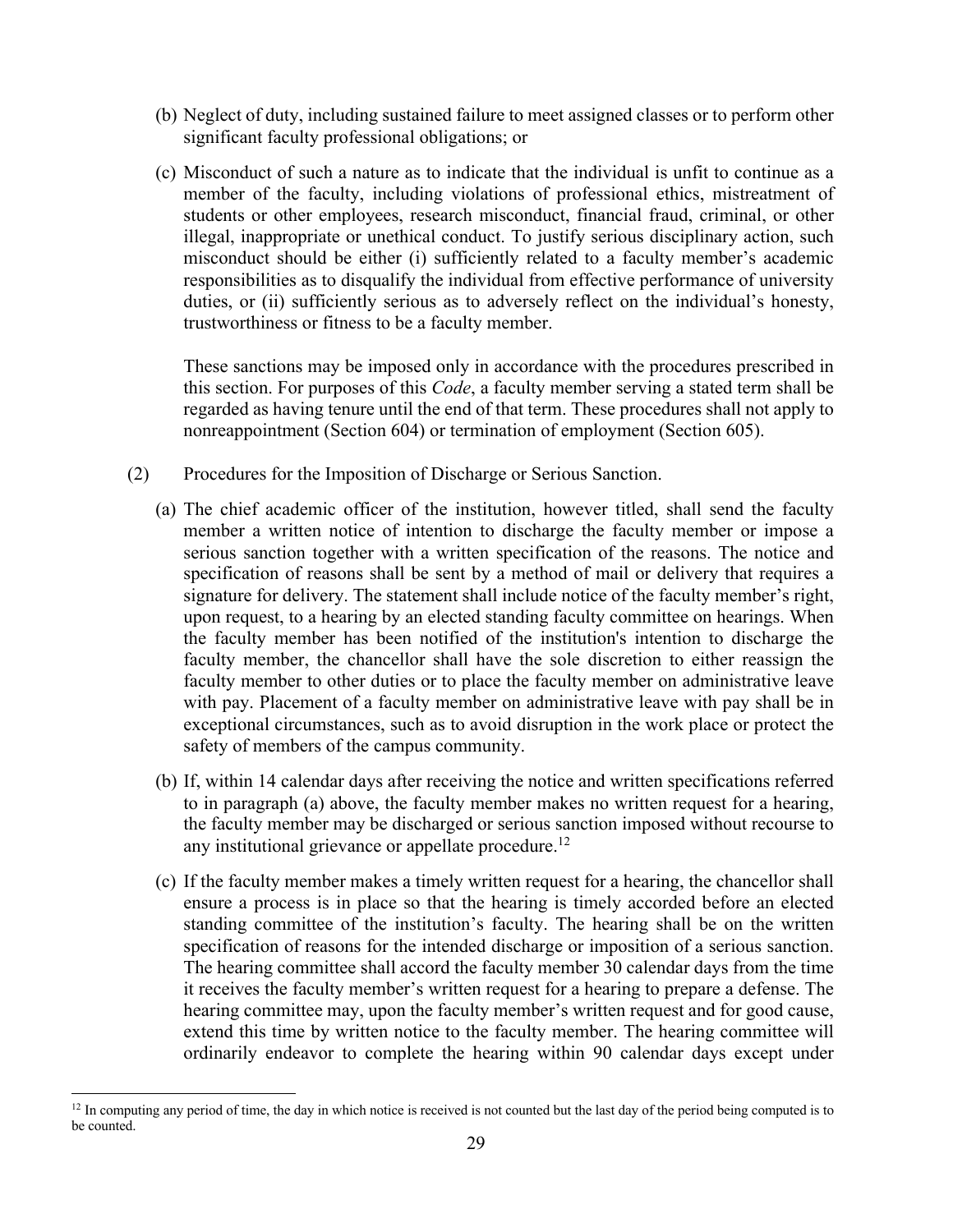unusual circumstances such as when a hearing request is received during official university breaks and holidays and despite reasonable efforts the hearing committee cannot be assembled. 13

- (d) The hearing shall be closed to the public unless the faculty member and the hearing committee agree that it may be open. The faculty member shall have the right to counsel, to present the testimony of witnesses and other evidence, to confront and cross-examine adverse witnesses, to examine all documents and other adverse demonstrative evidence, and to make argument. A written transcript of all proceedings shall be kept; upon request, a copy thereof shall be furnished to the faculty member at the institution's expense.
- (e) The chief academic officer, or designee, and/or counsel, may participate in the hearing to present testimony of witnesses and other evidence, to cross-examine witnesses, to examine all documents and other evidence, and to make argument.
- (f) The hearing committee shall make written recommendations to the chancellor within 14 calendar days after its hearing concludes or after the full transcript is received, whichever is later. In reaching its written recommendations to the chancellor, the committee shall consider only the evidence presented at the hearing and such written or oral arguments as the committee, in its discretion, may allow. The university has the burden of proof. In evaluating the evidence, the committee shall use the standard of "clear and convincing" evidence in determining whether the institution has met its burden of showing that permissible grounds for serious sanction exist and are the basis for the recommended action.
- (g) Following receipt of the committee's written recommendations, the decision as to whether to discharge or impose serious sanction on the faculty member is the chancellor's. If the chancellor decides to discharge the faculty member, the institution's obligation to continue paying the faculty member's salary shall cease upon issuance of the chancellor's decision. If the chancellor decides to impose one or more serious sanctions upon the faculty member, the institution may impose such sanctions upon issuance of the chancellor's decision. If the chancellor concurs in a recommendation of the committee that is favorable to the faculty member, the chancellor's decision shall be final, with no appeal available. If the chancellor either declines to accept a committee recommendation that is favorable to the faculty member or concurs in a committee recommendation that is unfavorable to the faculty member, the faculty member may appeal the chancellor's decision to the board of trustees. An appeal must contain a brief statement that alleges one or more of the following as the basis for the appeal: (1) that the process for making the decision was materially flawed, so as to raise questions about whether the faculty member's contentions were fairly and reliably considered; (2) that the result reached by the chancellor was clearly erroneous; or (3) that the decision was contrary to controlling law or policy. If the faculty member elects to appeal the chancellor's decision to the board of trustees, this appeal shall be transmitted through the chancellor and be addressed to the chair of the board. Notice of appeal shall be filed

<sup>&</sup>lt;sup>13</sup> To meet this deadline, faculty are encouraged to consider scheduling hearings during the evening, weekend, or other non-class time. It is strongly recommended that several days and times be established for the hearing when scheduling the first day, for the eventuality that the hearing may take two or more sessions.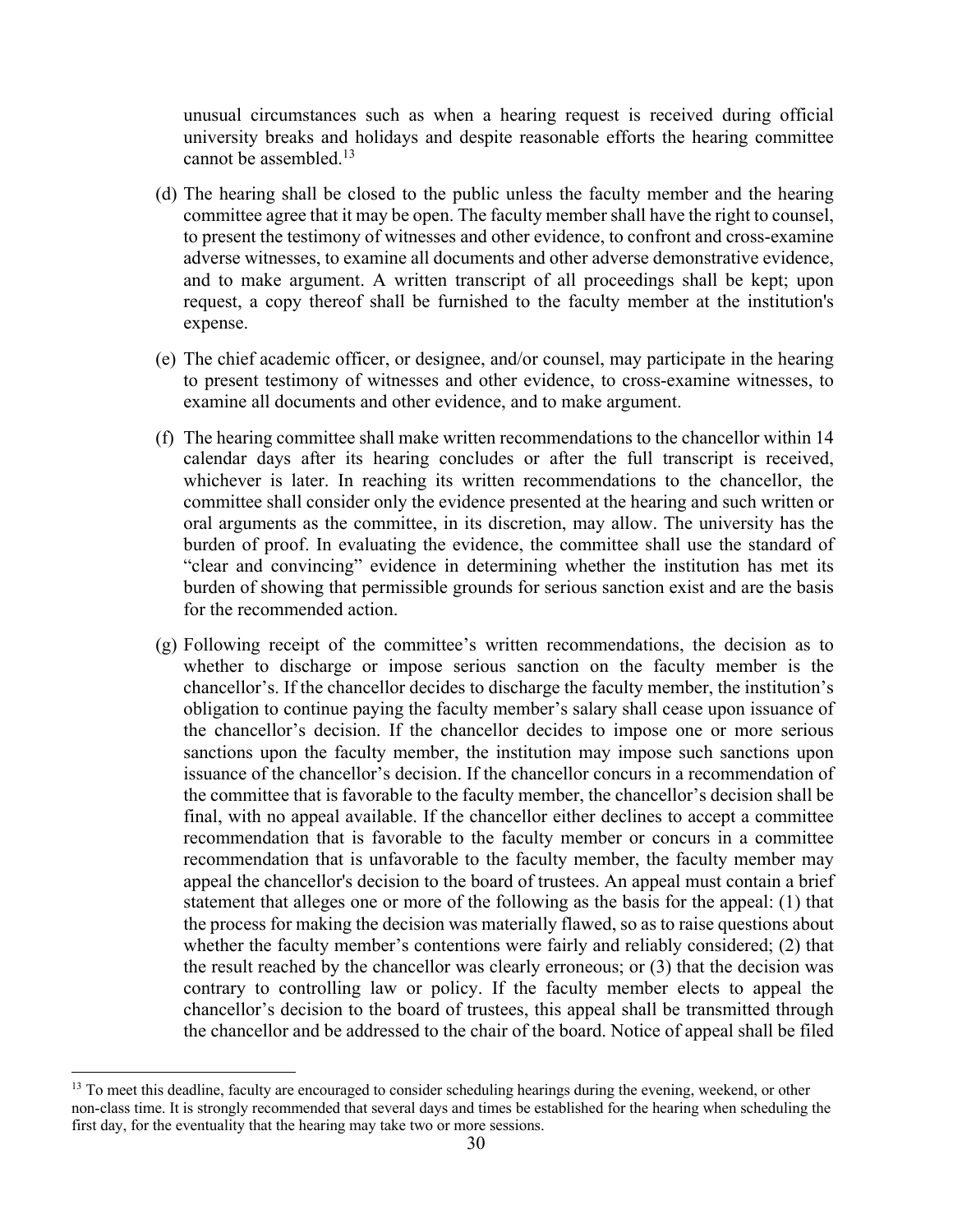with the board of trustees by certified mail, return receipt requested, or by another means that provides proof of delivery, within 14 calendar days after the faculty member receives the chancellor's decision.

(3) Appeals of Decisions Imposing Discharge or Serious Sanction. The appeal to the board of trustees shall be decided by the full board of trustees. However, the board may delegate the duty of conducting an initial review to a standing or ad hoc committee of at least three members. The board of trustees, or its committee, shall consider the appeal on the based on the record of the proceedings below, and may, in its discretion, consider written or oral arguments, subject to any policies, regulations or guidelines as may be adopted by the Board of Governors, president, or board of trustees. The board of trustees' decision shall be made as soon as reasonably possible after the chancellor has received the faculty member's request for an appeal to the trustees. This decision shall be the end of the University's appeals process.

(4) The procedures prescribed herein shall take effect with any discharge or serious sanction proposed on or after July 1, 2019.

## **SECTION 604 APPOINTMENT, NONREAPPOINTMENT AND REQUIREMENTS OF NOTICE AND REVIEW FOR TENURE TRACK FACULTY.12.1**

604 A. Notice of Reappointment or Nonreappointment.

(1) The decision not to reappoint a faculty member at the expiration of a fixed term of service shall be made by the appropriate institutional faculty and administrative officers early enough to permit timely notice to be given.<sup>12.2</sup> For full-time faculty at the rank of instructor, assistant professor, associate professor, or professor, the minimum requirement for timely notice shall be as follows:

- (a) During the first year of service at the institution, the faculty member shall be given not less than 90 calendar days' notice before the employment contract expires; and
- (b) During the second year of continuous service at the institution, the faculty member shall be given not less than 180 calendar days' notice before the employment contract expires; and
- (c) After two or more years of continuous service at the institution, the faculty member shall be given not less than 12 months' notice before the employment contract expires.

(2) Notice of reappointment or nonreappointment shall be written. If the decision is not to reappoint, then failure to give timely notice of nonreappointment will oblige the chancellor thereafter to offer a terminal appointment of one academic year.

604 B. Impermissible Reasons for Nonreappointment.

<sup>&</sup>lt;sup>12.1</sup> Because of the unique character and missions of the University of North Carolina School of the Arts and of the North Carolina School of Science and Mathematics, regular faculty holding fixed-term contracts at those institutions are entitled to the rights afforded in this section.

<sup>&</sup>lt;sup>12.2</sup> Faculty at North Carolina School of Science and Mathematics shall be given notice no later than February 15 of the reappointment year.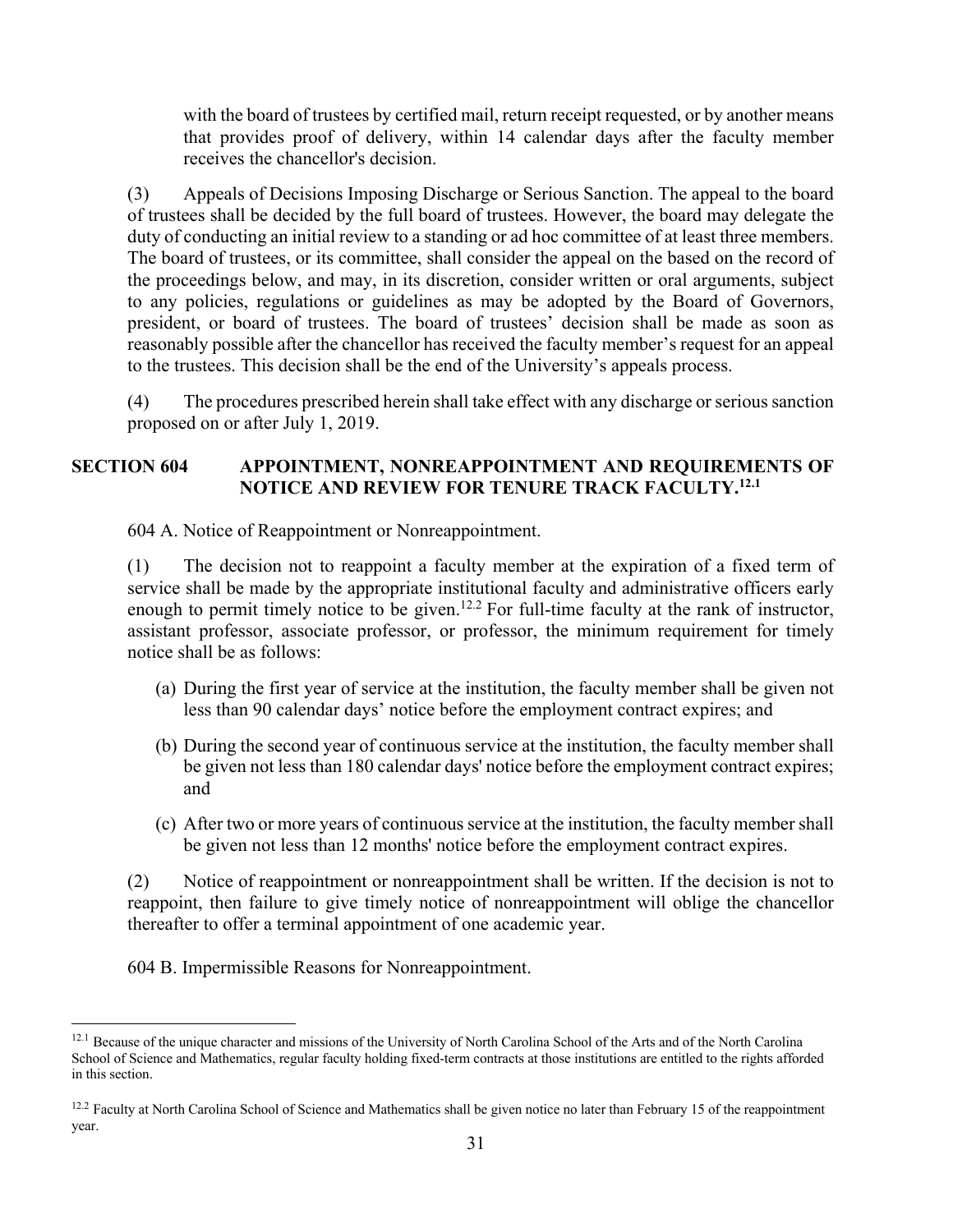In no event shall a decision not to reappoint a faculty member be based upon (1) the exercise by the faculty member of rights guaranteed by the First Amendment to the United States Constitution, or by Article I of the North Carolina Constitution; or (2) the faculty member's race, color, sex, religion, creed, national origin, age, disability, veteran's status, or other forms of discrimination prohibited under policies adopted by campus boards of trustees; or (3) personal malice. For purposes of this section, the term "personal malice" means dislike, animosity, ill-will, or hatred based on personal characteristics, traits, or circumstances of an individual.

604 C. Review of Nonreappointment Decisions.

(1) Campus-Based Review. Subject to limitations contained in this *Code* and the policies of the Board of Governors, each constituent institution shall have a procedure whereby a tenure track faculty member may seek review of the decision of the constituent institution not to reappoint the faculty member. Such procedures shall at a minimum provide for the following:

- (a) A reasonable time of no less than 14 calendar days within which after receiving the notice of nonreappointment, the faculty member may request review of the decision by appropriate faculty committee and administrative officers. If the faculty member does not request review of the notice of nonreappointment in a timely fashion as specified by campus tenure policies, the nonreappointment is final without recourse to any further review by faculty committees, the institution, or the Board of Governors.
- (b) If the faculty member files a request for review in a timely fashion, the chancellor shall ensure a process is in place so that a hearing is timely accorded before an elected standing committee of the institution's faculty.
- (c) In reaching written recommendations to the chancellor, the committee shall consider only the evidence presented at the hearing and such written or oral arguments as the committee, in its discretion, may allow. The faculty member shall have the burden of proof. In evaluating the evidence the committee shall use the standard of preponderance of the evidence (which is the same as the greater weight of the evidence).
- (d) The purpose of the campus-based review process is to determine (i) whether the decision was based on considerations that *The Code* provides are impermissible; and (ii) whether the procedures followed to reach the decision materially deviated from prescribed procedures such that doubt is cast on the integrity of the decision not to reappoint.

(2) Appeal to the Board of Trustees. If the chancellor concurs in a recommendation of the committee that is favorable to the faculty member, the chancellor's decision shall be final with no appeal available. If the chancellor either declines to accept a committee recommendation that is favorable to the faculty member or concurs in a committee recommendation that is unfavorable to the faculty member, the faculty member may appeal the chancellor's decision by filing a written notice of appeal with the board of trustees. This appeal shall be transmitted through the chancellor and be addressed to the chair of the board of trustees, by submitting such notice by certified mail, return receipt requested, or by another means that provides proof of delivery, within 14 calendar days after the faculty member's receipt of the chancellor's decision. The notice must contain a brief statement that alleges one or more of the following as the basis for the appeal: (a) that the campus-based process for reviewing the decision was materially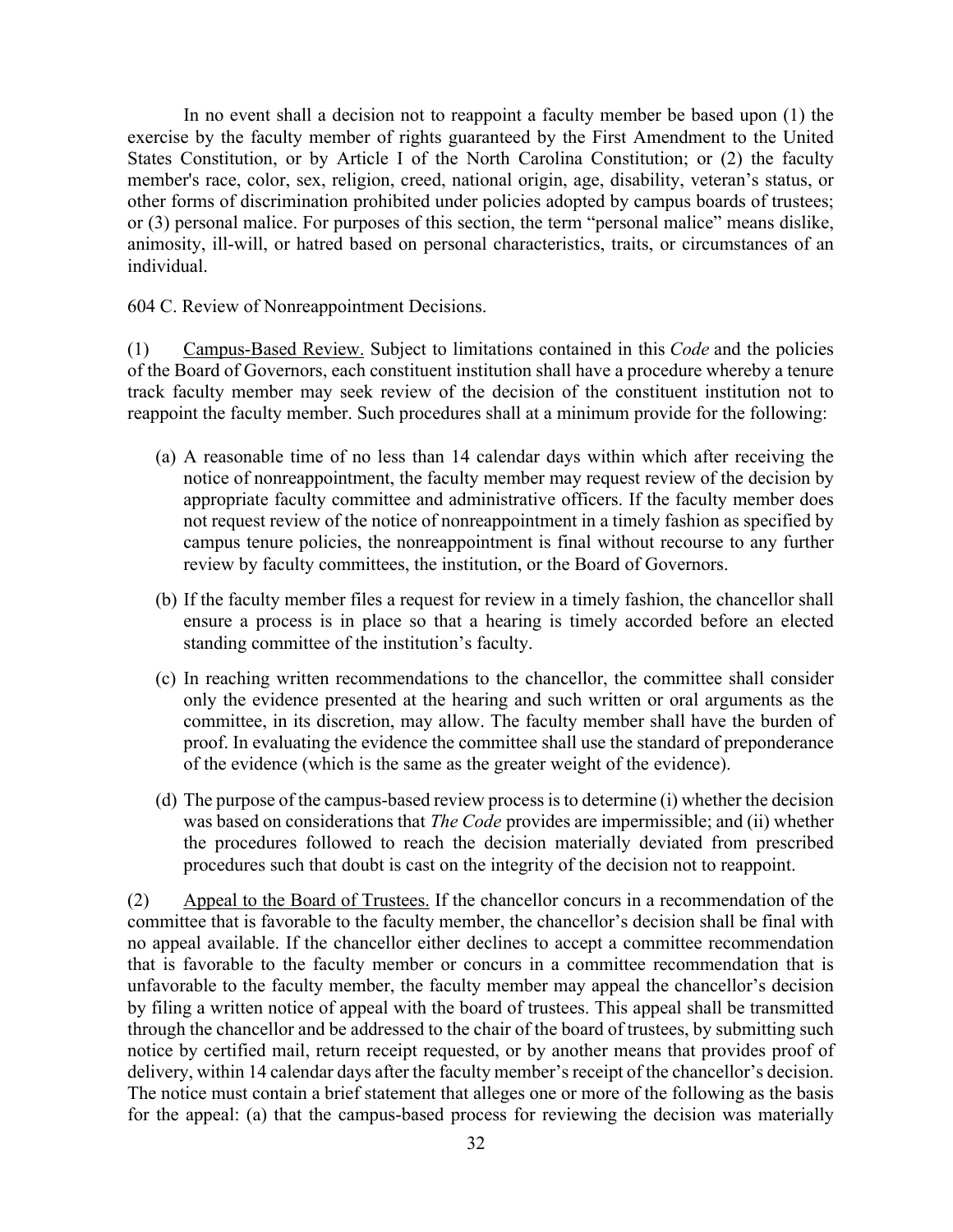flawed, so as to raise questions about whether the faculty member's contentions were fairly and reliably considered; (b) that the result reached by the chancellor was clearly erroneous; or (c) that the decision was contrary to controlling law or policy.

(3) The procedures prescribed in this section shall take effect with any nonreappointment decision effective on or after July 1, 2019.

## **SECTION 605 TERMINATION OF FACULTY EMPLOYMENT.**

605 A. Definition.

The tenure policies and regulations of each institution shall provide that the employment of faculty members with permanent tenure or of faculty members appointed to a fixed term may be terminated by the institution because of (1) demonstrable, bona fide institutional financial exigency or (2) major curtailment or elimination of a teaching, research, or public-service program. "Financial exigency" is defined as a significant decline in the financial resources of the institution that is brought about by decline in institutional enrollment or by other action or events that compel a reduction in the institution's current operations budget. The determination of whether a condition of financial exigency exists or whether there shall be a major curtailment or elimination of a teaching, research, or public-service program shall be made by the chancellor, after consulting with the academic administrative officers and faculties as required by Section 605 C (1), subject to the concurrence by the President and then approval by the Board of Governors. If the financial exigency or curtailment or elimination of program is such that the institution's contractual obligation to a faculty member may not be met, the employment of the faculty member may be terminated in accordance with institutional procedures that afford the faculty member a fair hearing on that decision.<sup>13</sup>

605 B. Timely Notice of Termination.

(1) When a faculty member's employment is to be terminated because of major curtailment or elimination of a teaching, research, or public-service program and such curtailment or elimination of program is not founded upon financial exigency, the faculty member shall be given timely notice as follows:

- (a) one who has permanent tenure shall be given not less than 12 months' notice; and
- (b) one who was appointed to a fixed term and does not have permanent tenure shall be given notice in accordance with the requirements specified in Section 604 A(1).

(2) When a faculty member's employment is to be terminated because of financial exigency, the institution will make every reasonable effort, consistent with the need to maintain sound educational programs and within the limits of available resources, to give the same notice as set forth in Section 605 B(1).

<sup>&</sup>lt;sup>13</sup> Because of the unique character and mission of the North Carolina School of Science and Mathematics, when the employment of a faculty member is to be terminated during or at the conclusion of a fixed-term contract because of major curtailment or elimination of a teaching, research, or public-service program that is not founded upon financial exigency, written notice shall be given no later than the November 1 prior to termination. When faculty employment is to be terminated during or at the conclusion of a fixed-term contract because of financial exigency, the School shall make every reasonable effort, consistent with the need to maintain sound educational programs and within the limits of available resources, to give notice no later than November 1 prior to termination. Terminations at the end of a fixed-term contract for the reasons stated above in this footnote are not subject to Section 604 of *The Code*, but instead are subject to Section 605.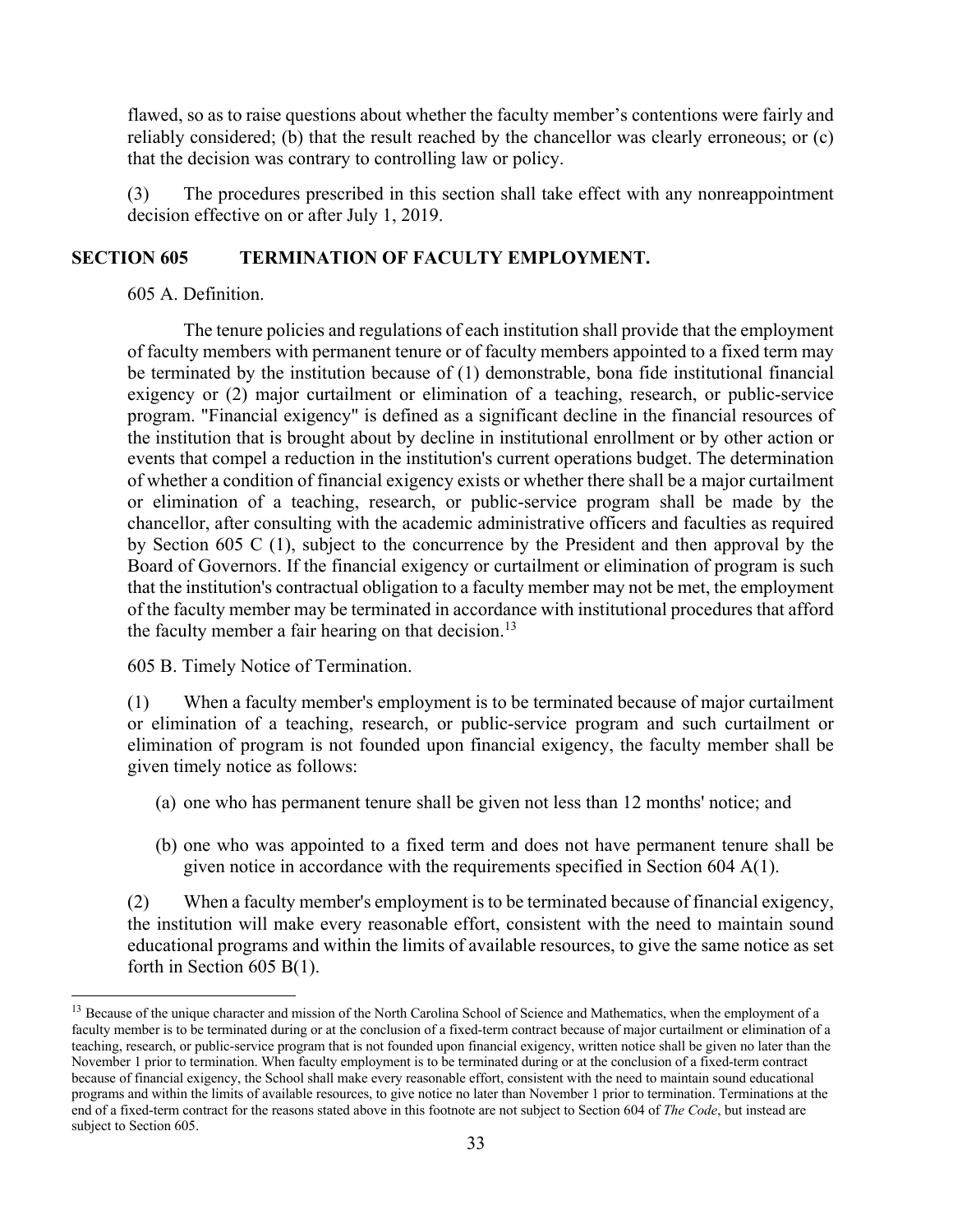(3) For a period of two years after the effective date of termination of a faculty member's contract for any of the reasons specified in Section 605 A, the institution shall not replace the faculty member without first offering the position to the person whose employment was terminated. The offer shall be made by a method of delivery that requires a signature for delivery, and the faculty member will be given 30 calendar days after attempted delivery of the notice to accept or reject the offer.

605 C. Institutional Procedures.

The institution shall establish regulations governing termination procedures. These regulations shall include provisions incorporating the following requirements:

(1) If it appears that the institution will experience an institutional financial exigency or needs seriously to consider a major curtailment or elimination of a teaching, research, or publicservice program, the chancellor or chancellor's delegate shall first seek the advice and recommendations of the academic administrative officers and faculties of the departments or other units that might be affected.

(2) In determining which faculty member's employment is to be terminated for reasons set forth in Section 605 A, the chancellor shall give consideration to tenure status, to years of service to the institution, and to other factors deemed relevant, but the primary consideration shall be the maintenance of a sound and balanced educational program that is consistent with the functions and responsibilities of the institution.

(3) An individual faculty member whose employment is to be terminated shall be notified of this fact in writing. This notice shall include a statement of the conditions requiring termination of employment, a general description of the procedures followed in making the decision, and a disclosure of pertinent financial or other data upon which the decision was based.

(4) A reconsideration procedure shall be provided that affords the faculty member whose employment is to be terminated a fair hearing on the termination if the faculty member alleges that the decision to terminate was arbitrary or capricious.

(5) The institution, when requested by the faculty member, shall give reasonable assistance in finding other employment for a faculty member whose employment has been terminated.

(6) A faculty member whose employment is terminated pursuant to this Section 605 may appeal the reconsideration decision to the board of trustees of the constituent institution.

## **SECTION 606 RETIREMENT OF FACULTY.**

Faculty may retire in accordance with the provisions of Chapter 135 of the North Carolina General Statutes.

## **SECTION 607 FACULTY GRIEVANCE COMMITTEE FOR CONSTITUENT INSTITUTIONS.**

(1) The chancellor of each constituent institution shall provide for the establishment of a faculty grievance committee. The faculty grievance committee shall be elected by the faculty with members elected from each professorial rank. No officer of administration shall serve on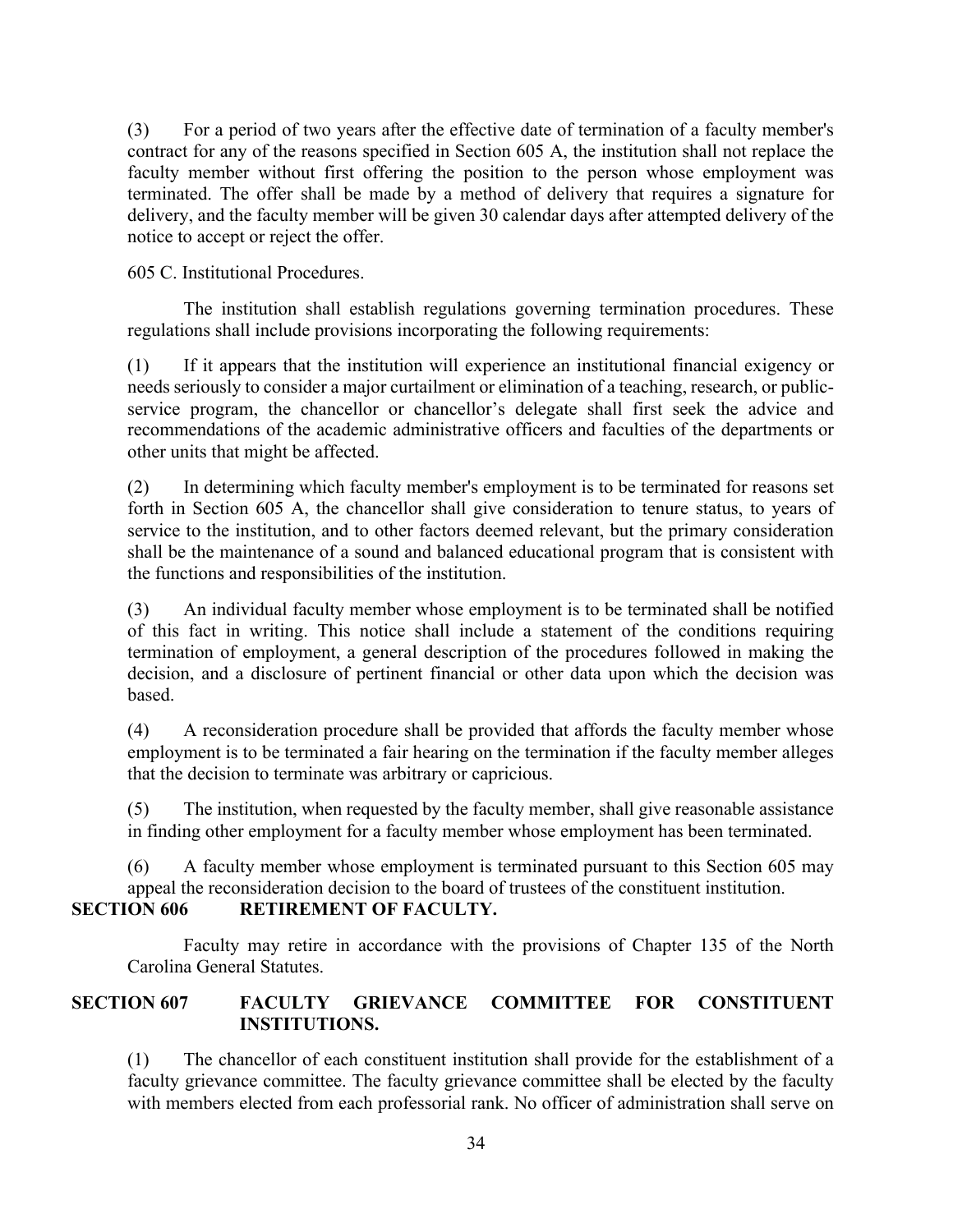the committee. For purposes of this section, "officer of administration" shall be deemed to include department chairs and department heads.

(2) The committee shall be authorized to hear and advise with respect to the adjustment of grievances of members of the faculty. The power of the committee shall be solely to hear representations by the persons directly involved in a grievance, to facilitate voluntary adjustment by the parties, and to advise adjustment by the administration when appropriate. Advice for adjustment in favor of an aggrieved faculty member may be given to the chancellor only after the dean, department head, or other administrative official most directly empowered to adjust it has been given similar advice and has not acted upon it within a reasonable time.

(3) "Grievances" within the province of the committee's power shall include matters directly related to a faculty member's employment status and institutional relationships within the constituent institution, including matters related to post-tenure review. However, no grievance that grows out of or involves matters related to a formal proceeding for the suspension, discharge or termination of a faculty member, or that is within the jurisdiction of another standing faculty committee, may be considered by the committee.

(4) If any faculty member has a grievance, the faculty member may petition the faculty grievance committee for redress. The petition shall be written and shall set forth in detail the nature of the grievance and against whom the grievance is directed. It shall contain any information that the petitioner considers pertinent to the case. The committee shall decide whether the facts merit a detailed investigation so that submission of a petition shall not result automatically in an investigation or detailed consideration of the petition.

(5) If, before this section is established, the faculty of an institution has adopted a faculty grievance procedure that in its judgment is adequate to its needs, it may retain that procedure in place of the one specified above.

(6) If neither the relevant administrative official nor the chancellor makes an adjustment that is advised by the faculty grievance committee in favor of the aggrieved faculty member, then the faculty member may appeal to the board of trustees of the constituent institution. The decision of the board of trustees is final.

## **SECTION 608 STUDENTS' RIGHTS AND RESPONSIBILITIES.**

(1) The University of North Carolina affirms that the first goal of each constituent institution is to educate the students admitted to its programs. The freedom of students to learn is an integral and necessary part of the academic freedom to which the University and its constituent institutions are dedicated. Each constituent institution shall provide, within allotted functions and available resources, opportunity for its students to derive educational benefits through developing their intellectual capabilities, encouraging their increased wisdom and understanding, and enhancing their knowledge and experience applicable to the effective discharge of civic, professional, and social responsibilities. No constituent institution shall abridge either the freedom of students engaged in the responsible pursuit of knowledge or their right to fair and impartial evaluation of their academic performance.

(2) All students shall be responsible for conducting themselves in a manner that helps to enhance an environment of learning in which the rights, dignity, worth, and freedom of each member of the academic community are respected.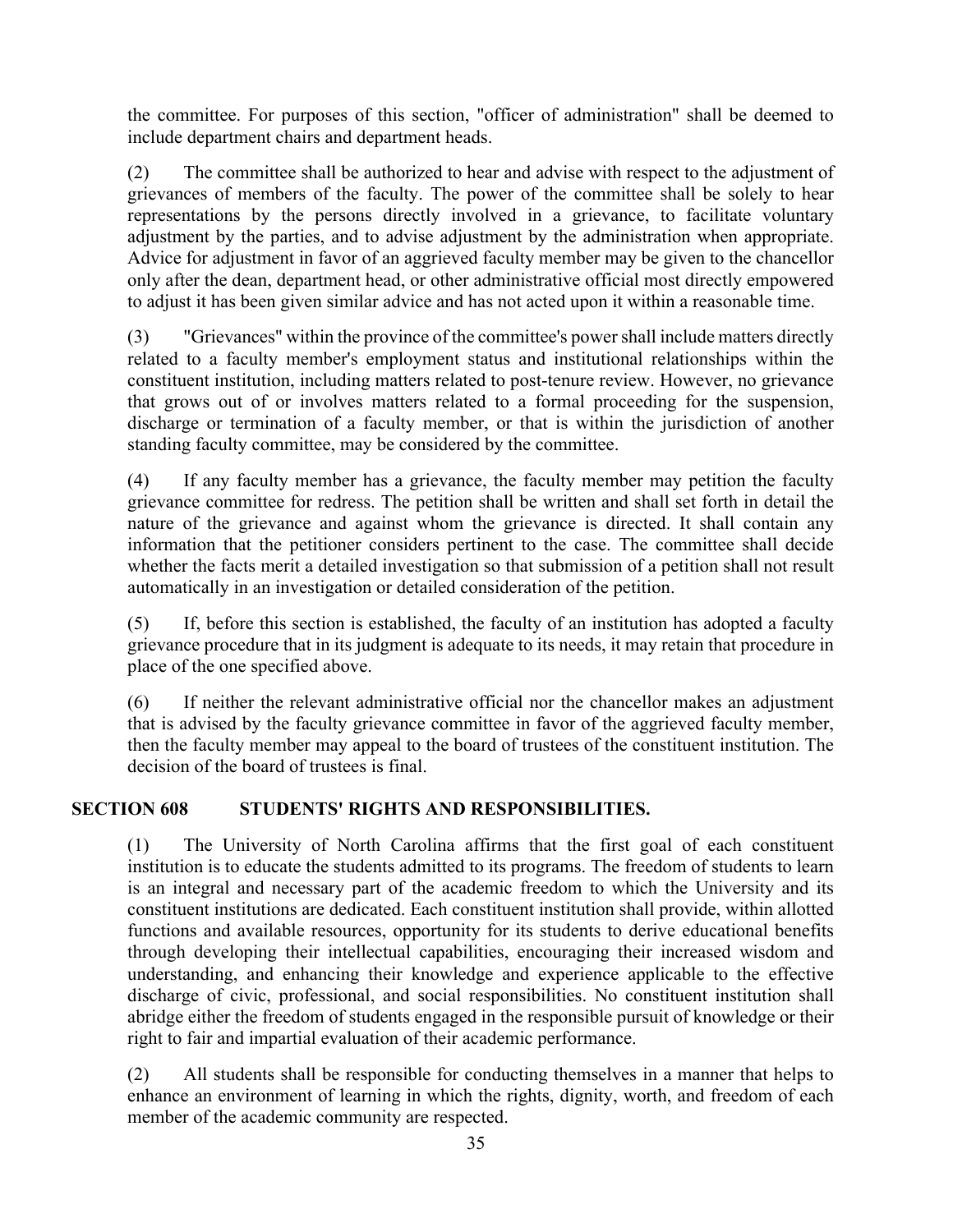(3) In applying regulations in the area of student discipline, each constituent institution shall adhere to the requirements of due process as set forth in Section 502 D of this *Code*.

#### **SECTION 609 JURISDICTION OF THE BOARD OF GOVERNORS.**

609 A. Discretionary Review.

The Board of Governors may make such inquiry and review into matters as it may from time to time deem appropriate; provided, however, that the Board of Governors shall not review matters or actions that are subject to separate processes under Chapter VI or any other chapter of *The Code*, or for which a designated review, grievance, or hearing process has been established by the UNC Policy Manual, including but not limited to student disciplinary matters, research misconduct matters, other employment matters, first amendment matters, misuse of state funds reports, or audit and compliance matters. Moreover, it is the Board of Governors expectation that campus matters will be appropriately addressed at the constituent institution. Therefore, it is only in extraordinary circumstances, as solely determined by the Board of Governors that the Board of Governors will exercise its discretion to review any matter that has not first been brought to the attention of the designated institutional administrator, chancellor, or president for appropriate review and handling.

609 B. Hearings.

The Board of Governors may in its sole discretion conduct hearings. Any hearing, whether before the full board or a designated standing or special committee of the board, shall be limited to such matters as the Board of Governors shall deem appropriate.

609 C. Transmission of Appeals

All appeals addressed to or requests for hearings by the Board of Governors, from whatever source, shall be transmitted through the president.

#### **SECTION 610 RIGHTS OF SPECIAL FACULTY MEMBERS**

(1) Faculty members who are appointed as visiting faculty members, adjunct faculty, lecturers, artists-in-residence, writers-in-residence or other special categories are regarded as "special faculty members" for purposes of the University Code. Special faculty members may be paid or unpaid.

(2) Special faculty members who are paid shall be appointed for a specified term of service, as set out in writing in the letter of appointment. The term of appointment of any paid special faculty member concludes at the end of the specified period set forth in the letter of appointment, and the letter of appointment constitutes full and timely notice that a new term will not be granted when that term expires.

(3) Special faculty members who are not paid may be appointed for a specified term of service or at will. Their pay and appointment status should be set out in the letter of appointment.

(4) During the term of their employment, special faculty members are entitled to seek recourse under Section 607 of the University Code (relating to faculty grievances).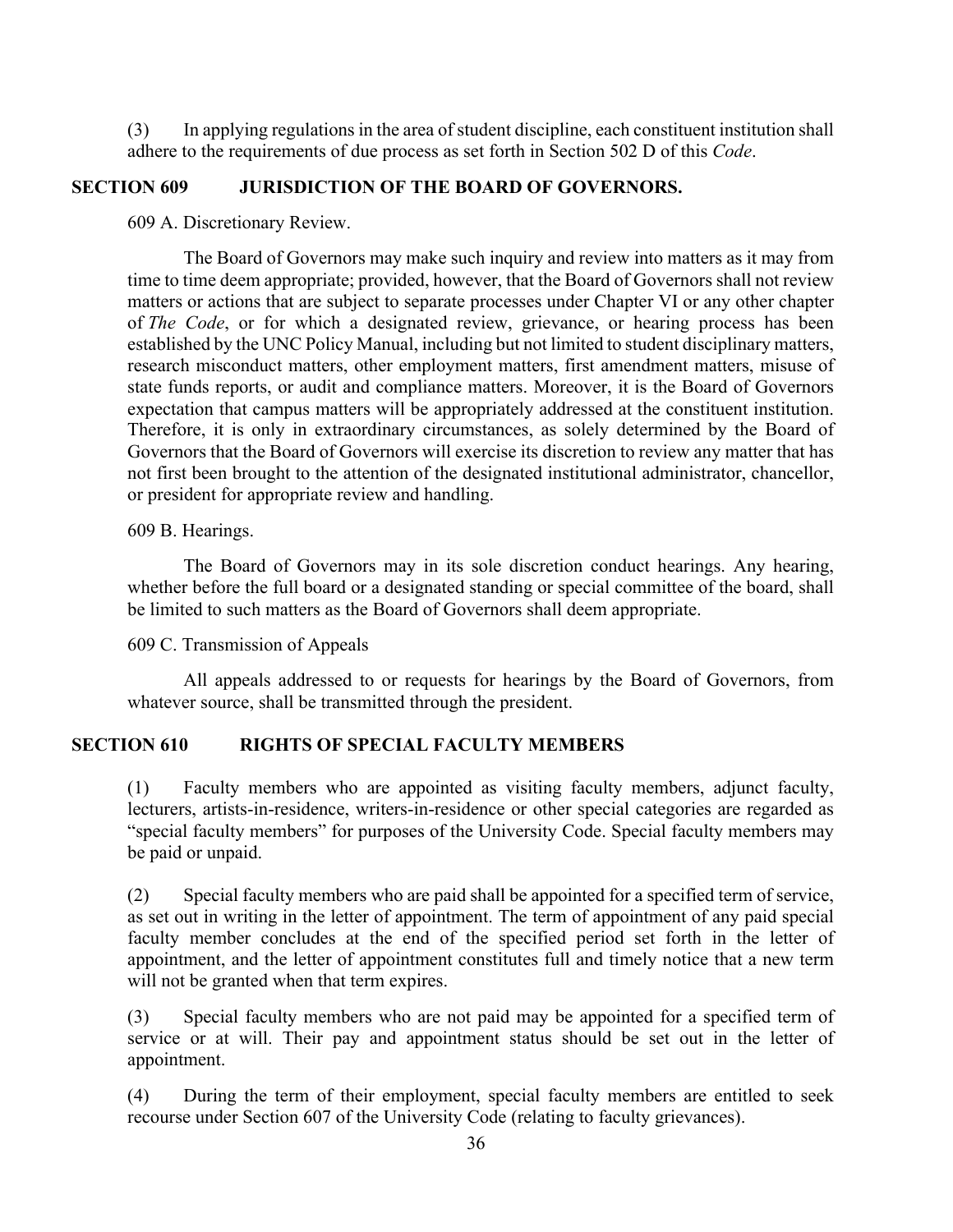(5) Special faculty members, whether paid or unpaid, are not covered by Section 604 of the University Code, and that section does not accord them rights to additional review of a decision by a constituent institution not to grant a new appointment at the end of a specified fixed term.

## **SECTION 611 REVIEW OF PERSONNEL ACTIONS AFFECTING SPECIFIED EMPLOYEES EXEMPT FROM THE STATE PERSONNEL ACT (EPA)**

(1) Review Processes. Certain non-faculty employees, as described in sub-section (b) below, who are exempt from the State Personnel Act, may seek review under procedures provided for by this section in the event that the employee is discontinued, terminated, or discharged from employment, suffers other adverse personnel action, or is not appointed following the end of a term appointment. Each constituent institution shall develop procedures applicable to employees of the constituent institution, and General Administration shall develop procedures applicable to those of its employees who are covered by this section. Such procedures shall, at a minimum, provide for the following:

- (a) A reasonable time within which a covered employee or former employee may file a request for review, after receiving notice of a personnel action covered by this section. If a covered person does not timely file a written request for review, then the personnel action is final without recourse to any institutional review, appeal or grievance procedure.
- (b) Covered persons may seek review of personnel actions based on allegations that:
	- (A) For Senior Academic and Administration Officers defined only in UNC Policy 300.1.1 I.B., for discontinuations, expiration of term appointments, or terminations of employment with notice, such review may be sought only upon allegations of violations of applicable notice requirements set out in policies 300.1.1. III.B. 1., 2., and 3., of the University Policy Manual; and
	- (B) For other employees exempt from the State Personnel Act, as described only in UNC Policy 300.2.1, for discontinuations, expiration of term appointments, or terminations of employment with notice, such review may be sought only upon allegations of violations of applicable notice requirements set out in policies 300.2.1 III. A., B., and C. of the University Policy Manual; or
	- (A) For the Senior Academic and Administrative Officers defined in sub-section (i) above, for violations of any provision of sub-sections III.D. or E. of Policy 300.1.1 of the University Policy Manual, and
	- (B) For the other employees exempt from the State Personnel Act defined directly above in sub-section (ii), for violations of any provision of sections V., or VI., of Policy 300.2.1 of the University Policy Manual; or
	- (A)For the Senior Academic and Administrative Officers defined in sub-section (i) above, for discharge for cause or other disciplinary action, or for interpretation and application of a policy provision, all pursuant to and limited by policy 300.1.1 III.C. of the University Policy Manual, and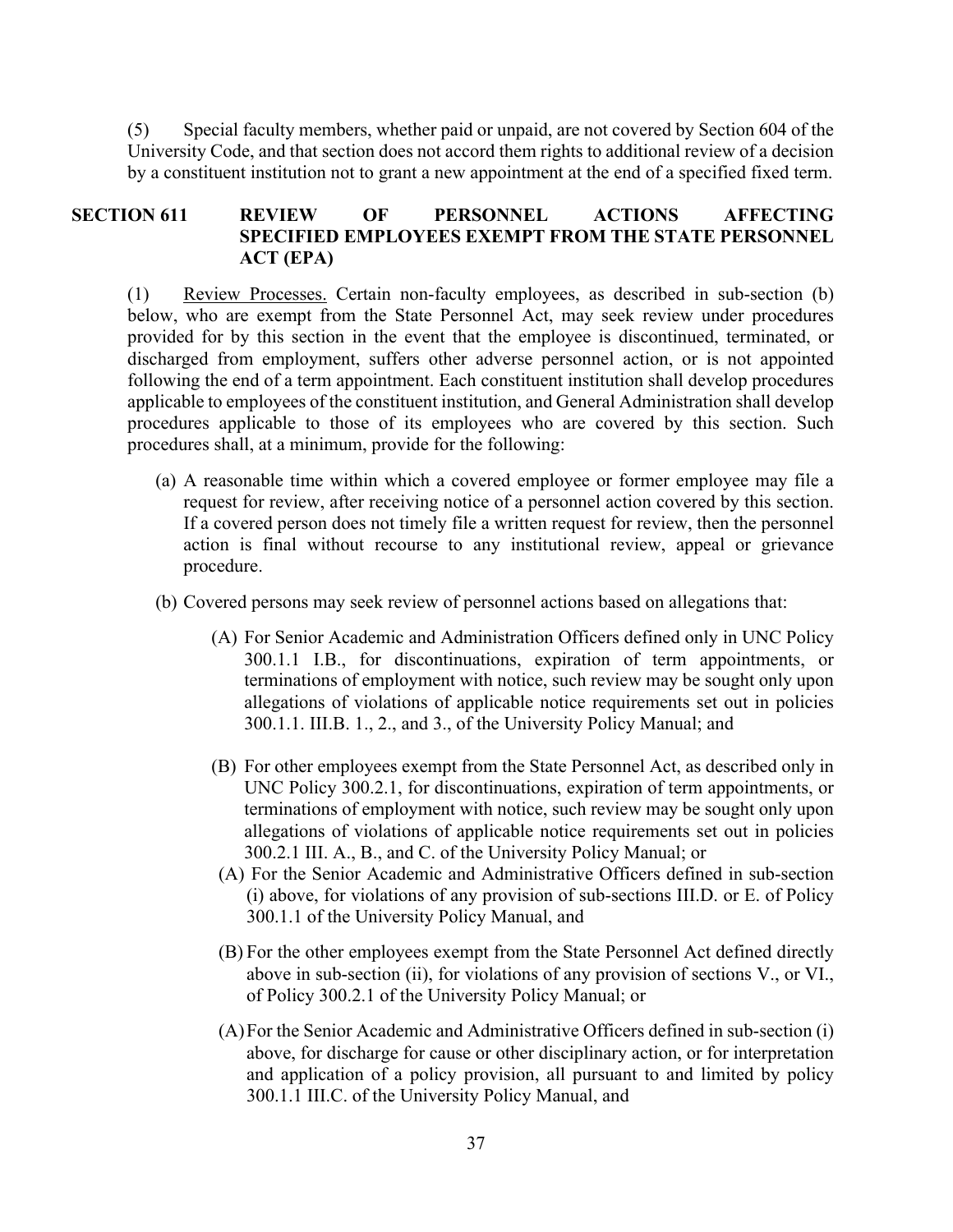(B) For the other employees exempt from the State Personnel Act defined above in sub-section (ii), for discharge for cause or other disciplinary action, or for interpretation and application of a policy provision, all pursuant to and limited by policy 300.2.1 IV. of the University Policy Manual; or

except that for both groups such review may be sought only if the employee alleges the discharge, discipline, or policy interpretation or application was illegal or violated a policy of the Board of Governors.

(i) Notice

(ii) Equal Employment Opportunity and Protected Activity

- (iii) Discharge for Cause, Other Discipline, Policy Interpretation/Application
- (c) If the employee or former employee timely files a written request for review, the president (as to an employee of General Administration) or chancellor (as to an employee of a constituent institution), shall ensure a process is in place so that a hearing is timely accorded before a hearing committee.
- (d) In reaching decisions on which its written recommendations to the president (as to an employee of General Administration) or chancellor (as to an employee of a constituent institution), as appropriate, shall be based, the committee shall consider only the evidence presented at the hearing and such written or oral arguments as the committee, in its discretion, may allow. The employee or former employee has the burden of proof. In evaluating the evidence, the committee shall use the standard of preponderance of the evidence (which is the same as the "greater weight of the evidence.")
- (2) Appeal to the Board of Trustees or Board of Governors.
	- (a) For employees of a constituent institution, if the chancellor concurs in a recommendation of the committee that is favorable to the employee, the chancellor's decision shall be final. If the chancellor either declines to accept a committee recommendation that is favorable to the employee or concurs in a committee recommendation that is unfavorable to the employee, the employee may appeal within 14 calendar days after receiving the chancellor's written decision, by filing with the chancellor for transmission to the Board of Trustees a written notice of appeal, including a brief statement of the basis for the appeal, by certified mail, return receipt requested, or by another means that provides proof of delivery, and alleges as set out in sub-section (1)(b) above. The decision of the Board of Trustees is final with no further appeal.
	- (b) For employees of General Administration, if the president concurs in a recommendation of the committee that is favorable to the employee, the president's decision shall be final. If the president either declines to accept a committee recommendation that is favorable to the employee or concurs in a committee recommendation that is unfavorable to the employee, the employee may appeal within 14 calendar days after receiving the president's written decision, by filing with the president for transmission to the Board of Governors a written notice of appeal, including a brief statement of the basis for appeal, by certified mail, return receipt requested, or by another means that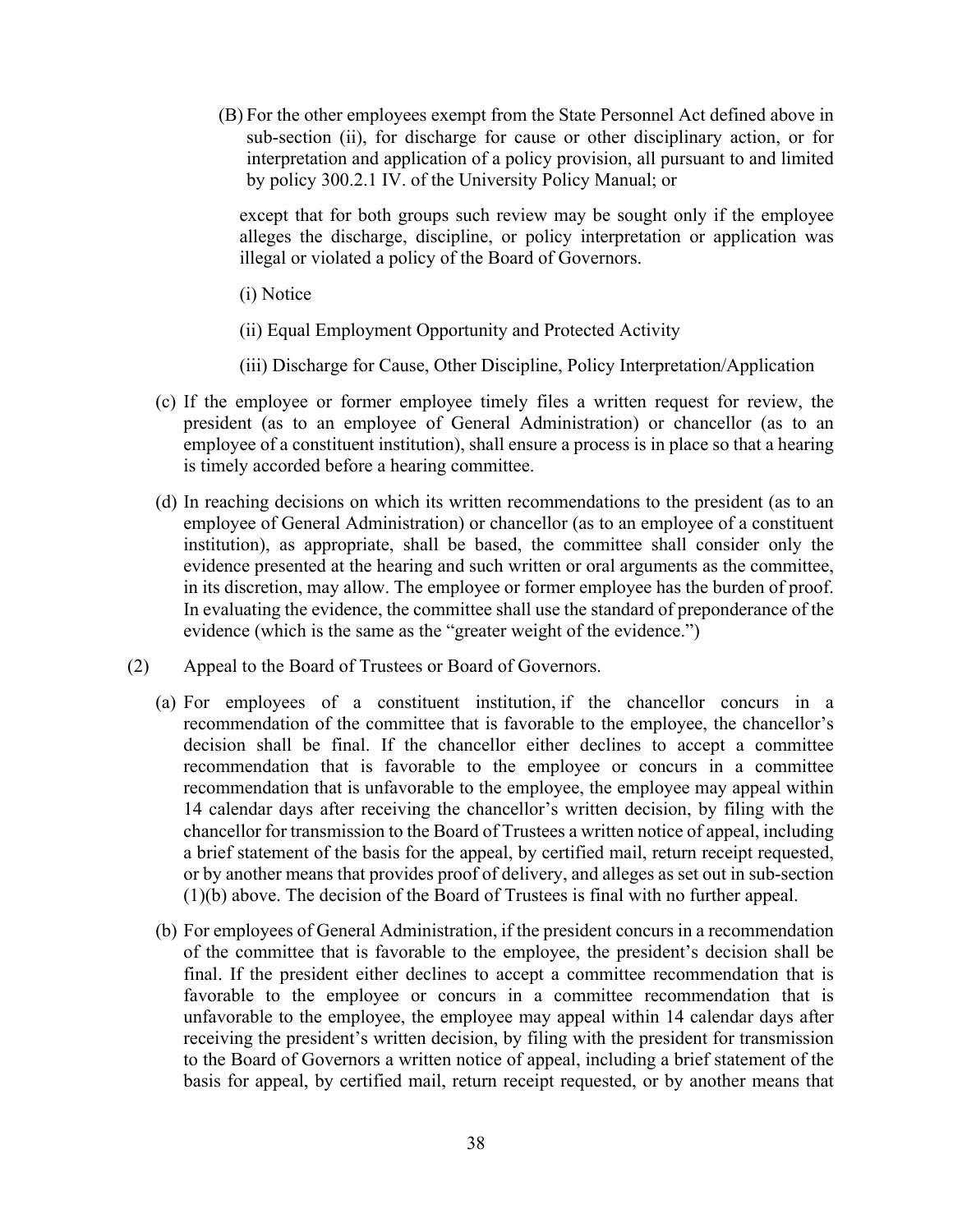provides proof of delivery, and alleges as set out in sub-section (1) above. The decision of the Board of Governors is final with no further appeal.